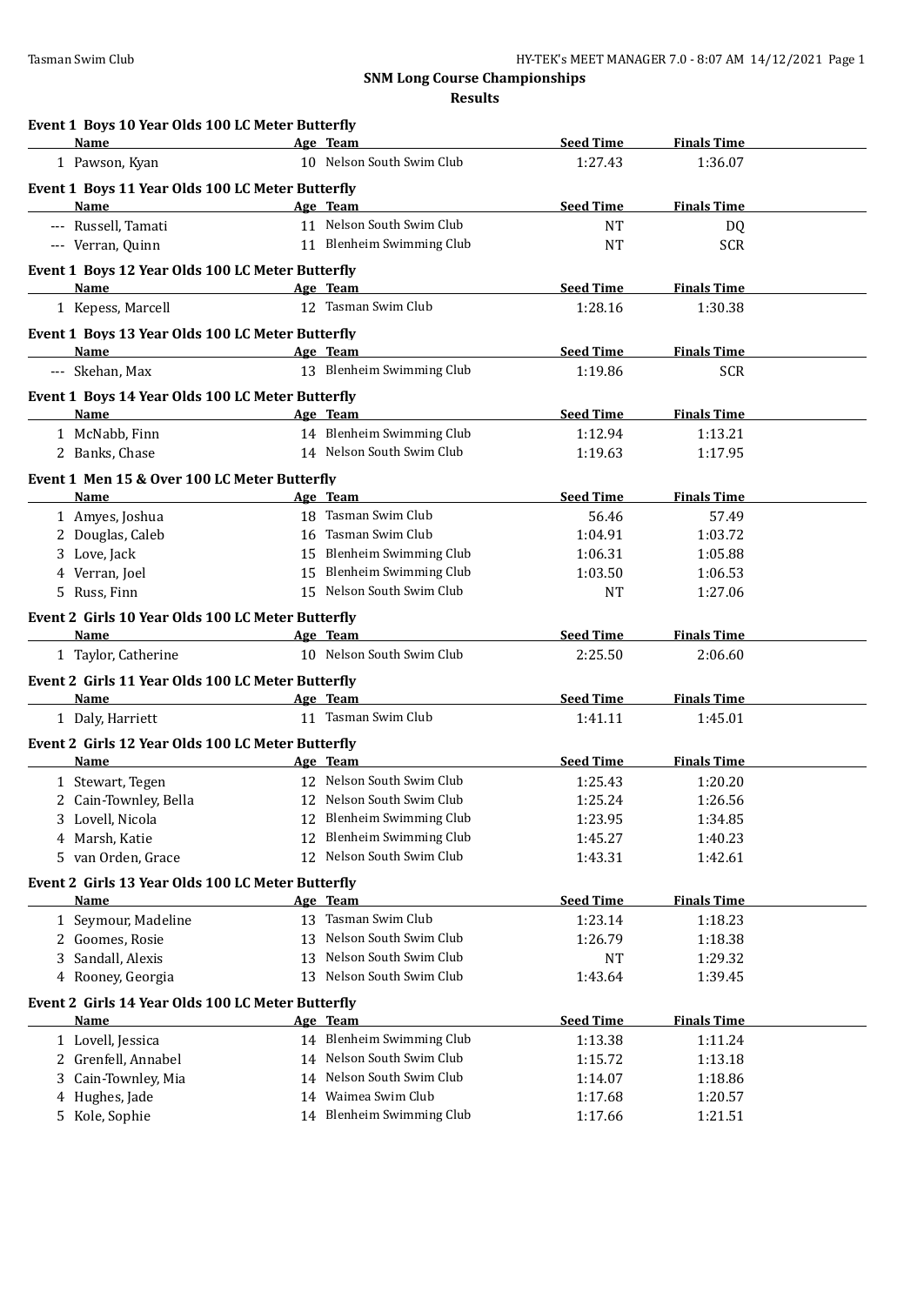# **(Event 2 Girls 14 Year Olds 100 LC Meter Butterfly)**

| Name                                                                | Age Team                  | <b>Seed Time</b> | <b>Finals Time</b> |  |
|---------------------------------------------------------------------|---------------------------|------------------|--------------------|--|
| 6 Bayley, Ariah                                                     | 14 Nelson South Swim Club | 1:20.15          | 1:22.47            |  |
| --- Munro, Bridget                                                  | 14 Tasman Swim Club       | 1:25.88          | DQ                 |  |
| --- Schulze-Steinen, Merle                                          | 14 Tasman Swim Club       | 1:32.88          | <b>SCR</b>         |  |
| --- Anticich, Milla                                                 | 14 Nelson South Swim Club | NT               | <b>SCR</b>         |  |
| Event 2 Women 15 & Over 100 LC Meter Butterfly                      |                           |                  |                    |  |
| Name                                                                | Age Team                  | <b>Seed Time</b> | <b>Finals Time</b> |  |
| 1 Wilson, Samantha                                                  | 15 Tasman Swim Club       | 1:03.59          | 1:05.71            |  |
| 2 Barr, Jemima                                                      | 16 Tasman Swim Club       | 1:06.08          | 1:08.38            |  |
| Swan, Brooke<br>3                                                   | 15 Tasman Swim Club       | 1:07.17          | 1:08.75            |  |
| 4 Loach, Rebecca                                                    | 17 Tasman Swim Club       | 1:09.68          | 1:15.13            |  |
| Marshall, Alexandra<br>5.                                           | 15 Tasman Swim Club       | 1:14.89          | 1:19.00            |  |
| Oliver, Amy<br>6                                                    | 15 Waimea Swim Club       | 1:21.32          | 1:23.09            |  |
| 7 Mandeno, Chelsea                                                  | 15 Blenheim Swimming Club | 1:55.25          | 1:56.15            |  |
| Molnar, Sophia<br>$\scriptstyle\cdots$                              | 15 Wharenui Swim Club-CB  | 1:24.92          | X1:17.43           |  |
| --- Hine, Ellinor                                                   | 16 Nelson South Swim Club | 1:13.49          | <b>SCR</b>         |  |
|                                                                     |                           |                  |                    |  |
| Event 3 Boys 11 Year Olds 200 LC Meter Breaststroke                 |                           |                  |                    |  |
| Name                                                                | Age Team                  | <b>Seed Time</b> | <b>Finals Time</b> |  |
| 1 Kalani, Maicah                                                    | 11 Tasman Swim Club       | 3:40.27          | 3:46.26            |  |
| 2 Lu, Ethan                                                         | 11 Nelson South Swim Club | <b>NT</b>        | 4:03.13            |  |
| Event 3 Boys 12 Year Olds 200 LC Meter Breaststroke                 |                           |                  |                    |  |
| Name                                                                | Age Team                  | <b>Seed Time</b> | <b>Finals Time</b> |  |
| 1 Kalani, Lono                                                      | 12 Tasman Swim Club       | 3:06.36          | 3:08.94            |  |
| 2 Bell, Dylan                                                       | 12 Tasman Swim Club       | 3:33.03          | 3:30.74            |  |
| 3 Hall, Andrew                                                      | 12 Blenheim Swimming Club | 3:52.69          | 3:59.34            |  |
| Bell, Lucas<br>---                                                  | 12 Tasman Swim Club       | 3:15.11          | DQ                 |  |
| --- Mellor, Kian                                                    | 12 Nelson South Swim Club | 3:33.57          | DQ                 |  |
| Event 3 Boys 14 Year Olds 200 LC Meter Breaststroke                 |                           |                  |                    |  |
| Name                                                                | Age Team                  | <b>Seed Time</b> | <b>Finals Time</b> |  |
| 1 Bryant, Finn                                                      | 14 Nelson South Swim Club | 3:09.41          | 3:11.62            |  |
| 2 Palmer-Bensemann, Jaxon                                           | 14 Waimea Swim Club       | 3:09.09          | 3:21.89            |  |
| 3 Reid, Dylan                                                       | 14 Waimea Swim Club       | 3:29.42          | 3:28.30            |  |
| --- Tremblay, Corey                                                 | 14 Nelson South Swim Club | 3:13.67          | DQ                 |  |
| --- Alford, Will                                                    | 14 Nelson South Swim Club | 2:51.16          | <b>SCR</b>         |  |
| Event 3 Men 15 & Over 200 LC Meter Breaststroke                     |                           |                  |                    |  |
| <b>Name</b>                                                         | Age Team                  | <b>Seed Time</b> | <b>Finals Time</b> |  |
| 1 Satherley, Jacob                                                  | 16 Waimea Swim Club       | 2:54.68          | 2:56.90            |  |
| --- Morton, Oliver                                                  | 15 Nelson South Swim Club | 2:50.50          | DQ                 |  |
|                                                                     |                           |                  |                    |  |
| Event 4 Girls 11 Year Olds 200 LC Meter Breaststroke<br><b>Name</b> | Age Team                  | <b>Seed Time</b> | <b>Finals Time</b> |  |
| 1 Scott, Georgia                                                    | 11 Nelson South Swim Club | 3:46.13          | 3:40.23            |  |
| 2 Harris, Claudia                                                   | 11 Blenheim Swimming Club | 3:45.53          | 3:40.28            |  |
| Tremblay, Laura<br>3                                                | 11 Nelson South Swim Club | 4:05.72          | 3:51.42            |  |
| Linyard, Nia                                                        | Tasman Swim Club<br>11    | 3:53.22          |                    |  |
| 4<br>5 Kole, Hannah                                                 | 11 Blenheim Swimming Club | <b>NT</b>        | 3:51.76            |  |
|                                                                     |                           |                  | 4:23.42            |  |
| Event 4 Girls 12 Year Olds 200 LC Meter Breaststroke                |                           |                  |                    |  |
| Name                                                                | Age Team                  | <b>Seed Time</b> | <b>Finals Time</b> |  |
| 1 Stewart, Tegen                                                    | 12 Nelson South Swim Club | 3:19.23          | 3:20.17            |  |
| Urquhart, Hannah<br>2                                               | Tasman Swim Club<br>12    | 3:28.88          | 3:24.79            |  |
| McKay, Brianna<br>3                                                 | Tasman Swim Club<br>12    | 3:26.54          | 3:26.12            |  |
| Yeo, Macey<br>4                                                     | Tasman Swim Club<br>12    | 3:40.86          | 3:46.28            |  |
| Blomfield, Ilonka                                                   | 12 Motueka Swim Club      | 4:04.62          | <b>SCR</b>         |  |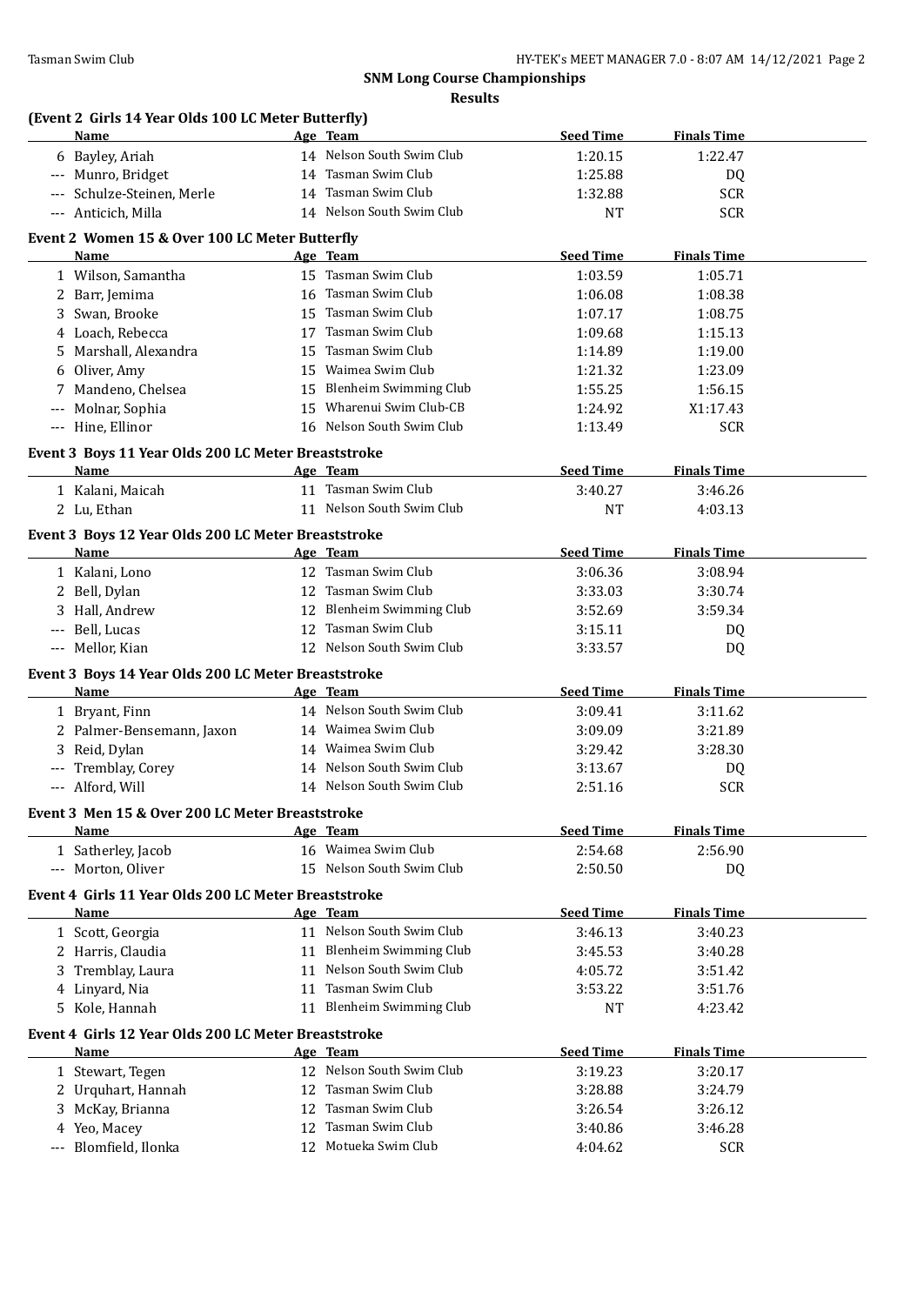| Event 4 Girls 13 Year Olds 200 LC Meter Breaststroke<br>Name    | Age Team                                               | <b>Seed Time</b> | <b>Finals Time</b> |
|-----------------------------------------------------------------|--------------------------------------------------------|------------------|--------------------|
| 1 Sandall, Alexis                                               | 13 Nelson South Swim Club                              | 3:15.60          | 3:17.42            |
| 2 Ruane, Keara                                                  | 13 Tasman Swim Club                                    | 3:26.73          | 3:30.36            |
| 3 Linyard, Keshia                                               | 13 Tasman Swim Club                                    | 3:25.71          | 3:31.88            |
| 4 Smale, Kirsten                                                | 13 Tasman Swim Club                                    | 3:47.04          | 3:43.60            |
| 5 Adams, Samara                                                 | 13 Tasman Swim Club                                    | 3:43.09          | 3:44.25            |
| 6 Oliver, Holly                                                 | 13 Waimea Swim Club                                    | 3:44.15          | 3:59.72            |
| Event 4 Girls 14 Year Olds 200 LC Meter Breaststroke            |                                                        |                  |                    |
| Name                                                            | Age Team                                               | <b>Seed Time</b> | <b>Finals Time</b> |
| 1 Lovell, Jessica                                               | 14 Blenheim Swimming Club                              | 3:17.63          | 3:17.63            |
| 2 Chadderton, Emily                                             | 14 Nelson South Swim Club                              | 3:37.95          | 3:19.51            |
| 3 Claridge, Lilly                                               | 14 Nelson South Swim Club                              | 3:36.03          | 3:27.01            |
|                                                                 | 14 Waimea Swim Club                                    |                  |                    |
| 4 McKay, Keita                                                  | 14 Waimea Swim Club                                    | 3:27.42          | 3:37.35            |
| 5 Krahagen, Charlotte                                           |                                                        | 4:01.71          | 3:54.20            |
| Thorstensen, Kyla                                               | 14 Blenheim Swimming Club<br>14 Nelson South Swim Club | 3:27.33          | <b>SCR</b>         |
| --- Huata-Findlay, Olivia                                       |                                                        | 3:14.16          | <b>SCR</b>         |
| Event 4 Women 15 & Over 200 LC Meter Breaststroke               |                                                        |                  |                    |
| Name                                                            | Age Team                                               | <b>Seed Time</b> | <b>Finals Time</b> |
| 1 Harman, Sam                                                   | 17 Tasman Swim Club                                    | 2:51.36          | 3:03.35            |
| 2 Mellor, Ariana                                                | 16 Nelson South Swim Club                              | 2:53.66          | 3:06.75            |
| 3 Ketel, Mya                                                    | 15 Tasman Swim Club                                    | 2:57.67          | 3:06.91            |
| 4 Barr, Gabbi                                                   | 18 Tasman Swim Club                                    | 3:04.03          | 3:15.62            |
| --- Molnar, Sophia                                              | 15 Wharenui Swim Club-CB                               | 3:16.43          | X3:11.74           |
| Event 5 Boys 9 & Under 50 LC Meter Backstroke                   |                                                        |                  |                    |
| Name                                                            | Age Team                                               | <b>Seed Time</b> | <b>Finals Time</b> |
| 1 Jones, Henry                                                  | 9 Nelson South Swim Club                               | 51.82            | 48.95              |
| 2 McKay, Cameron                                                | 9 Waimea Swim Club                                     | 1:01.27          | 58.51              |
| Event 5 Boys 10 Year Olds 50 LC Meter Backstroke                |                                                        |                  |                    |
| Name                                                            | Age Team                                               | <b>Seed Time</b> | <b>Finals Time</b> |
| 1 Pawson, Kyan                                                  | 10 Nelson South Swim Club                              | 39.26            | 41.47              |
| 2 Hu, Gordon                                                    | 10 Tasman Swim Club                                    | 47.21            | 47.67              |
| 3 Padilla Victorica, Benjamin                                   | 10 Nelson South Swim Club                              | <b>NT</b>        | 52.29              |
| 4 Krahagen, Alex                                                | 10 Waimea Swim Club                                    | 56.74            | 58.20              |
| <b>Event 5 Boys 11 Year Olds 50 LC Meter Backstroke</b>         |                                                        |                  |                    |
| <b>Name</b>                                                     | Age Team                                               | <b>Seed Time</b> | <b>Finals Time</b> |
| 1 Kalani, Maicah                                                | 11 Tasman Swim Club                                    | 38.55            | 38.32              |
| 2 Verran, Quinn                                                 | 11 Blenheim Swimming Club                              | 44.89            | 42.20              |
| 3 Russell, Tamati                                               | 11 Nelson South Swim Club                              | 44.19            | 44.20              |
| Tappenden, Mark<br>4                                            | 11 Waimea Swim Club                                    | 47.71            | 45.26              |
| 5 Lu, Ethan                                                     | 11 Nelson South Swim Club                              | 48.96            | 48.86              |
|                                                                 |                                                        |                  |                    |
| Event 5 Boys 12 Year Olds 50 LC Meter Backstroke<br><b>Name</b> | Age Team                                               | <b>Seed Time</b> | <b>Finals Time</b> |
| 1 Kalani, Lono                                                  | 12 Tasman Swim Club                                    | 33.60            | 33.70              |
| 2 Bell, Lucas                                                   | 12 Tasman Swim Club                                    | 34.75            | 36.13              |
|                                                                 | 12 Nelson South Swim Club                              |                  |                    |
| 3 Mellor, Kian                                                  |                                                        | 42.33            | 42.83              |
| 4 Bell, Dylan                                                   | 12 Tasman Swim Club                                    | 41.96            | 43.83              |
| 5 Reid, Keelan                                                  | 12 Tasman Swim Club                                    | 45.62            | 46.26              |
| 6 Hall, Andrew                                                  | 12 Blenheim Swimming Club                              | 50.22            | 52.89              |
|                                                                 |                                                        |                  |                    |
|                                                                 |                                                        |                  |                    |
| Event 5 Boys 13 Year Olds 50 LC Meter Backstroke<br><b>Name</b> | Age Team                                               | <b>Seed Time</b> | <b>Finals Time</b> |
| 1 Old, Joshua                                                   | 13 Nelson South Swim Club                              | 36.26            | 36.57              |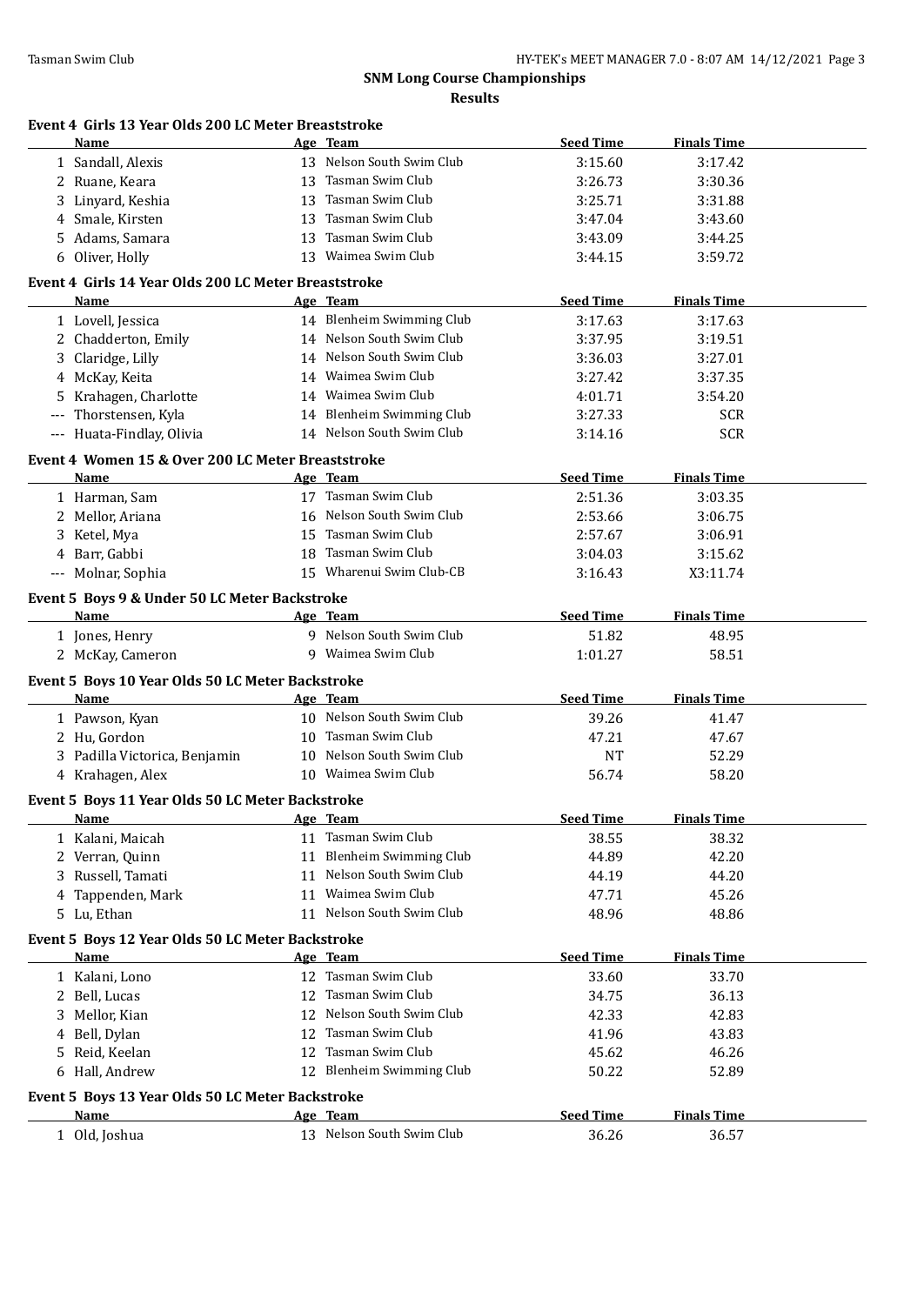|   | (Event 5 Boys 13 Year Olds 50 LC Meter Backstroke)<br>Name |    | Age Team                                      | <b>Seed Time</b> | <b>Finals Time</b> |  |
|---|------------------------------------------------------------|----|-----------------------------------------------|------------------|--------------------|--|
|   | 2 Sneddon, Jasper                                          |    | 13 Nelson South Swim Club                     | 38.89            | 37.80              |  |
|   | 3 Woods, Zac                                               |    | 13 Waimea Swim Club                           | 39.98            | 38.51              |  |
|   | 4 Berriman, Theodore                                       |    | 13 Tasman Swim Club                           | 48.69            | 48.32              |  |
|   | --- Skehan, Max                                            |    | 13 Blenheim Swimming Club                     | 33.85            | <b>SCR</b>         |  |
|   |                                                            |    |                                               |                  |                    |  |
|   | Event 5 Boys 14 Year Olds 50 LC Meter Backstroke<br>Name   |    | Age Team                                      | <b>Seed Time</b> | <b>Finals Time</b> |  |
|   | 1 McNabb, Finn                                             |    | 14 Blenheim Swimming Club                     | 32.32            | 32.33              |  |
|   | 2 Banks, Chase                                             |    | 14 Nelson South Swim Club                     | 34.98            | 34.92              |  |
|   | 3 Bradley, Billy                                           |    | 14 Tasman Swim Club                           | 35.70            | 35.51              |  |
|   | 4 Bryant, Finn                                             |    | 14 Nelson South Swim Club                     | <b>NT</b>        | 38.45              |  |
|   | 5 Palmer-Bensemann, Jaxon                                  |    | 14 Waimea Swim Club                           | 38.24            | 39.16              |  |
|   | --- Alford, Will                                           |    | 14 Nelson South Swim Club                     | 39.04            | <b>SCR</b>         |  |
|   |                                                            |    |                                               |                  |                    |  |
|   | Event 5 Men 15 & Over 50 LC Meter Backstroke               |    |                                               |                  |                    |  |
|   | Name                                                       |    | Age Team                                      | <b>Seed Time</b> | <b>Finals Time</b> |  |
|   | 1 Amyes, Joshua                                            |    | 18 Tasman Swim Club                           | 29.15            | 29.31              |  |
|   | 2 Seymour, William                                         |    | 15 Tasman Swim Club                           | 27.81            | 29.51              |  |
|   | 3 Bayley, Oxford                                           |    | 18 Tasman Swim Club                           | 30.32            | 31.23              |  |
|   | 4 Hall, Nic                                                |    | 17 Nelson South Swim Club                     | 30.79            | 34.04              |  |
|   | 5 Verran, Joel                                             |    | 15 Blenheim Swimming Club                     | 33.09            | 34.42              |  |
|   | 6 Swain, Edward                                            |    | 15 Tasman Swim Club                           | 34.88            | 35.00              |  |
|   | 7 Morton, Oliver                                           |    | 15 Nelson South Swim Club                     | 35.04            | 35.42              |  |
|   | 8 McNabb, Lachlan                                          |    | 15 Blenheim Swimming Club                     | 35.64            | 36.36              |  |
|   | 9 Douglas, Caleb                                           |    | 16 Tasman Swim Club                           | 34.02            | 36.89              |  |
|   | 10 Russ, Finn                                              |    | 15 Nelson South Swim Club                     | 36.24            | 39.20              |  |
|   | Event 6 Girls 10 Year Olds 50 LC Meter Backstroke          |    |                                               |                  |                    |  |
|   | Name                                                       |    | Age Team                                      | <b>Seed Time</b> | <b>Finals Time</b> |  |
|   | 1 Rooney, Sally                                            |    | 10 Nelson South Swim Club                     | 42.82            | 40.70              |  |
|   | 2 Alford, Lydia                                            |    | 10 Nelson South Swim Club                     | 44.83            | 45.07              |  |
|   | 3 Taylor, Catherine                                        |    | 10 Nelson South Swim Club                     | 49.54            | 47.13              |  |
|   | 4 Claridge, Rosie                                          |    | 10 Nelson South Swim Club                     | 53.38            | 48.99              |  |
|   | 5 Perrett, Liliana                                         |    | 10 Nelson South Swim Club                     | 53.03            | 51.60              |  |
|   | 6 Stevens, Daniela                                         |    | 10 Nelson South Swim Club                     | 56.61            | 53.32              |  |
|   | Event 6 Girls 11 Year Olds 50 LC Meter Backstroke          |    |                                               |                  |                    |  |
|   | Name                                                       |    | Age Team                                      | <b>Seed Time</b> | <b>Finals Time</b> |  |
|   | 1 Old, Keisha                                              |    | 11 Nelson South Swim Club                     | 39.87            | 36.76              |  |
|   |                                                            |    |                                               |                  |                    |  |
|   |                                                            | 11 | <b>Blenheim Swimming Club</b>                 | 41.70            | 43.17              |  |
| 3 | 2 Harris, Claudia                                          | 11 | Tasman Swim Club                              | 44.82            | 45.77              |  |
| 4 | Daly, Harriett                                             | 11 | Nelson South Swim Club                        | 47.38            | 46.36              |  |
| 5 | Scott, Georgia                                             | 11 | Nelson South Swim Club                        |                  |                    |  |
| 6 | Tremblay, Laura                                            | 11 | Nelson South Swim Club                        | 46.33            | 47.95              |  |
| 7 | Maskell, Billie                                            | 11 | Tasman Swim Club                              | 56.82            | 48.75              |  |
|   | Linyard, Nia                                               | 11 | Tasman Swim Club                              | 46.41            | 49.07              |  |
|   | 8 Kemp, Ayla                                               | 11 | Tasman Swim Club                              | NT               | 52.82              |  |
|   | 9 Nisbett, Molly<br>10 Kole, Hannah                        |    | 11 Blenheim Swimming Club                     | NT               | 52.89              |  |
|   |                                                            |    |                                               | 50.11            | 53.80              |  |
|   | Event 6 Girls 12 Year Olds 50 LC Meter Backstroke          |    |                                               |                  |                    |  |
|   | <b>Name</b>                                                |    | Age Team                                      | <b>Seed Time</b> | <b>Finals Time</b> |  |
|   | 1 Urquhart, Hannah                                         |    | 12 Tasman Swim Club                           | 37.28            | 37.29              |  |
|   | 2 Marsh, Katie                                             |    | 12 Blenheim Swimming Club                     | 36.00            | 37.92              |  |
|   | 3 Lovell, Nicola                                           |    | 12 Blenheim Swimming Club                     | 37.01            | 38.54              |  |
|   | 4 Cain-Townley, Bella                                      | 12 | Nelson South Swim Club                        | 39.22            | 39.48              |  |
| 5 | Stewart, Tegen<br>6 Yeo, Macey                             | 12 | Nelson South Swim Club<br>12 Tasman Swim Club | 40.64<br>45.45   | 42.26<br>43.11     |  |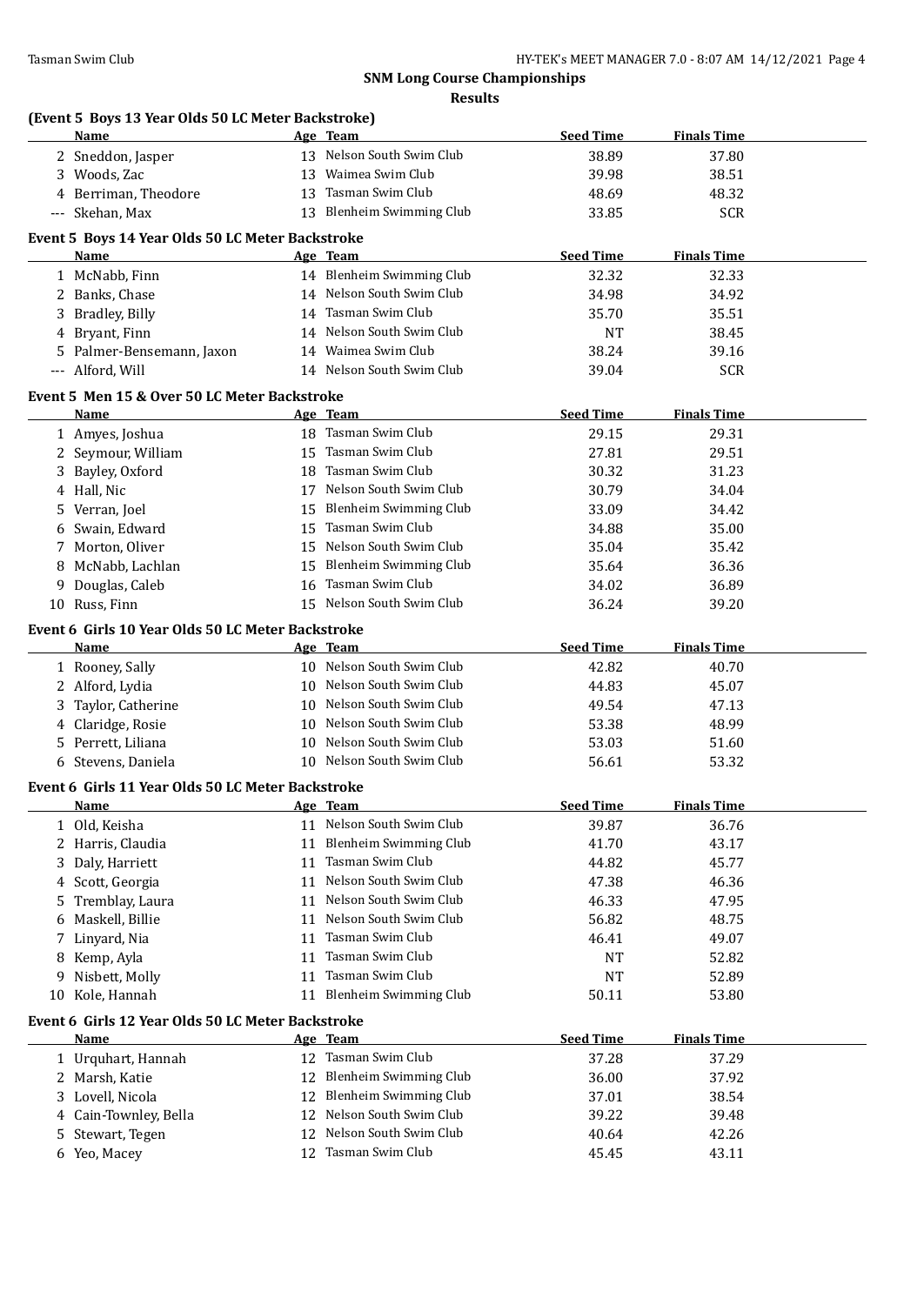**Results**

# **(Event 6 Girls 12 Year Olds 50 LC Meter Backstroke)**

|     | $\frac{1}{2}$ is the case of solution between $\frac{1}{2}$<br>Name |    | Age Team                                         | <b>Seed Time</b> | <b>Finals Time</b> |  |
|-----|---------------------------------------------------------------------|----|--------------------------------------------------|------------------|--------------------|--|
|     | 7 McKay, Brianna                                                    |    | 12 Tasman Swim Club                              | 40.60            | 44.11              |  |
|     | 8 van Orden, Grace                                                  |    | 12 Nelson South Swim Club                        | 43.39            | 46.02              |  |
|     | --- Knowler, Matilda                                                |    | 12 Vikings Swim Club Inc                         | 42.44            | <b>SCR</b>         |  |
|     | --- Blomfield, Ilonka                                               |    | 12 Motueka Swim Club                             | 46.94            | <b>SCR</b>         |  |
|     |                                                                     |    |                                                  |                  |                    |  |
|     | Event 6 Girls 13 Year Olds 50 LC Meter Backstroke                   |    |                                                  |                  |                    |  |
|     | Name                                                                |    | Age Team                                         | <b>Seed Time</b> | <b>Finals Time</b> |  |
|     | 1 Seymour, Madeline                                                 |    | 13 Tasman Swim Club<br>13 Nelson South Swim Club | 34.15            | 33.89              |  |
|     | 2 Goomes, Rosie                                                     |    |                                                  | 35.96            | 35.76              |  |
|     | 3 Glover, Eliza                                                     |    | 13 Blenheim Swimming Club                        | 37.78            | 36.04              |  |
|     | 4 Ruane, Keara                                                      |    | 13 Tasman Swim Club                              | 37.82            | 40.29              |  |
| 5   | Linyard, Keshia                                                     |    | 13 Tasman Swim Club                              | 39.82            | 41.64              |  |
| 6   | Rooney, Georgia                                                     |    | 13 Nelson South Swim Club                        | 42.12            | 43.10              |  |
| 7   | Harrison, Lily                                                      |    | 13 Nelson South Swim Club                        | <b>NT</b>        | 44.80              |  |
| 8   | Adams, Samara                                                       |    | 13 Tasman Swim Club                              | 46.47            | 48.44              |  |
|     | 9 Oliver, Holly                                                     |    | 13 Waimea Swim Club                              | 48.34            | 49.39              |  |
|     | Event 6 Girls 14 Year Olds 50 LC Meter Backstroke                   |    |                                                  |                  |                    |  |
|     | Name                                                                |    | Age Team                                         | <b>Seed Time</b> | <b>Finals Time</b> |  |
|     | 1 Grenfell, Annabel                                                 |    | 14 Nelson South Swim Club                        | 34.89            | 34.10              |  |
|     | 2 Eden, Caitlin                                                     |    | 14 Nelson South Swim Club                        | 34.24            | 35.30              |  |
|     | 3 Kole, Sophie                                                      |    | 14 Blenheim Swimming Club                        | 35.71            | 36.26              |  |
|     | 4 Chadderton, Emily                                                 |    | 14 Nelson South Swim Club                        | 36.55            | 37.13              |  |
| 5   | Cain-Townley, Mia                                                   |    | 14 Nelson South Swim Club                        | 37.75            | 37.45              |  |
| 6   | Hughes, Jade                                                        |    | 14 Waimea Swim Club                              | 37.19            | 37.95              |  |
| 7   | Bayley, Ariah                                                       |    | 14 Nelson South Swim Club                        | 39.54            | 39.14              |  |
| 8   | Ellena, Eva                                                         |    | 14 Nelson South Swim Club                        | 37.49            | 39.98              |  |
| 9.  | Lovell, Jessica                                                     |    | 14 Blenheim Swimming Club                        | 37.09            | 40.04              |  |
| 10  | Smith, Mikaela                                                      |    | 14 Waimea Swim Club                              | 40.33            | 41.16              |  |
|     | 11 Claridge, Lilly                                                  |    | 14 Nelson South Swim Club                        | 42.52            | 41.80              |  |
|     | 12 Satherley, Helena                                                |    | 14 Waimea Swim Club                              | 41.05            | 43.02              |  |
|     | 13 Schwarzenbach, Isabelle                                          |    | 14 Waimea Swim Club                              | 41.88            | 43.26              |  |
|     | 14 Krahagen, Charlotte                                              |    | 14 Waimea Swim Club                              | 44.28            | 45.60              |  |
| 15  | McKay, Keita                                                        |    | 14 Waimea Swim Club                              | 40.20            | 48.32              |  |
|     | Anticich, Milla                                                     |    | 14 Nelson South Swim Club                        | 42.49            | <b>SCR</b>         |  |
| --- | Thorstensen, Kyla                                                   |    | 14 Blenheim Swimming Club                        | 34.39            | <b>SCR</b>         |  |
|     |                                                                     |    | 14 Nelson South Swim Club                        |                  | <b>SCR</b>         |  |
|     | --- Huata-Findlay, Olivia                                           |    |                                                  | 39.52            |                    |  |
|     | Event 6 Women 15 & Over 50 LC Meter Backstroke                      |    |                                                  |                  |                    |  |
|     | <b>Name</b>                                                         |    | Age Team                                         | <b>Seed Time</b> | <b>Finals Time</b> |  |
|     | 1 Wilson, Samantha                                                  |    | 15 Tasman Swim Club                              | 32.26            | 32.42              |  |
|     | 2 Harman, Sam                                                       |    | 17 Tasman Swim Club                              | 32.28            | 33.74              |  |
| 3   | Mellor, Ariana                                                      |    | 16 Nelson South Swim Club                        | 33.32            | 35.02              |  |
| 4   | Barr, Jemima                                                        | 16 | Tasman Swim Club                                 | 33.39            | 35.64              |  |
| 5   | Swan, Brooke                                                        | 15 | Tasman Swim Club                                 | 34.63            | 36.82              |  |
| 6   | Marshall, Alexandra                                                 | 15 | Tasman Swim Club                                 | 34.29            | 36.89              |  |
| 7   | Scott, Jess                                                         | 16 | Tasman Swim Club                                 | 36.67            | 36.98              |  |
| 8   | Barr, Gabbi                                                         | 18 | Tasman Swim Club                                 | 35.06            | 39.02              |  |
| 9   | Loach, Rebecca                                                      | 17 | Tasman Swim Club                                 | 35.58            | 39.04              |  |
| 10  | Oliver, Amy                                                         | 15 | Waimea Swim Club                                 | 39.80            | 39.45              |  |
| 11  | Berriman, Saffron                                                   | 15 | Tasman Swim Club                                 | 41.63            | 43.60              |  |
| --- | Molnar, Sophia                                                      | 15 | Wharenui Swim Club-CB                            | 34.30            | XNS                |  |
|     | --- Hall, Lilly                                                     |    | 15 Nelson South Swim Club                        | 35.40            | SCR                |  |
|     | Event 7 Boys 12 Year Olds 400 LC Meter Freestyle                    |    |                                                  |                  |                    |  |
|     | Name                                                                |    | Age Team                                         | <b>Seed Time</b> | <b>Finals Time</b> |  |
|     | 1 Kalani, Lono                                                      |    | 12 Tasman Swim Club                              | 5:04.35          | 5:31.30            |  |
|     |                                                                     |    |                                                  |                  |                    |  |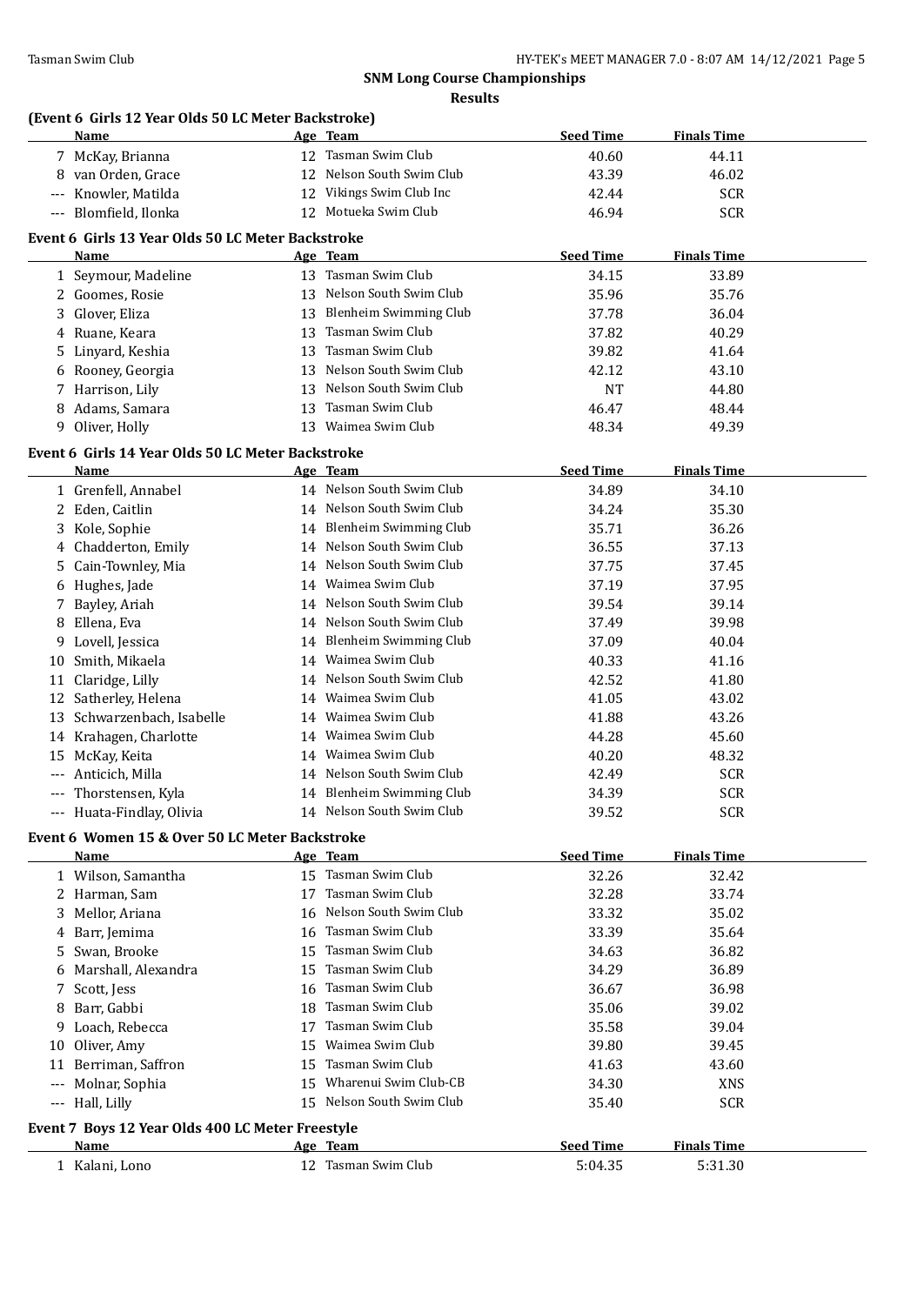| (Event 7 Boys 12 Year Olds 400 LC Meter Freestyle)<br><b>Name</b> | Age Team                                        | <b>Seed Time</b>                                 | <b>Finals Time</b>                             |
|-------------------------------------------------------------------|-------------------------------------------------|--------------------------------------------------|------------------------------------------------|
| 2 Kepess, Marcell                                                 | 12 Tasman Swim Club                             | 5:38.15                                          | 5:46.29                                        |
| Event 7 Boys 13 Year Olds 400 LC Meter Freestyle                  |                                                 |                                                  |                                                |
| Name                                                              | Age Team                                        | <b>Seed Time</b>                                 | <b>Finals Time</b>                             |
| 1 Old, Joshua                                                     | 13 Nelson South Swim Club                       | 5:44.79                                          | 5:33.15                                        |
| Event 7 Boys 14 Year Olds 400 LC Meter Freestyle                  |                                                 |                                                  |                                                |
| Name                                                              | Age Team                                        | <b>Seed Time</b>                                 | <b>Finals Time</b>                             |
| 1 McNabb, Finn                                                    | 14 Blenheim Swimming Club                       | 4:53.73                                          | 4:55.07                                        |
| 2 Bryant, Finn                                                    | 14 Nelson South Swim Club                       | 5:05.35                                          | 5:01.57                                        |
| 3 Tremblay, Corey                                                 | 14 Nelson South Swim Club                       | 5:07.44                                          | 5:02.03                                        |
|                                                                   |                                                 |                                                  |                                                |
| Event 7 Men 15 & Over 400 LC Meter Freestyle<br>Name              | Age Team                                        | <b>Seed Time</b>                                 | <b>Finals Time</b>                             |
| 1 Bayley, Oxford                                                  | 18 Tasman Swim Club                             | 4:11.43                                          | 4:28.99                                        |
| 2 Love, Jack                                                      | 15 Blenheim Swimming Club                       | 4:34.24                                          | 4:39.56                                        |
| 3 Swain, Edward                                                   | 15 Tasman Swim Club                             | 4:38.44                                          | 4:58.55                                        |
| 4 Bugler, Jack                                                    | 19 Blenheim Swimming Club                       | 5:09.28                                          | 4:58.99                                        |
| 5 McNabb, Lachlan                                                 | 15 Blenheim Swimming Club                       | 5:01.66                                          | 5:14.24                                        |
|                                                                   |                                                 |                                                  |                                                |
| Event 8 Women 15 & Over 1500 LC Meter Freestyle<br>Name           | Age Team                                        | <b>Seed Time</b>                                 | <b>Finals Time</b>                             |
| 1 Smale, Abbey                                                    | 18 Tasman Swim Club                             | 17:46.25                                         | 19:07.36                                       |
| --- Hine, Ellinor                                                 | 16 Nelson South Swim Club                       | 19:24.02                                         | <b>SCR</b>                                     |
|                                                                   |                                                 |                                                  |                                                |
| Event 9 Mixed 8x50 LC Meter Medley Bacon Cup Relay                |                                                 |                                                  |                                                |
| Team                                                              | <b>Relay</b>                                    | <b>Seed Time</b>                                 | <b>Finals Time</b>                             |
| 1 Nelson Province Team - Bacon                                    | A                                               | <b>NT</b>                                        | 4:20.91                                        |
| 1) Harman, Sam W17<br>5) Swan, Brooke W15                         | 2) Seymour, William M15<br>6) Amyes, Joshua M18 | 3) Loach, Rebecca W17<br>7) Wilson, Samantha W15 | 4) Morton, Oliver M15<br>8) Bayley, Oxford M18 |
| 2 Blenheim Swimming Club                                          | A                                               | 5:23.07                                          | 4:39.95                                        |
| 1) Kole, Sophie W14                                               | 2) McNabb, Finn M14                             | 3) Glover, Eliza W13                             | 4) Bugler, Jack M19                            |
| 5) Lovell, Jessica W14                                            | 6) Verran, Joel M15                             | 7) Marsh, Katie W12                              | 8) Love, Jack M15                              |
| Event 10 Boys 14 Year Olds 1500 LC Meter Freestyle                |                                                 |                                                  |                                                |
| Name                                                              | Age Team                                        | <b>Seed Time</b>                                 | <b>Finals Time</b>                             |
| 1 McNabb, Finn                                                    | 14 Blenheim Swimming Club                       | 20:32.35                                         | 19:32.67                                       |
|                                                                   |                                                 |                                                  |                                                |
| Event 11 Girls 12 Year Olds 400 LC Meter IM                       |                                                 |                                                  |                                                |
| <u>Name</u>                                                       | <u>Age Team</u><br>12 Nelson South Swim Club    | <b>Seed Time</b>                                 | <b>Finals Time</b>                             |
| 1 Stewart, Tegen                                                  |                                                 | 6:21.52                                          | 6:18.62                                        |
| Event 11 Girls 13 Year Olds 400 LC Meter IM                       |                                                 |                                                  |                                                |
| Name                                                              | Age Team                                        | <b>Seed Time</b>                                 | <b>Finals Time</b>                             |
| 1 Goomes, Rosie                                                   | 13 Nelson South Swim Club                       | 6:11.40                                          | 6:10.28                                        |
| Event 11 Girls 14 Year Olds 400 LC Meter IM                       |                                                 |                                                  |                                                |
| Name                                                              | Age Team                                        | <b>Seed Time</b>                                 | <b>Finals Time</b>                             |
| 1 Grenfell, Annabel                                               | 14 Nelson South Swim Club                       | 5:40.54                                          | 5:45.69                                        |
| --- Cain-Townley, Mia                                             | 14 Nelson South Swim Club                       | 5:46.96                                          | DQ                                             |
| Event 11 Women 15 & Over 400 LC Meter IM                          |                                                 |                                                  |                                                |
| <u>Name</u>                                                       | Age Team                                        | <b>Seed Time</b>                                 | <b>Finals Time</b>                             |
| 1 Barr, Jemima                                                    | 16 Tasman Swim Club                             | 5:24.05                                          | 5:30.58                                        |
| 2 Swan, Brooke                                                    | 15 Tasman Swim Club                             | 5:27.15                                          | 5:31.56                                        |
| Event 12 Boys 9 & Under 50 LC Meter Freestyle                     |                                                 |                                                  |                                                |
| Name                                                              | Age Team                                        | <b>Seed Time</b>                                 | <b>Finals Time</b>                             |
|                                                                   |                                                 |                                                  |                                                |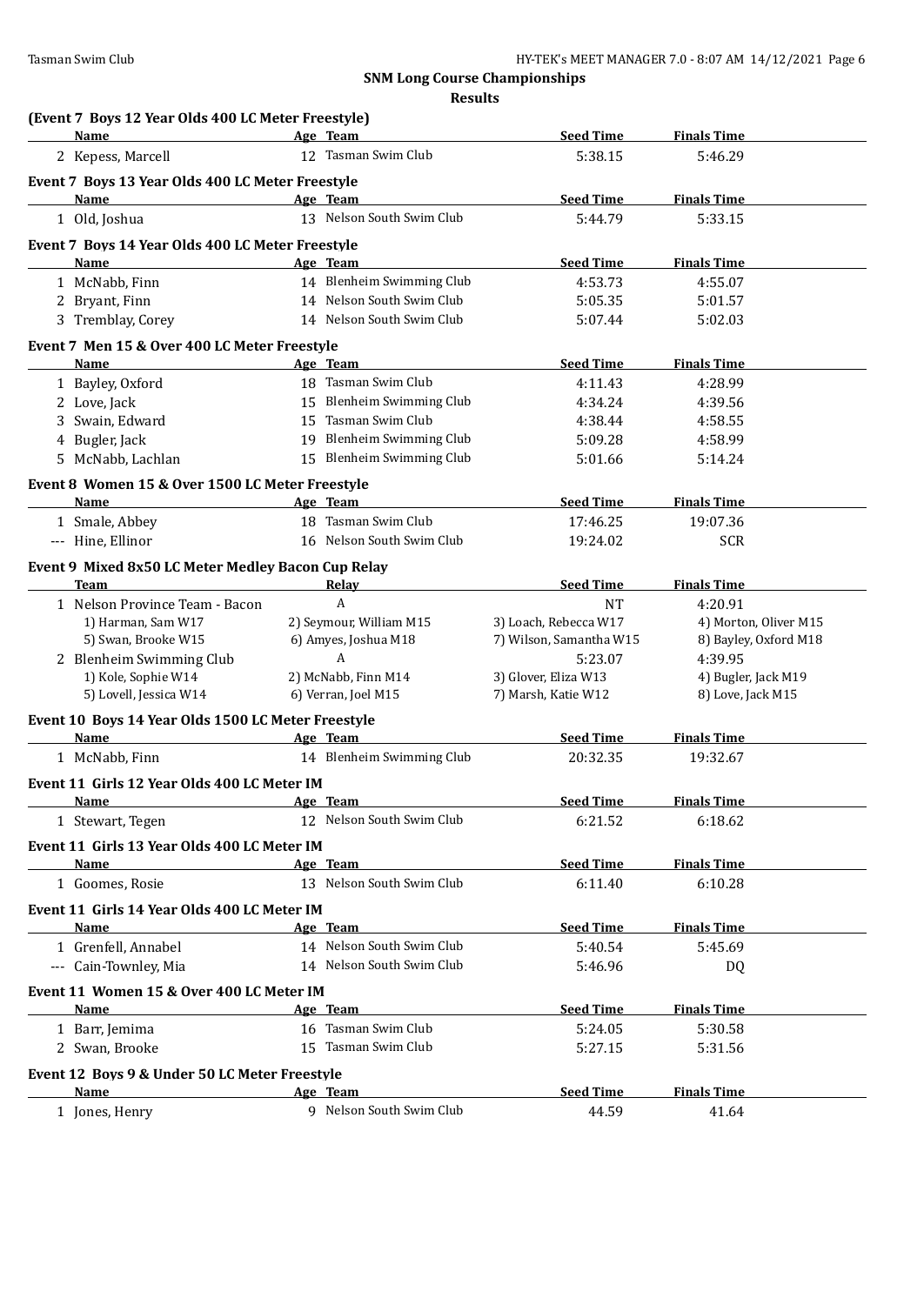**Results**

|     | (Event 12 Boys 9 & Under 50 LC Meter Freestyle)<br>Name  |    | Age Team                      | <b>Seed Time</b> | <b>Finals Time</b> |  |
|-----|----------------------------------------------------------|----|-------------------------------|------------------|--------------------|--|
|     | 2 McKay, Cameron                                         |    | 9 Waimea Swim Club            | 52.12            | 52.29              |  |
|     |                                                          |    |                               |                  |                    |  |
|     | Event 12 Boys 10 Year Olds 50 LC Meter Freestyle<br>Name |    | Age Team                      | <b>Seed Time</b> | <b>Finals Time</b> |  |
|     | 1 Pawson, Kyan                                           |    | 10 Nelson South Swim Club     | 36.18            | 35.89              |  |
|     | 2 Hu, Gordon                                             |    | 10 Tasman Swim Club           | 38.86            | 38.82              |  |
|     | 3 Krahagen, Alex                                         |    | 10 Waimea Swim Club           | 45.86            | 45.95              |  |
|     | --- Padilla Victorica, Benjamin                          |    | 10 Nelson South Swim Club     | <b>NT</b>        | DQ                 |  |
|     |                                                          |    |                               |                  |                    |  |
|     | Event 12 Boys 11 Year Olds 50 LC Meter Freestyle<br>Name |    | Age Team                      | <b>Seed Time</b> | <b>Finals Time</b> |  |
|     | 1 Kalani, Maicah                                         |    | 11 Tasman Swim Club           | 33.88            | 32.70              |  |
|     | 2 Russell, Tamati                                        |    | 11 Nelson South Swim Club     | 37.41            | 35.73              |  |
|     | 3 Verran, Quinn                                          |    | 11 Blenheim Swimming Club     | 37.70            | 36.82              |  |
|     |                                                          |    | 11 Waimea Swim Club           | 39.18            | 37.04              |  |
|     | 4 Tappenden, Mark<br>5 Lu, Ethan                         |    | 11 Nelson South Swim Club     | 44.23            | 42.28              |  |
|     |                                                          |    |                               |                  |                    |  |
|     | Event 12 Boys 12 Year Olds 50 LC Meter Freestyle         |    |                               |                  |                    |  |
|     | Name                                                     |    | Age Team                      | <b>Seed Time</b> | <b>Finals Time</b> |  |
|     | 1 Mellor, Kian                                           |    | 12 Nelson South Swim Club     | 35.81            | 31.73              |  |
|     | 2 Kepess, Marcell                                        |    | 12 Tasman Swim Club           | 33.70            | 33.16              |  |
|     | 3 Reid, Keelan                                           |    | 12 Tasman Swim Club           | 37.02            | 35.04              |  |
|     | 4 Hall, Andrew                                           |    | 12 Blenheim Swimming Club     | 39.34            | 39.23              |  |
|     | 5 Schaper, Tom                                           |    | 12 Nelson South Swim Club     | 42.39            | 39.60              |  |
|     | Event 12 Boys 13 Year Olds 50 LC Meter Freestyle         |    |                               |                  |                    |  |
|     | Name                                                     |    | Age Team                      | <b>Seed Time</b> | <b>Finals Time</b> |  |
|     | 1 Woods, Zac                                             |    | 13 Waimea Swim Club           | 32.82            | 30.33              |  |
|     | 2 Old, Joshua                                            |    | 13 Nelson South Swim Club     | 31.75            | 31.13              |  |
|     | 3 Sneddon, Jasper                                        | 13 | Nelson South Swim Club        | 36.02            | 33.95              |  |
|     | 4 Berriman, Theodore                                     |    | 13 Tasman Swim Club           | 39.63            | 38.11              |  |
|     | --- Skehan, Max                                          |    | 13 Blenheim Swimming Club     | 28.03            | <b>SCR</b>         |  |
|     | Event 12 Boys 14 Year Olds 50 LC Meter Freestyle         |    |                               |                  |                    |  |
|     | Name                                                     |    | Age Team                      | <b>Seed Time</b> | <b>Finals Time</b> |  |
|     | 1 Banks, Chase                                           |    | 14 Nelson South Swim Club     | 29.70            | 29.13              |  |
|     | 2 Tremblay, Corey                                        |    | 14 Nelson South Swim Club     | 30.56            | 29.17              |  |
|     | 3 Reid, Dylan                                            |    | 14 Waimea Swim Club           | 30.55            | 30.20              |  |
|     | 4 Bradley, Billy                                         |    | 14 Tasman Swim Club           | 31.66            | 30.26              |  |
| 5.  | Palmer-Bensemann, Jaxon                                  | 14 | Waimea Swim Club              | 30.67            | 30.36              |  |
| 6   | Bryant, Finn                                             | 14 | Nelson South Swim Club        | 31.52            | 30.66              |  |
| 7   | Tijsen, Eise                                             | 14 | Waimea Swim Club              | 35.26            | 31.88              |  |
| --- | Alford, Will                                             |    | 14 Nelson South Swim Club     | 29.15            | SCR                |  |
|     | Event 12 Men 15 & Over 50 LC Meter Freestyle             |    |                               |                  |                    |  |
|     | <b>Name</b>                                              |    | Age Team                      | <b>Seed Time</b> | <b>Finals Time</b> |  |
|     | 1 Amyes, Joshua                                          | 18 | Tasman Swim Club              | 24.97            | 25.39              |  |
| 2   | Seymour, William                                         | 15 | Tasman Swim Club              | 25.09            | 26.04              |  |
| 3   | Timpson, Hamish                                          | 18 | Blenheim Swimming Club        | 26.20            | 26.10              |  |
| 4   | Bayley, Oxford                                           | 18 | Tasman Swim Club              | 25.86            | 26.70              |  |
| 5.  | Verran, Joel                                             | 15 | <b>Blenheim Swimming Club</b> | 27.64            | 27.64              |  |
| 6   | Douglas, Caleb                                           | 16 | Tasman Swim Club              | 28.75            | 28.36              |  |
| 7   | Morton, Oliver                                           | 15 | Nelson South Swim Club        | 28.58            | 28.54              |  |
| 8   | Love, Jack                                               | 15 | Blenheim Swimming Club        | 28.10            | 28.56              |  |
| 9   | Hall, Nic                                                | 17 | Nelson South Swim Club        | 27.01            | 28.64              |  |
| 10  | Bugler, Jack                                             | 19 | <b>Blenheim Swimming Club</b> | 28.96            | 29.34              |  |
|     | 11 Satherley, Jacob                                      |    | 16 Waimea Swim Club           | 29.73            | 29.69              |  |
|     |                                                          |    |                               |                  |                    |  |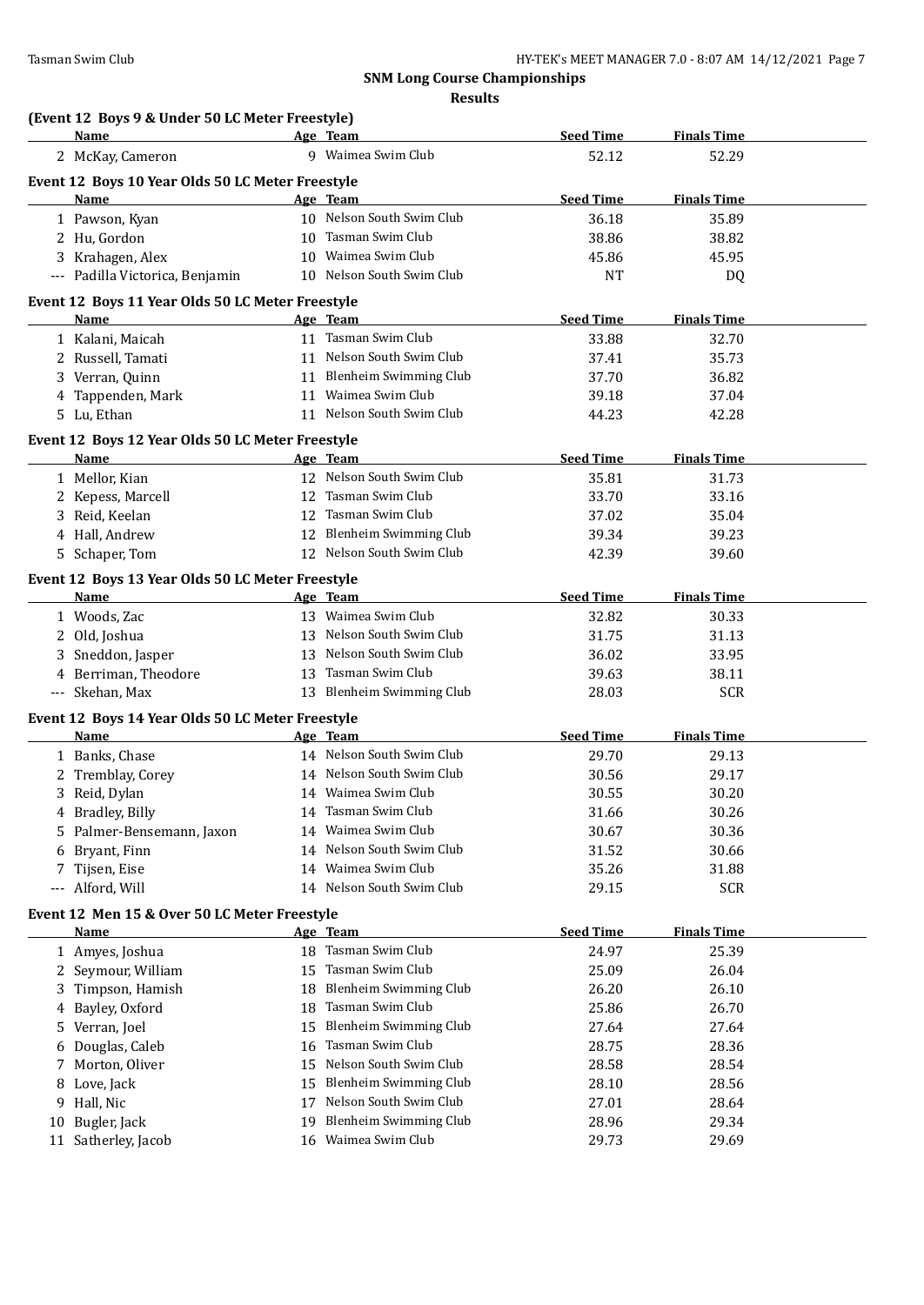#### **(Event 12 Men 15 & Over 50 LC Meter Freestyle)**

|             | <u>Name</u>                                               |    | Age Team                      | <b>Seed Time</b> | <b>Finals Time</b> |
|-------------|-----------------------------------------------------------|----|-------------------------------|------------------|--------------------|
|             | 12 Russ, Finn                                             |    | 15 Nelson South Swim Club     | 29.99            | 29.88              |
|             | 13 Swain, Edward                                          |    | 15 Tasman Swim Club           | 30.00            | 29.95              |
|             | 14 McNabb, Lachlan                                        |    | 15 Blenheim Swimming Club     | 31.73            | 31.70              |
|             | Event 13 Girls 10 Year Olds 50 LC Meter Freestyle         |    |                               |                  |                    |
|             | Name                                                      |    | Age Team                      | <b>Seed Time</b> | <b>Finals Time</b> |
|             | 1 Rooney, Sally                                           |    | 10 Nelson South Swim Club     | 38.83            | 35.10              |
|             | 2 Alford, Lydia                                           |    | 10 Nelson South Swim Club     | 40.43            | 38.02              |
| 3           | Perrett, Liliana                                          |    | 10 Nelson South Swim Club     | 41.81            | 39.23              |
| 4           | Claridge, Rosie                                           | 10 | Nelson South Swim Club        | 46.10            | 39.59              |
| 5           | Taylor, Catherine                                         |    | 10 Nelson South Swim Club     | 43.32            | 40.98              |
| 6           | Stevens, Daniela                                          |    | 10 Nelson South Swim Club     | 49.38            | 43.39              |
|             |                                                           |    |                               |                  |                    |
|             | Event 13 Girls 11 Year Olds 50 LC Meter Freestyle<br>Name |    | Age Team                      | <b>Seed Time</b> | <b>Finals Time</b> |
|             | 1 Old, Keisha                                             |    | 11 Nelson South Swim Club     | 33.09            | 31.60              |
|             | 2 Tremblay, Laura                                         |    | 11 Nelson South Swim Club     | 36.40            | 35.54              |
| 3           | Harris, Claudia                                           |    | 11 Blenheim Swimming Club     | 35.89            | 35.95              |
| 4           | Scott, Georgia                                            |    | 11 Nelson South Swim Club     | 40.74            | 37.56              |
| 5.          | Maskell, Billie                                           |    | 11 Nelson South Swim Club     | 45.96            | 38.64              |
| 6           | Kole, Hannah                                              |    | 11 Blenheim Swimming Club     | 40.94            | 39.23              |
| 7           | Linyard, Nia                                              |    | 11 Tasman Swim Club           | 40.52            | 39.38              |
| 8           | Kemp, Ayla                                                |    | 11 Tasman Swim Club           | 41.62            | 41.11              |
|             | 9 Nisbett, Molly                                          |    | 11 Tasman Swim Club           | 40.98            | 41.28              |
|             |                                                           |    |                               |                  |                    |
|             | Event 13 Girls 12 Year Olds 50 LC Meter Freestyle<br>Name |    | Age Team                      | <b>Seed Time</b> | <b>Finals Time</b> |
|             | 1 Marsh, Katie                                            |    | 12 Blenheim Swimming Club     | 30.89            | 30.51              |
|             | 2 Yeo, Macey                                              |    | 12 Tasman Swim Club           | 33.45            | 32.92              |
| 3           | Cain-Townley, Bella                                       |    | 12 Nelson South Swim Club     | 34.54            | 32.94              |
| 4           | van Orden, Grace                                          |    | 12 Nelson South Swim Club     | 38.10            | 35.38              |
| $---$       | Urquhart, Hannah                                          |    | 12 Tasman Swim Club           | 31.98            | DQ                 |
| $-\, -\, -$ | Knowler, Matilda                                          |    | 12 Vikings Swim Club Inc      | 36.23            | <b>SCR</b>         |
|             | --- Blomfield, Ilonka                                     |    | 12 Motueka Swim Club          | 40.73            | <b>SCR</b>         |
|             |                                                           |    |                               |                  |                    |
|             | Event 13 Girls 13 Year Olds 50 LC Meter Freestyle<br>Name |    | Age Team                      | <b>Seed Time</b> | <b>Finals Time</b> |
|             | 1 Seymour, Madeline                                       |    | 13 Tasman Swim Club           | 30.67            | 30.16              |
| 2           | Glover, Eliza                                             |    | Blenheim Swimming Club        | 30.80            | 30.22              |
| 3           | Ruane, Keara                                              | 13 | Tasman Swim Club              | 31.20            | 31.13              |
| 4           | Rooney, Georgia                                           | 13 | Nelson South Swim Club        | 34.50            | 33.49              |
| 5           | Oliver, Holly                                             | 13 | Waimea Swim Club              | 36.69            | 35.36              |
| 6           | Linyard, Keshia                                           | 13 | Tasman Swim Club              | 36.02            | 35.46              |
| 7           | Smale, Kirsten                                            | 13 | Tasman Swim Club              | 38.05            | 37.54              |
| 8           | Harrison, Lily                                            | 13 | Nelson South Swim Club        | NT               | 37.68              |
| 9           | Adams, Samara                                             | 13 | Tasman Swim Club              | 38.28            | 38.50              |
|             |                                                           |    |                               |                  |                    |
|             | Event 13 Girls 14 Year Olds 50 LC Meter Freestyle<br>Name |    | Age Team                      | <b>Seed Time</b> | <b>Finals Time</b> |
|             | 1 Lovell, Jessica                                         |    | 14 Blenheim Swimming Club     | 29.68            | 29.80              |
|             | 2 Chadderton, Emily                                       |    | 14 Nelson South Swim Club     | 30.91            | 29.92              |
| 3           | Eden, Caitlin                                             | 14 | Nelson South Swim Club        | 30.99            | 30.95              |
| 4           | Ellena, Eva                                               | 14 | Nelson South Swim Club        | 31.67            | 31.51              |
| 5           | Cain-Townley, Mia                                         | 14 | Nelson South Swim Club        | 33.45            | 31.54              |
| 6           | Kole, Sophie                                              | 14 | <b>Blenheim Swimming Club</b> | 32.33            | 31.76              |
| 7           | Hughes, Jade                                              | 14 | Waimea Swim Club              | 32.45            | 32.82              |
|             | 8 Munro, Bridget                                          |    | 14 Tasman Swim Club           | 32.25            | 32.99              |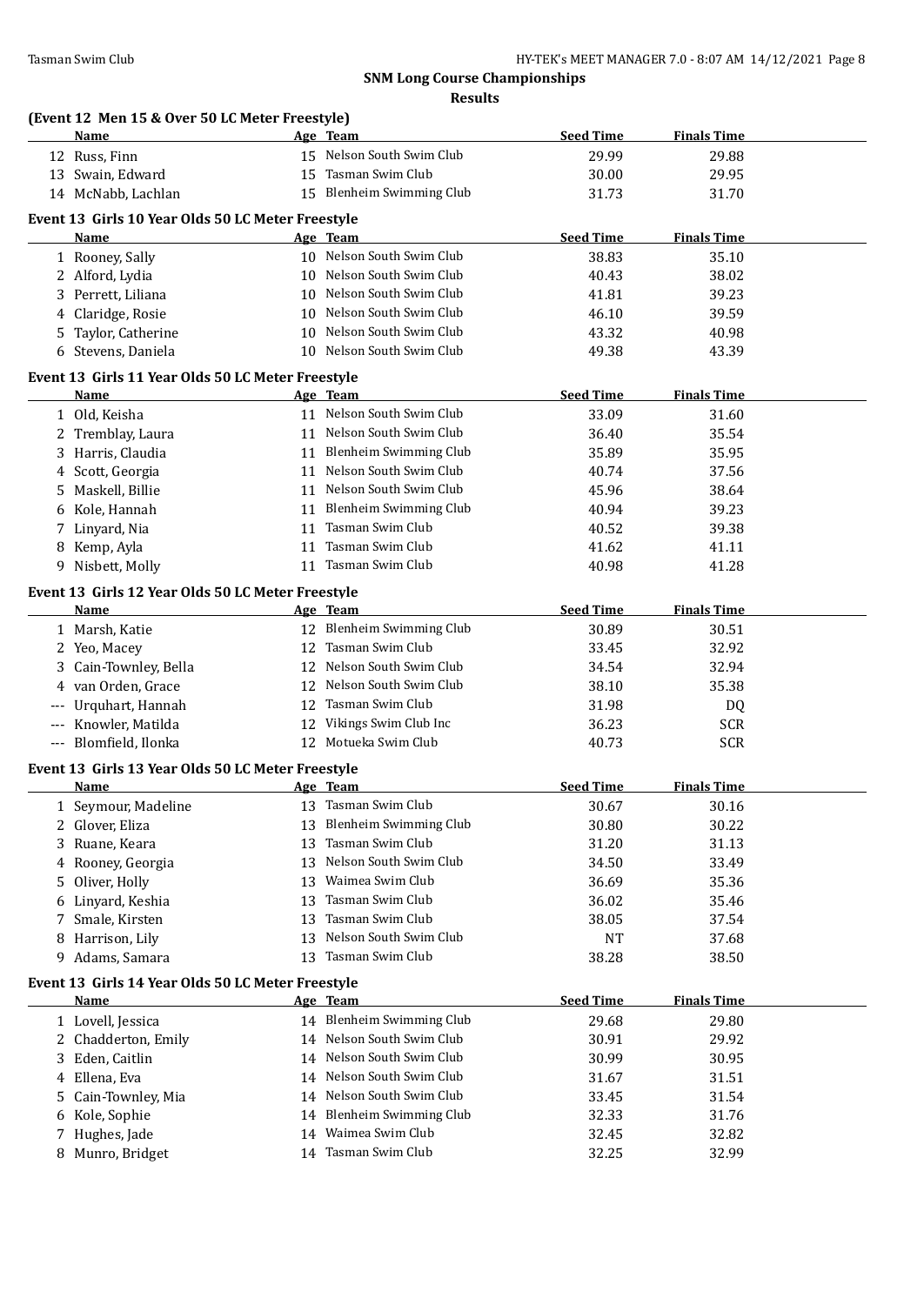# **(Event 13 Girls 14 Year Olds 50 LC Meter Freestyle) Name Age Team Seed Time Finals Time** 9 Claridge, Lilly 14 Nelson South Swim Club 33.37 33.76 10 Tappenden, Josephine 14 Waimea Swim Club 35.14 34.16 11 Bayley, Ariah 14 Nelson South Swim Club 34.84 34.20 12 Krahagen, Charlotte 14 Waimea Swim Club 34.04 34.72 13 McKay, Keita 14 Waimea Swim Club 35.02 36.68 --- Anticich, Milla 14 Nelson South Swim Club 38.55 SCR **Event 13 Women 15 & Over 50 LC Meter Freestyle Age Team Seed Time Finals Time** 1 Wilson, Samantha 15 Tasman Swim Club 29.13 28.80 2 Scott, Jess 16 Tasman Swim Club 29.87 30.02 3 Swan, Brooke 15 Tasman Swim Club 30.17 30.20 4 Marshall, Alexandra 15 Tasman Swim Club 30.20 30.39 5 Harman, Sam 17 Tasman Swim Club 30.57 30.73 6 Barr, Gabbi 18 Tasman Swim Club 29.87 31.04 7 Loach, Rebecca 17 Tasman Swim Club 29.93 31.32 8 Barr, Jemima 16 Tasman Swim Club 29.58 31.36 9 Ketel, Mya 15 Tasman Swim Club 31.21 31.42 10 Oliver, Amy 15 Waimea Swim Club 31.61 31.67 11 Mellor, Ariana 16 Nelson South Swim Club 30.10 31.76 12 Hall, Lilly 15 Nelson South Swim Club 31.39 32.15 13 Watts, Maddie 17 Nelson South Swim Club 31.89 33.13 14 Edwards, Katie 16 Tasman Swim Club 32.21 33.52 --- Molnar, Sophia 15 Wharenui Swim Club-CB 29.98 X31.54 --- Hine, Ellinor 16 Nelson South Swim Club 31.08 SCR **Event 14 Boys 9 & Under 100 LC Meter Backstroke Name Age Team Seed Time Finals Time** 1 Jones, Henry 9 Nelson South Swim Club NT 1:46.26 2 McKay, Cameron 9 Waimea Swim Club 2:20.06 2:13.54 **Event 14 Boys 10 Year Olds 100 LC Meter Backstroke Name Age Team Seed Time Finals Time** 1 Pawson, Kyan 10 Nelson South Swim Club 1:28.91 1:30.75 **Event 14 Boys 11 Year Olds 100 LC Meter Backstroke Name Age Team Seed Time Finals Time** 1 Kalani, Maicah 11 Tasman Swim Club 1:27.05 1:25.03 2 Russell, Tamati 11 Nelson South Swim Club 1:39.61 1:38.78 3 Verran, Quinn 11 Blenheim Swimming Club 1:40.69 1:39.48 **Event 14 Boys 12 Year Olds 100 LC Meter Backstroke Name Age Team Seed Time Finals Time** 1 Kalani, Lono 12 Tasman Swim Club 1:14.28 1:15.16 2 Bell, Lucas 12 Tasman Swim Club 1:16.58 1:18.00 3 Kepess, Marcell 12 Tasman Swim Club 1:22.41 1:27.19 4 Bell, Dylan 12 Tasman Swim Club 1:30.44 1:35.77 5 Hall, Andrew 12 Blenheim Swimming Club 2:03.41 1:54.94 --- Reid, Keelan 12 Tasman Swim Club 1:38.70 DQ **Event 14 Boys 13 Year Olds 100 LC Meter Backstroke Age Team Seed Time Finals Time** 1 Woods, Zac 13 Waimea Swim Club 1:29.14 1:23.51 2 Sneddon, Jasper 13 Nelson South Swim Club 1:30.52 1:24.41 3 Berriman, Theodore 13 Tasman Swim Club 1:55.81 1:47.10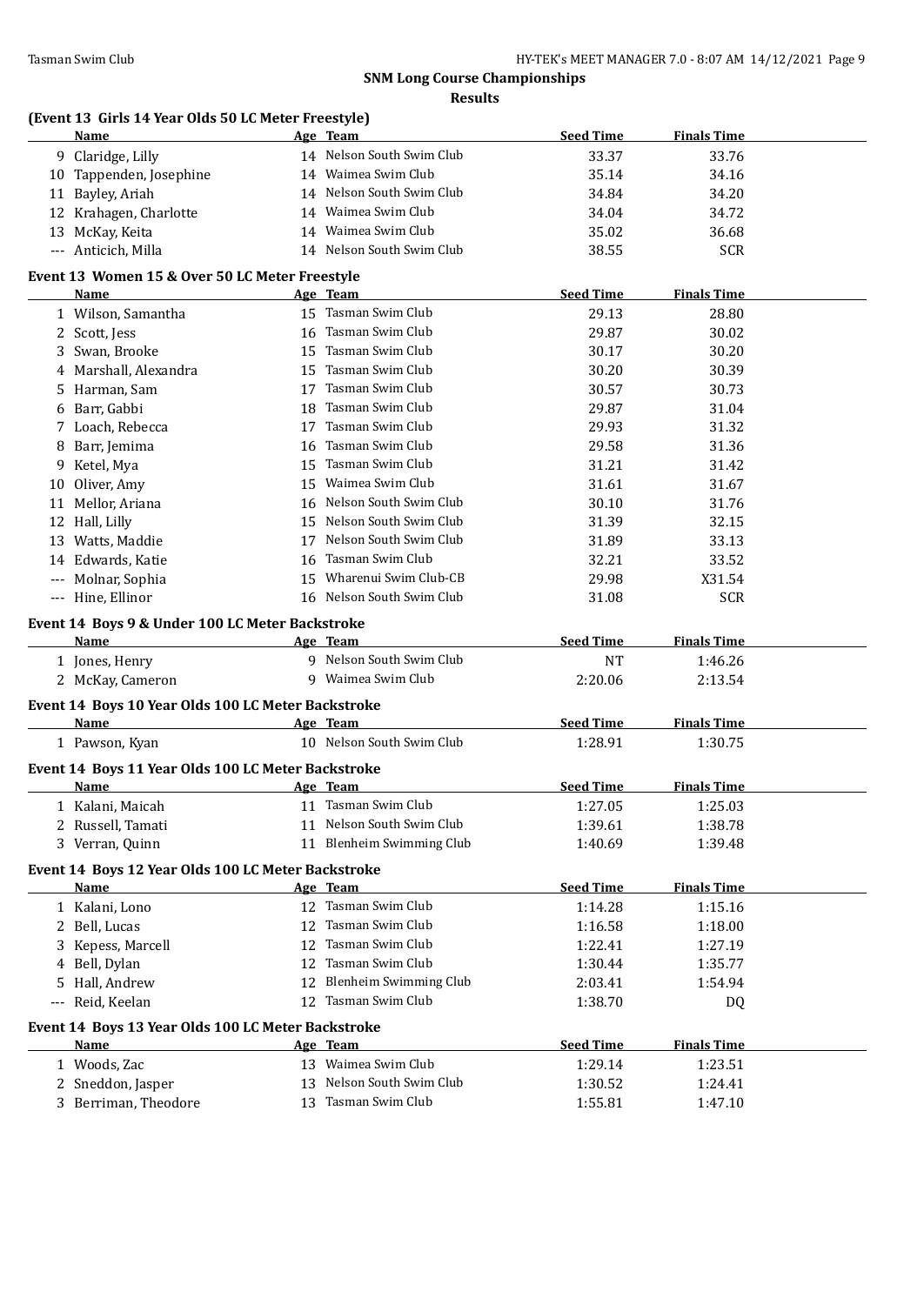|    | Event 14 Boys 14 Year Olds 100 LC Meter Backstroke<br><b>Name</b> |    | Age Team                                               | <b>Seed Time</b>   | <b>Finals Time</b> |  |
|----|-------------------------------------------------------------------|----|--------------------------------------------------------|--------------------|--------------------|--|
|    | 1 McNabb, Finn                                                    |    | 14 Blenheim Swimming Club                              | 1:10.68            | 1:13.93            |  |
|    | 2 Bradley, Billy                                                  |    | 14 Tasman Swim Club                                    | 1:19.16            | 1:18.06            |  |
|    | 3 Banks, Chase                                                    |    | 14 Nelson South Swim Club                              | NT                 | 1:18.34            |  |
|    |                                                                   |    |                                                        |                    |                    |  |
|    | Event 14 Men 15 & Over 100 LC Meter Backstroke<br>Name            |    | Age Team                                               | <b>Seed Time</b>   | <b>Finals Time</b> |  |
|    | 1 Seymour, William                                                |    | 15 Tasman Swim Club                                    | 58.95              | 1:09.17            |  |
|    | 2 Bayley, Oxford                                                  |    | 18 Tasman Swim Club                                    | 1:04.85            | 1:10.06            |  |
|    | 3 Swain, Edward                                                   |    | 15 Tasman Swim Club                                    | 1:12.27            | 1:16.44            |  |
|    | 4 Russ, Finn                                                      |    | 15 Nelson South Swim Club                              | 1:16.11            | 1:29.87            |  |
|    |                                                                   |    |                                                        |                    |                    |  |
|    | Event 15 Girls 10 Year Olds 100 LC Meter Backstroke               |    |                                                        |                    |                    |  |
|    | Name                                                              |    | Age Team<br>10 Nelson South Swim Club                  | <b>Seed Time</b>   | <b>Finals Time</b> |  |
|    | 1 Rooney, Sally                                                   |    | 10 Nelson South Swim Club                              | 1:32.89            | 1:32.85            |  |
|    | 2 Alford, Lydia                                                   |    | 10 Nelson South Swim Club                              | NT                 | 1:39.84            |  |
| 3  | Taylor, Catherine                                                 |    | 10 Nelson South Swim Club                              | 1:50.39            | 1:44.96            |  |
|    | 4 Claridge, Rosie<br>5 Stevens, Daniela                           |    | 10 Nelson South Swim Club                              | 1:58.02            | 1:50.98<br>2:00.11 |  |
|    | 6 Perrett, Liliana                                                |    | 10 Nelson South Swim Club                              | NT                 |                    |  |
|    |                                                                   |    |                                                        | 1:56.55            | 2:02.01            |  |
|    | Event 15 Girls 11 Year Olds 100 LC Meter Backstroke               |    |                                                        |                    |                    |  |
|    | Name                                                              |    | Age Team                                               | <b>Seed Time</b>   | <b>Finals Time</b> |  |
|    | 1 Old, Keisha                                                     |    | 11 Nelson South Swim Club                              | 1:28.94            | 1:24.38            |  |
|    | 2 Harris, Claudia                                                 |    | 11 Blenheim Swimming Club                              | 1:30.79            | 1:33.59            |  |
|    | 3 Daly, Harriett                                                  |    | 11 Tasman Swim Club                                    | 1:37.07            | 1:37.89            |  |
|    | 4 Linyard, Nia                                                    |    | 11 Tasman Swim Club                                    | 1:38.51            | 1:45.42            |  |
|    | 5 Kole, Hannah                                                    |    | 11 Blenheim Swimming Club                              | 1:43.80            | 1:53.73            |  |
|    | Event 15 Girls 12 Year Olds 100 LC Meter Backstroke               |    |                                                        |                    |                    |  |
|    | Name                                                              |    | Age Team                                               | <b>Seed Time</b>   | <b>Finals Time</b> |  |
|    | 1 Marsh, Katie                                                    |    | 12 Blenheim Swimming Club                              | 1:17.62            | 1:22.50            |  |
|    | 2 Lovell, Nicola                                                  |    | 12 Blenheim Swimming Club<br>12 Nelson South Swim Club | 1:20.34            | 1:24.55            |  |
|    | 3 Cain-Townley, Bella                                             |    | 12 Tasman Swim Club                                    | 1:25.22            | 1:26.34            |  |
|    | 4 McKay, Brianna                                                  |    |                                                        | 1:26.07            | 1:30.81            |  |
|    | 5 van Orden, Grace                                                |    | 12 Nelson South Swim Club                              | NT                 | 1:38.09            |  |
|    | Event 15 Girls 13 Year Olds 100 LC Meter Backstroke               |    |                                                        |                    |                    |  |
|    | Name                                                              |    |                                                        |                    |                    |  |
|    |                                                                   |    | Age Team                                               | <b>Seed Time</b>   | <b>Finals Time</b> |  |
|    | 1 Seymour, Madeline                                               |    | 13 Tasman Swim Club                                    | 1:18.05            | 1:14.85            |  |
| 2  | Goomes, Rosie                                                     | 13 | Nelson South Swim Club                                 | 1:18.37            | 1:18.56            |  |
| 3  | Glover, Eliza                                                     | 13 | <b>Blenheim Swimming Club</b>                          | 1:18.69            | 1:22.10            |  |
|    | 4 Linyard, Keshia                                                 |    | 13 Tasman Swim Club                                    | 1:26.12            | 1:26.50            |  |
|    | 5 Harrison, Lily                                                  |    | 13 Nelson South Swim Club                              | NT                 | 1:40.35            |  |
|    | Event 15 Girls 14 Year Olds 100 LC Meter Backstroke               |    |                                                        |                    |                    |  |
|    | <b>Name</b>                                                       |    | Age Team                                               | <b>Seed Time</b>   | <b>Finals Time</b> |  |
|    | 1 Grenfell, Annabel                                               |    | 14 Nelson South Swim Club                              | 1:11.87            | 1:14.33            |  |
|    | 2 Eden, Caitlin                                                   |    | 14 Nelson South Swim Club                              | 1:12.54            | 1:16.70            |  |
| 3  | Cain-Townley, Mia                                                 |    | 14 Nelson South Swim Club                              | 1:16.65            | 1:20.19            |  |
|    | 4 Kole, Sophie                                                    |    | 14 Blenheim Swimming Club                              | 1:16.79            | 1:20.91            |  |
| 5  | Hughes, Jade                                                      |    | 14 Waimea Swim Club                                    | 1:24.52            | 1:24.00            |  |
| 6  | Ellena, Eva                                                       | 14 | Nelson South Swim Club                                 | 1:21.34            | 1:26.26            |  |
|    | Smith, Mikaela                                                    | 14 | Waimea Swim Club                                       | 1:26.40            | 1:28.66            |  |
| 8  | Pahl, Sophie                                                      | 14 | Tasman Swim Club                                       | 1:31.20            | 1:30.59            |  |
| 9  | Claridge, Lilly                                                   | 14 | Nelson South Swim Club                                 | 1:29.93            | 1:31.78            |  |
| 10 | Satherley, Helena<br>11 McKay, Keita                              |    | 14 Waimea Swim Club<br>14 Waimea Swim Club             | 1:27.50<br>1:28.81 | 1:33.40<br>1:35.87 |  |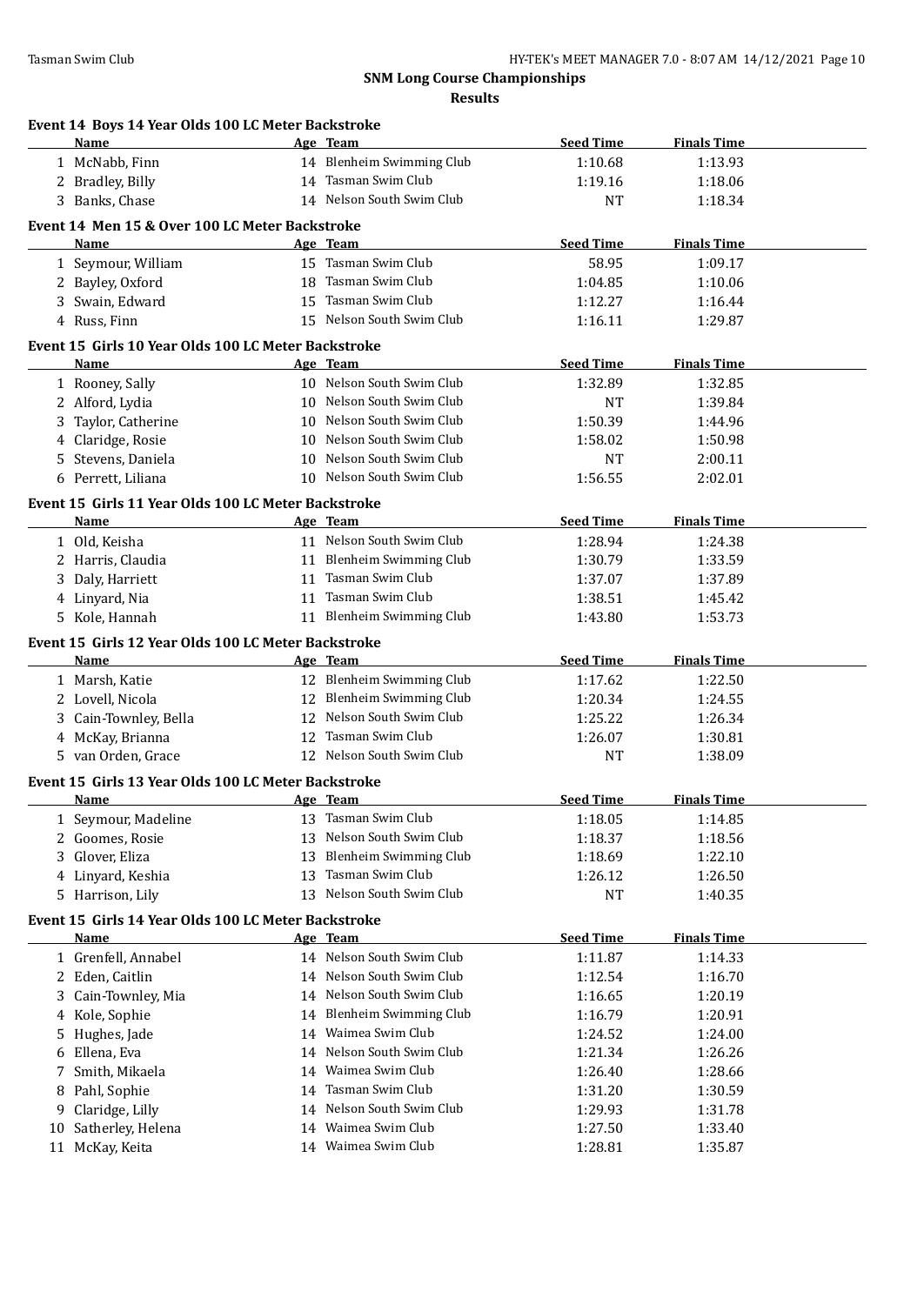|     | (Event 15 Girls 14 Year Olds 100 LC Meter Backstroke)<br><b>Name</b> |    | Age Team                  | <b>Seed Time</b>   | <b>Finals Time</b>    |  |
|-----|----------------------------------------------------------------------|----|---------------------------|--------------------|-----------------------|--|
|     | 12 Schwarzenbach, Isabelle                                           |    | 14 Waimea Swim Club       | 1:35.49            | 1:36.47               |  |
|     | --- Anticich, Milla                                                  |    | 14 Nelson South Swim Club | 1:31.13            | <b>SCR</b>            |  |
|     | --- Schulze-Steinen, Merle                                           |    | 14 Tasman Swim Club       | 1:31.41            | <b>SCR</b>            |  |
|     | --- Thorstensen, Kyla                                                |    | 14 Blenheim Swimming Club | 1:15.32            | <b>SCR</b>            |  |
|     | Event 15 Women 15 & Over 100 LC Meter Backstroke                     |    |                           |                    |                       |  |
|     | Name                                                                 |    | Age Team                  | <b>Seed Time</b>   | <b>Finals Time</b>    |  |
|     | 1 Wilson, Samantha                                                   |    | 15 Tasman Swim Club       | 1:07.82            | 1:12.09               |  |
|     | 2 Harman, Sam                                                        |    | 17 Tasman Swim Club       | 1:08.10            | 1:14.72               |  |
|     | 3 Mellor, Ariana                                                     |    | 16 Nelson South Swim Club | 1:10.86            | 1:16.61               |  |
|     | 4 Berriman, Saffron                                                  |    | 15 Tasman Swim Club       | 1:27.43            | 1:30.46               |  |
|     | 5 Mandeno, Chelsea                                                   |    | 15 Blenheim Swimming Club | 1:32.49            | 1:38.14               |  |
|     |                                                                      |    |                           |                    |                       |  |
|     | Event 16 Men 15 & Over 200 LC Meter Butterfly                        |    |                           |                    |                       |  |
|     | Name                                                                 |    | Age Team                  | <b>Seed Time</b>   | <b>Finals Time</b>    |  |
|     | 1 Love, Jack                                                         |    | 15 Blenheim Swimming Club | 2:29.35            | 2:30.49               |  |
|     | 2 Verran, Joel                                                       |    | 15 Blenheim Swimming Club | 2:25.34            | 2:30.69               |  |
|     | Event 17 Girls 10 Year Olds 200 LC Meter Freestyle                   |    |                           |                    |                       |  |
|     | Name                                                                 |    | Age Team                  | <b>Seed Time</b>   | <b>Finals Time</b>    |  |
|     | 1 Alford, Lydia                                                      |    | 10 Nelson South Swim Club | 3:08.54            | 3:03.49               |  |
|     | 2 Perrett, Liliana                                                   |    | 10 Nelson South Swim Club | NT                 | 3:20.23               |  |
|     | 3 Taylor, Catherine                                                  |    | 10 Nelson South Swim Club | NT                 | 3:30.43               |  |
|     | --- Rooney, Sally                                                    |    | 10 Nelson South Swim Club | 3:04.70            | DQ                    |  |
|     | Event 17 Girls 11 Year Olds 200 LC Meter Freestyle                   |    |                           |                    |                       |  |
|     | Name                                                                 |    | Age Team                  | <b>Seed Time</b>   | <b>Finals Time</b>    |  |
|     | 1 Old, Keisha                                                        |    | 11 Nelson South Swim Club | 2:40.60            | 2:39.61               |  |
|     | 2 Harris, Claudia                                                    |    | 11 Blenheim Swimming Club | 3:10.69            | 2:54.85               |  |
|     | Tremblay, Laura                                                      |    | 11 Nelson South Swim Club | 3:02.22            | 2:54.95               |  |
|     | 4 Scott, Georgia                                                     |    | 11 Nelson South Swim Club | NT                 | 2:57.95               |  |
| 5.  | Daly, Harriett                                                       |    | 11 Tasman Swim Club       | 3:02.72            | 3:11.31               |  |
|     | 6 Linyard, Nia                                                       |    | 11 Tasman Swim Club       | 3:12.31            | 3:16.01               |  |
|     |                                                                      |    |                           |                    |                       |  |
|     | Event 17 Girls 12 Year Olds 200 LC Meter Freestyle<br>Name           |    | Age Team                  | <b>Seed Time</b>   | <b>Finals Time</b>    |  |
|     | 1 Stewart, Tegen                                                     |    | 12 Nelson South Swim Club | 2:31.27            | 2:33.73               |  |
|     |                                                                      |    | 12 Blenheim Swimming Club | 2:32.59            | 2:35.30               |  |
|     | 2 Marsh, Katie                                                       |    | 12 Tasman Swim Club       | 2:40.14            |                       |  |
|     | Urquhart, Hannah                                                     |    | 12 Tasman Swim Club       |                    | 2:36.07               |  |
|     | 4 McKay, Brianna                                                     |    | 12 Blenheim Swimming Club | 2:41.88<br>2:36.93 | 2:41.06<br>2:41.41    |  |
| 5   | Lovell, Nicola                                                       |    | 12 Nelson South Swim Club |                    |                       |  |
| 6   | van Orden, Grace<br>Knowler, Matilda                                 |    | 12 Vikings Swim Club Inc  | 3:18.88            | 3:00.06<br><b>SCR</b> |  |
| --- |                                                                      |    |                           | 2:58.94            |                       |  |
|     | Event 17 Girls 13 Year Olds 200 LC Meter Freestyle                   |    |                           |                    |                       |  |
|     | Name                                                                 |    | Age Team                  | <b>Seed Time</b>   | <b>Finals Time</b>    |  |
|     | 1 Ruane, Keara                                                       |    | 13 Tasman Swim Club       | 2:37.77            | 2:36.41               |  |
|     |                                                                      |    | 13 Nelson South Swim Club | 2:43.23            | 2:42.81               |  |
|     | 2 Sandall, Alexis                                                    |    |                           |                    |                       |  |
|     | Linyard, Keshia                                                      |    | 13 Tasman Swim Club       | 3:01.95            | 2:53.49               |  |
|     | 4 Oliver, Holly                                                      |    | 13 Waimea Swim Club       | 2:55.47            | 2:56.09               |  |
| 5.  | Adams, Samara                                                        | 13 | Tasman Swim Club          | 2:57.99            | 2:58.85               |  |
|     | 6 Smale, Kirsten                                                     |    | 13 Tasman Swim Club       | 3:10.55            | 3:05.02               |  |
|     | Event 17 Girls 14 Year Olds 200 LC Meter Freestyle                   |    |                           |                    |                       |  |
|     | Name                                                                 |    | Age Team                  | <b>Seed Time</b>   | <b>Finals Time</b>    |  |
|     | 1 Chadderton, Emily                                                  |    | 14 Nelson South Swim Club | 2:22.84            | 2:25.92               |  |
|     | 2 Huata-Findlay, Olivia                                              |    | 14 Nelson South Swim Club | 2:29.30            | 2:29.21               |  |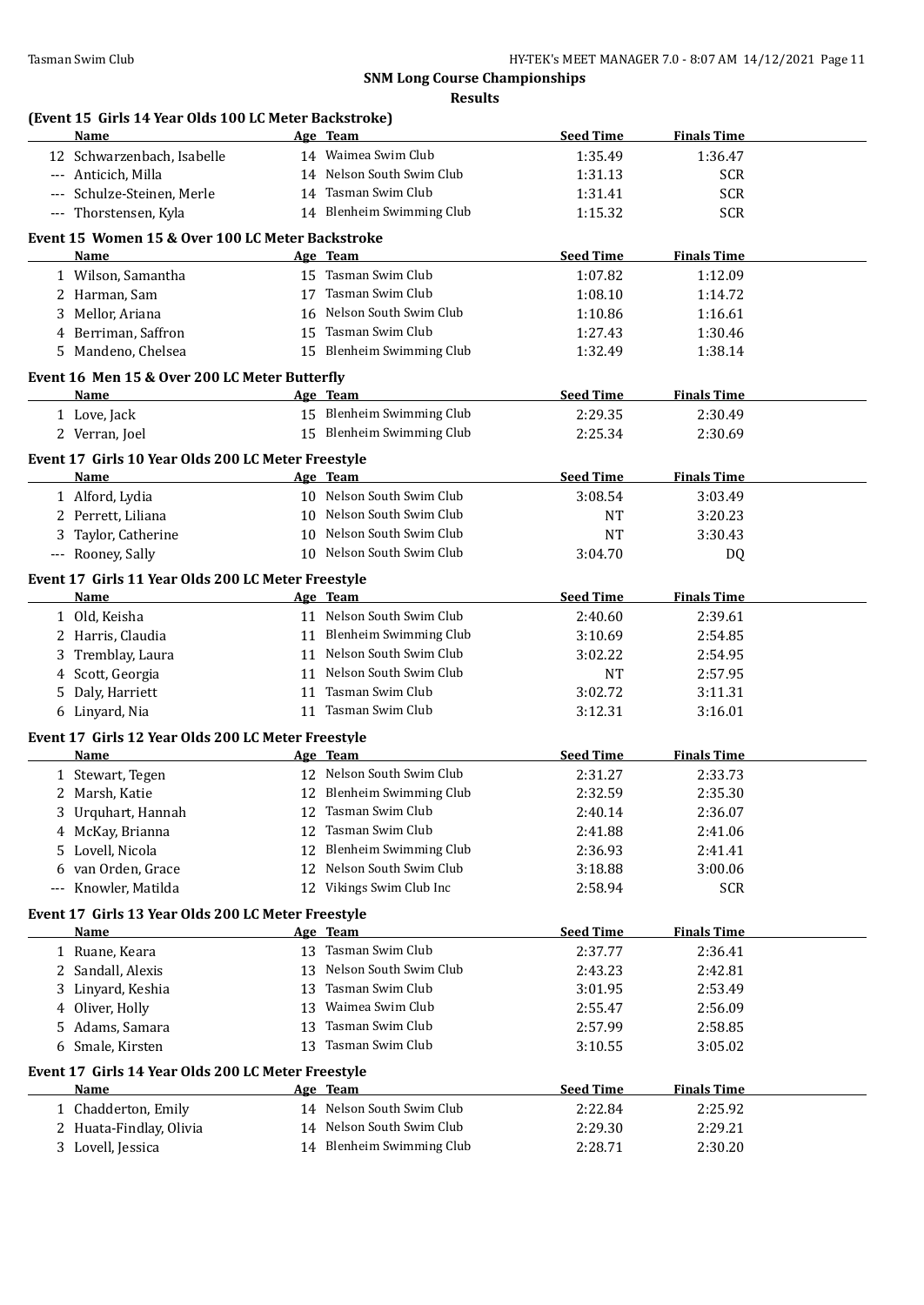# **(Event 17 Girls 14 Year Olds 200 LC Meter Freestyle)**

|          | Name                                              |    | <u>Age Team</u>                                  | <b>Seed Time</b>     | <b>Finals Time</b> |  |
|----------|---------------------------------------------------|----|--------------------------------------------------|----------------------|--------------------|--|
|          | 4 Ellena, Eva                                     |    | 14 Nelson South Swim Club                        | 2:28.67              | 2:30.41            |  |
|          | 5 Kole, Sophie                                    |    | 14 Blenheim Swimming Club                        | 2:31.03              | 2:30.78            |  |
| 6        | Claridge, Lilly                                   |    | 14 Nelson South Swim Club                        | 2:36.08              | 2:33.17            |  |
|          | 7 Munro, Bridget                                  |    | 14 Tasman Swim Club                              | 2:36.12              | 2:41.57            |  |
| 8        | Bayley, Ariah                                     |    | 14 Nelson South Swim Club                        | 2:40.38              | 2:41.91            |  |
|          | 9 Pahl, Sophie                                    |    | 14 Tasman Swim Club                              | 2:45.45              | 2:44.22            |  |
| 10       | Smith, Mikaela                                    |    | 14 Waimea Swim Club                              | 2:44.10              | 2:45.60            |  |
| 11       | Krahagen, Charlotte                               |    | 14 Waimea Swim Club                              | 2:44.54              | 2:47.84            |  |
| 12       | Schwarzenbach, Isabelle                           |    | 14 Waimea Swim Club                              | 2:54.55              | 2:56.06            |  |
|          | 13 Satherley, Helena                              |    | 14 Waimea Swim Club                              | 2:56.53              | 3:06.94            |  |
| $---$    | Thorstensen, Kyla                                 |    | 14 Blenheim Swimming Club                        | 2:28.24              | <b>SCR</b>         |  |
| $\cdots$ | Schulze-Steinen, Merle                            |    | 14 Tasman Swim Club                              | 2:55.39              | <b>SCR</b>         |  |
|          | Event 17 Women 15 & Over 200 LC Meter Freestyle   |    |                                                  |                      |                    |  |
|          | Name                                              |    | Age Team                                         | <b>Seed Time</b>     | <b>Finals Time</b> |  |
|          | 1 Smale, Abbey                                    |    | 18 Tasman Swim Club                              | 2:12.07              | 2:18.25            |  |
|          | 2 Wilson, Samantha                                |    | 15 Tasman Swim Club                              | 2:13.67              | 2:18.93            |  |
|          | 3 Marshall, Alexandra                             |    | 15 Tasman Swim Club                              | 2:14.72              | 2:18.95            |  |
| 4        | Scott, Jess                                       | 16 | Tasman Swim Club                                 | 2:18.98              | 2:21.06            |  |
|          | 5 Ketel, Mya                                      | 15 | Tasman Swim Club                                 | 2:31.63              | 2:31.25            |  |
| 6        | Oliver, Amy                                       | 15 | Waimea Swim Club                                 | 2:37.32              | 2:34.39            |  |
|          | 7 Watts, Maddie                                   |    | 17 Nelson South Swim Club                        | 2:46.03              | 2:46.44            |  |
| 8        | Berriman, Saffron                                 | 15 | Tasman Swim Club                                 | 2:46.35              | 2:47.70            |  |
|          | 9 Edwards, Katie                                  | 16 | Tasman Swim Club                                 | 2:41.70              | 2:49.92            |  |
|          | 10 Mandeno, Chelsea                               | 15 | Blenheim Swimming Club                           | 3:02.35              | 3:08.05            |  |
|          | --- Hine, Ellinor                                 |    | 16 Nelson South Swim Club                        | 2:20.88              | <b>SCR</b>         |  |
|          | Event 18 Boys 9 & Under 100 LC Meter Freestyle    |    |                                                  |                      |                    |  |
|          | Name                                              |    | Age Team                                         | <b>Seed Time</b>     | <b>Finals Time</b> |  |
|          | 1 Jones, Henry                                    |    | 9 Nelson South Swim Club                         | <b>NT</b>            | 1:42.20            |  |
|          | 2 McKay, Cameron                                  |    | 9 Waimea Swim Club                               | 2:03.42              | 2:07.58            |  |
|          |                                                   |    |                                                  |                      |                    |  |
|          | Event 18 Boys 10 Year Olds 100 LC Meter Freestyle |    |                                                  | <b>Seed Time</b>     |                    |  |
|          | Name                                              |    | Age Team<br>10 Nelson South Swim Club            |                      | <b>Finals Time</b> |  |
|          | 1 Pawson, Kyan                                    |    | 10 Tasman Swim Club                              | 1:19.24              | 1:19.72            |  |
|          | 2 Hu, Gordon<br>3 Padilla Victorica, Benjamin     |    | 10 Nelson South Swim Club                        | 1:29.29<br><b>NT</b> | 1:29.07<br>1:32.58 |  |
|          |                                                   |    | 10 Waimea Swim Club                              | 1:47.29              | 1:52.59            |  |
|          | 4 Krahagen, Alex                                  |    |                                                  |                      |                    |  |
|          | Event 18 Boys 11 Year Olds 100 LC Meter Freestyle |    |                                                  |                      |                    |  |
|          | Name                                              |    | Age Team                                         | <b>Seed Time</b>     | <b>Finals Time</b> |  |
|          | 1 Kalani, Maicah                                  |    | 11 Tasman Swim Club                              | 1:17.92              | 1:15.63            |  |
|          | 2 Verran, Quinn                                   |    | 11 Blenheim Swimming Club                        | 1:24.32              | 1:22.99            |  |
|          | 3 Russell, Tamati                                 |    | 11 Nelson South Swim Club                        | 1:24.50              | 1:26.52            |  |
|          |                                                   |    |                                                  |                      |                    |  |
|          | 4 Tappenden, Mark                                 |    | 11 Waimea Swim Club                              | 1:33.72              | 1:29.56            |  |
|          | 5 Lu, Ethan                                       |    | 11 Nelson South Swim Club                        | 1:41.14              | 1:36.18            |  |
|          | Event 18 Boys 12 Year Olds 100 LC Meter Freestyle |    |                                                  |                      |                    |  |
|          | <b>Name</b>                                       |    | Age Team                                         | <b>Seed Time</b>     | <b>Finals Time</b> |  |
|          | 1 Bell, Lucas                                     |    | 12 Tasman Swim Club                              | 1:10.14              | 1:09.99            |  |
|          | 2 Kepess, Marcell                                 |    | 12 Tasman Swim Club                              | 1:13.68              | 1:13.38            |  |
|          | 3 Reid, Keelan                                    |    | 12 Tasman Swim Club                              | 1:23.48              | 1:20.57            |  |
|          | 4 Hall, Andrew                                    |    | 12 Blenheim Swimming Club                        | 1:29.54              | 1:34.78            |  |
| 5.       | Schaper, Tom                                      |    | 12 Nelson South Swim Club                        | 1:45.15              | 1:41.32            |  |
|          | Bell, Dylan<br>Mellor, Kian                       |    | 12 Tasman Swim Club<br>12 Nelson South Swim Club | 1:19.48              | DQ<br>DQ           |  |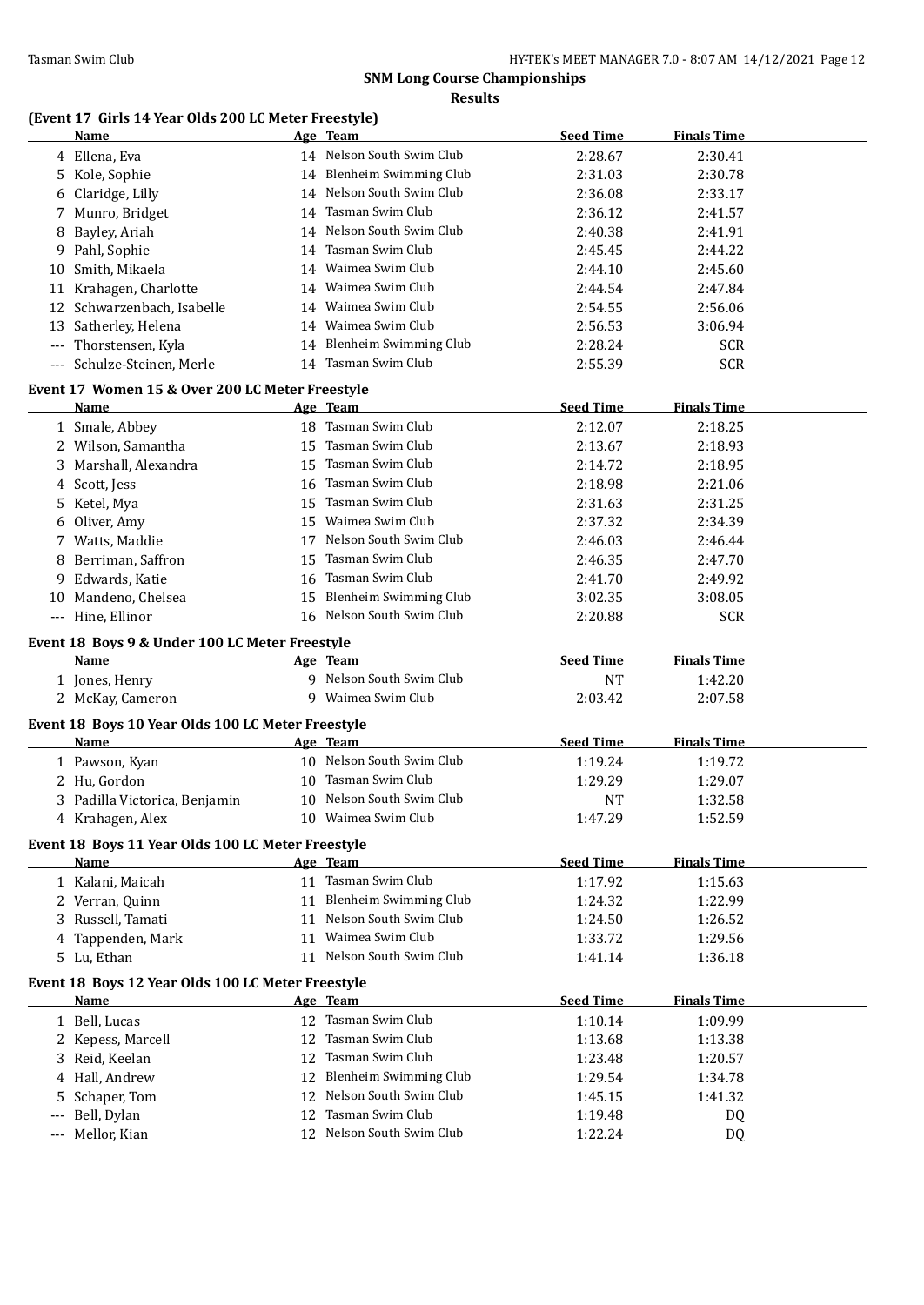|    | Event 18 Boys 13 Year Olds 100 LC Meter Freestyle<br>Name   | Age Team |                               | <b>Seed Time</b>                    | <b>Finals Time</b>             |
|----|-------------------------------------------------------------|----------|-------------------------------|-------------------------------------|--------------------------------|
|    | 1 Woods, Zac                                                |          | 13 Waimea Swim Club           | 1:20.24                             | 1:11.50                        |
|    | 2 Old, Joshua                                               | 13       | Nelson South Swim Club        | 1:14.02                             | 1:12.90                        |
| 3  | Sneddon, Jasper                                             | 13       | Nelson South Swim Club        | 1:22.59                             | 1:17.30                        |
| 4  | Berriman, Theodore                                          | 13       | Tasman Swim Club              | 1:31.24                             | 1:30.74                        |
|    | --- Skehan, Max                                             |          | 13 Blenheim Swimming Club     | 1:02.00                             | <b>SCR</b>                     |
|    |                                                             |          |                               |                                     |                                |
|    | Event 18 Boys 14 Year Olds 100 LC Meter Freestyle<br>Name   | Age Team |                               | <b>Seed Time</b>                    | <b>Finals Time</b>             |
|    |                                                             |          | 14 Nelson South Swim Club     |                                     |                                |
|    | 1 Tremblay, Corey                                           |          | 14 Waimea Swim Club           | 1:07.82                             | 1:05.82                        |
|    | 2 Palmer-Bensemann, Jaxon                                   |          |                               | 1:08.58                             | 1:07.50                        |
| 3  | Reid, Dylan                                                 |          | 14 Waimea Swim Club           | 1:07.52                             | 1:08.35                        |
| 4  | Bryant, Finn                                                |          | 14 Nelson South Swim Club     | 1:08.53                             | 1:08.75                        |
| 5  | Banks, Chase                                                | 14       | Nelson South Swim Club        | 1:07.62                             | 1:09.46                        |
| 6  | Tijsen, Eise                                                | 14       | Waimea Swim Club              | 1:16.99                             | 1:12.89                        |
|    | --- Alford, Will                                            |          | 14 Nelson South Swim Club     | 1:03.10                             | <b>SCR</b>                     |
|    | Event 18 Men 15 & Over 100 LC Meter Freestyle               |          |                               |                                     |                                |
|    | Name                                                        | Age Team |                               | <b>Seed Time</b>                    | <b>Finals Time</b>             |
|    | 1 Amyes, Joshua                                             |          | 18 Tasman Swim Club           | 53.65                               | 56.30                          |
| 2  | Bayley, Oxford                                              | 18       | Tasman Swim Club              | 55.13                               | 57.10                          |
| 3  | Seymour, William                                            | 15       | Tasman Swim Club              | 54.86                               | 57.21                          |
| 4  | Timpson, Hamish                                             | 18       | <b>Blenheim Swimming Club</b> | 57.32                               | 59.15                          |
| 5  | Verran, Joel                                                | 15       | <b>Blenheim Swimming Club</b> | 1:00.07                             | 1:01.75                        |
| 6  | Love, Jack                                                  | 15       | <b>Blenheim Swimming Club</b> | 1:01.60                             | 1:01.95                        |
| 7  | Morton, Oliver                                              | 15       | Nelson South Swim Club        | 1:02.38                             | 1:03.28                        |
| 8  | Douglas, Caleb                                              | 16       | Tasman Swim Club              | 1:02.08                             | 1:03.55                        |
| 9  | Bugler, Jack                                                | 19       | <b>Blenheim Swimming Club</b> | 1:01.26                             | 1:03.91                        |
| 10 | Satherley, Jacob                                            | 16       | Waimea Swim Club              | 1:05.34                             | 1:05.01                        |
| 11 | Swain, Edward                                               | 15       | Tasman Swim Club              | 1:02.76                             | 1:05.99                        |
|    | 12 Russ, Finn                                               | 15       | Nelson South Swim Club        | 1:03.24                             | 1:07.37                        |
|    | 13 McNabb, Lachlan                                          |          | 15 Blenheim Swimming Club     | 1:07.50                             | 1:09.70                        |
|    |                                                             |          |                               |                                     |                                |
|    | Event 19 Mixed 12 & Under 200 LC Meter Medley Relay<br>Team |          | <b>Relay</b>                  |                                     | <b>Finals Time</b>             |
|    |                                                             |          |                               |                                     |                                |
|    |                                                             |          | A                             | <b>Seed Time</b>                    |                                |
|    | 1 Tasman Swim Club                                          |          |                               | 2:22.98                             | 2:28.36                        |
|    | 1) Bell, Lucas M12                                          |          | 2) Urquhart, Hannah W12       | 3) Kalani, Lono M12                 | 4) McKay, Brianna W12          |
|    | 2 Nelson South Swim Club                                    |          | A                             | 2:32.88                             | 2:34.13                        |
|    | 1) Pawson, Kyan M10                                         |          | 2) Stewart, Tegen W12         | 3) Cain-Townley, Bella W12          | 4) Old, Keisha W11             |
|    | 3 Nelson South Swim Club                                    |          | B                             | 2:50.41                             | 2:40.94                        |
|    | 1) Rooney, Sally W10                                        |          | 2) Mellor, Kian M12           | 3) van Orden, Grace W12             | 4) Taylor, Charlotte W12       |
|    | 4 Blenheim Swimming Club                                    |          | A                             | 2:46.30                             | 2:50.01                        |
|    | 1) Marsh, Katie W12                                         |          | 2) Harris, Claudia W11        | 3) Lovell, Nicola W12               | 4) Verran, Quinn M11           |
| 5. | Tasman Swim Club                                            |          | B                             | 2:41.86                             | 2:52.84                        |
|    | 1) Bell, Dylan M12                                          |          | 2) Yeo, Macey W12             | 3) Daly, Harriett W11               | 4) Kepess, Marcell M12         |
|    | 6 Nelson South Swim Club                                    |          | C                             | 3:06.06                             | 2:54.13                        |
|    | 1) Alford, Lydia W10                                        |          | 2) Scott, Georgia W11         | 3) Russell, Tamati M11              | 4) Tremblay, Laura W11         |
|    | Event 20 Mixed 13-14 400 LC Meter Medley Relay              |          |                               |                                     |                                |
|    | <b>Team</b>                                                 |          | <b>Relay</b>                  | <b>Seed Time</b>                    | <b>Finals Time</b>             |
|    | 1 Nelson South Swim Club                                    |          | A                             | 4:53.40                             | 5:02.76                        |
|    | 1) Grenfell, Annabel W14                                    |          | 2) Huata-Findlay, Olivia W14  | 3) Cain-Townley, Mia W14            | 4) Chadderton, Emily W14       |
|    | 2 Blenheim Swimming Club                                    |          | A                             | 5:09.90                             | 5:09.04                        |
|    | 1) McNabb, Finn M14                                         |          | 2) Kole, Sophie W14           | 3) Lovell, Jessica W14              | 4) Glover, Eliza W13           |
|    | 3 Tasman Swim Club                                          |          | A                             | 5:26.06                             | 5:20.47                        |
|    | 1) Bradley, Billy M14<br>4 Waimea Swim Club                 |          | 2) Linyard, Keshia W13<br>A   | 3) Seymour, Madeline W13<br>5:32.96 | 4) Ruane, Keara W13<br>5:40.17 |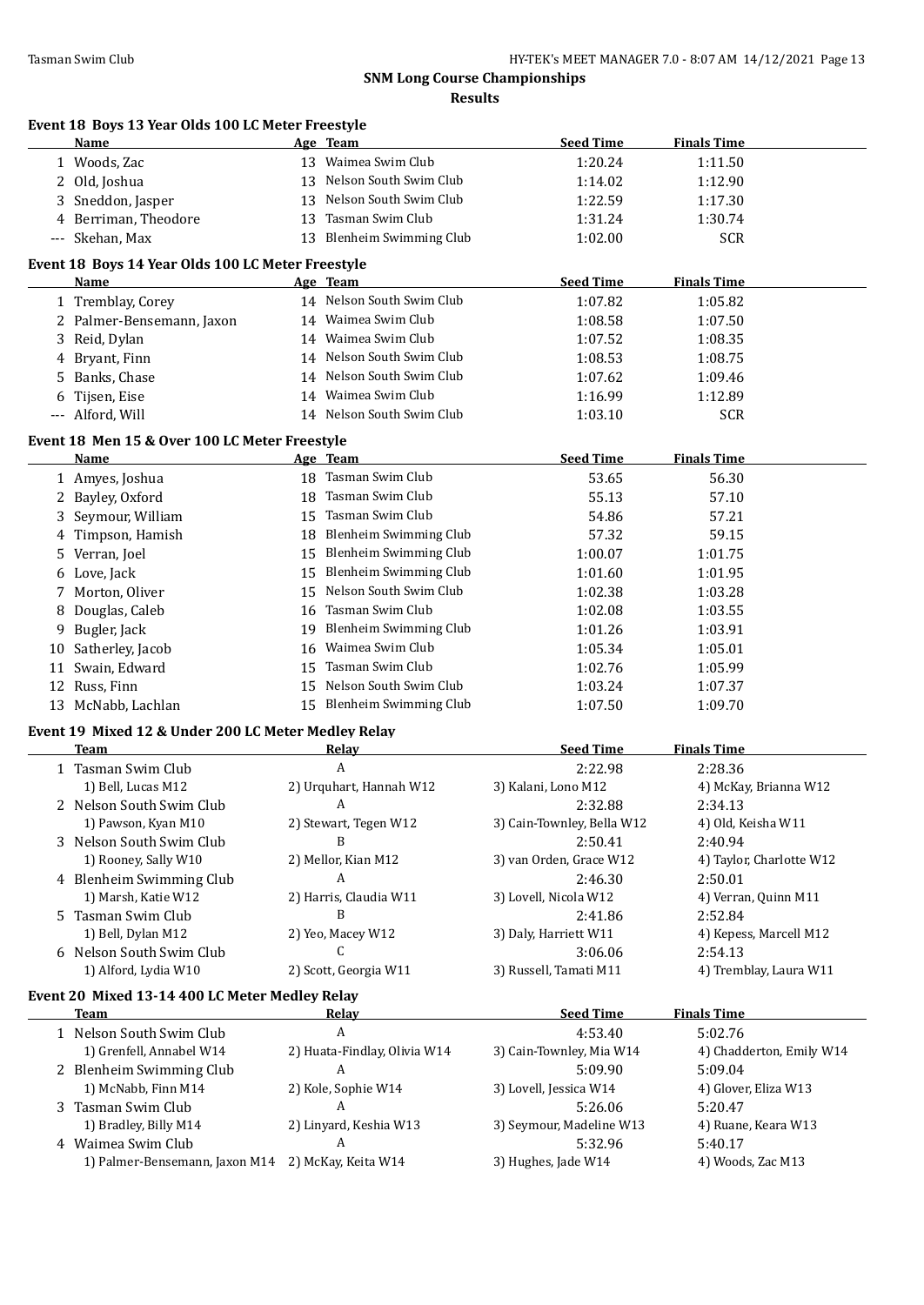**Results**

| (Event 20 Mixed 13-14 400 LC Meter Medley Relay)<br>Team | Relay                        | <b>Seed Time</b>        | <b>Finals Time</b>     |
|----------------------------------------------------------|------------------------------|-------------------------|------------------------|
| --- Nelson South Swim Club                               | B                            | 5:10.22                 | DQ                     |
| 1) Eden, Caitlin W14                                     | 2) Bryant, Finn M14          | 3) Banks, Chase M14     | 4) Claridge, Lilly W14 |
| --- Nelson South Swim Club                               | $\mathcal{C}$                | 5:22.21                 | <b>DQ</b>              |
| 1) Ellena, Eva W14                                       | 2) Sandall, Alexis W13       | 3) Goomes, Rosie W13    | 4) Tremblay, Corey M14 |
| Event 21 Mixed 15 & Over 400 LC Meter Medley Relay       |                              |                         |                        |
| <b>Team</b>                                              | Relay                        | <b>Seed Time</b>        | <b>Finals Time</b>     |
| 1 Tasman Swim Club                                       | A                            | 4:16.18                 | 4:35.24                |
| 1) Seymour, William M15                                  | 2) Ketel, Mya W15            | 3) Wilson, Samantha W15 | 4) Amyes, Joshua M18   |
| 2 Tasman Swim Club                                       | B                            | 4:30.96                 | 4:42.68                |
| 1) Swain, Edward M15                                     | 2) Loach, Rebecca W17        | 3) Barr, Jemima W16     | 4) Bayley, Oxford M18  |
|                                                          | A                            | 4:42.00                 |                        |
| 3 Nelson South Swim Club                                 | 2) Morton, Oliver M15        |                         | 5:03.91                |
| 1) Hall, Nic M17                                         | A                            | 3) Hall, Lilly W15      | 4) Mellor, Ariana W16  |
| 4 Waimea Swim Club                                       |                              | <b>NT</b>               | 5:23.25                |
| 1) Smith, Mikaela W14                                    | 2) Satherley, Jacob M16      | 3) Oliver, Amy W15      | 4) Reid, Dylan M14     |
| Event 22 Girls 12 Year Olds 800 LC Meter Freestyle       |                              |                         |                        |
| Name                                                     | Age Team                     | <b>Seed Time</b>        | <b>Finals Time</b>     |
| 1 Lovell, Nicola                                         | 12 Blenheim Swimming Club    | 11:52.11                | 12:14.59               |
| Event 22 Girls 13 Year Olds 800 LC Meter Freestyle       |                              |                         |                        |
| Name                                                     | Age Team                     | <b>Seed Time</b>        | <b>Finals Time</b>     |
| 1 Goomes, Rosie                                          | 13 Nelson South Swim Club    | 11:16.19                | 11:25.99               |
|                                                          |                              |                         |                        |
| Event 22 Girls 14 Year Olds 800 LC Meter Freestyle       |                              |                         |                        |
| Name                                                     | Age Team                     | <b>Seed Time</b>        | <b>Finals Time</b>     |
| 1 Claridge, Lilly                                        | 14 Nelson South Swim Club    | 11:01.16                | 11:07.35               |
| 2 Munro, Bridget                                         | 14 Tasman Swim Club          | 11:16.33                | 11:36.95               |
| 3 Pahl, Sophie                                           | 14 Tasman Swim Club          | 11:37.81                | 11:50.30               |
| --- Thorstensen, Kyla                                    | 14 Blenheim Swimming Club    | 10:41.94                | <b>SCR</b>             |
| Event 22 Women 15 & Over 800 LC Meter Freestyle          |                              |                         |                        |
| Name                                                     | Age Team                     | <b>Seed Time</b>        | <b>Finals Time</b>     |
| 1 Smale, Abbey                                           | 18 Tasman Swim Club          | 9:24.00                 | 10:07.33               |
| 2 Marshall, Alexandra                                    | 15 Tasman Swim Club          | 9:48.68                 | 10:12.42               |
| 3 Scott, Jess                                            | 16 Tasman Swim Club          | 10:01.64                | 10:13.54               |
| --- Hine, Ellinor                                        | Nelson South Swim Club<br>16 | 10:11.66                | <b>SCR</b>             |
| --- Berriman, Saffron                                    | 15 Tasman Swim Club          | 11:50.40                | <b>SCR</b>             |
|                                                          |                              |                         |                        |
| Event 23 Boys 12 Year Olds 400 LC Meter IM               |                              |                         |                        |
| Name                                                     | Age Team                     | <b>Seed Time</b>        | <b>Finals Time</b>     |
| 1 Bell, Lucas                                            | 12 Tasman Swim Club          | 6:08.82                 | 6:34.69                |
| Event 23 Boys 14 Year Olds 400 LC Meter IM               |                              |                         |                        |
| Name                                                     | Age Team                     | <b>Seed Time</b>        | <b>Finals Time</b>     |
| 1 McNabb, Finn                                           | 14 Blenheim Swimming Club    | 5:43.24                 | 5:47.18                |
|                                                          |                              |                         |                        |
| Event 23 Men 15 & Over 400 LC Meter IM                   |                              |                         | <b>Finals Time</b>     |
| Name                                                     | Age Team                     | <b>Seed Time</b>        |                        |
| 1 McNabb, Lachlan                                        | 15 Blenheim Swimming Club    | 5:50.41                 | 6:13.13                |
| Event 24 Girls 14 Year Olds 200 LC Meter Butterfly       |                              |                         |                        |
| Name                                                     | Age Team                     | <b>Seed Time</b>        | <b>Finals Time</b>     |
| 1 Grenfell, Annabel                                      | 14 Nelson South Swim Club    | 2:42.88                 | 2:45.11                |
| 2 Lovell, Jessica                                        | 14 Blenheim Swimming Club    | 2:45.70                 | 2:45.72                |
| 3 Cain-Townley, Mia                                      | 14 Nelson South Swim Club    | 2:43.79                 | 2:58.53                |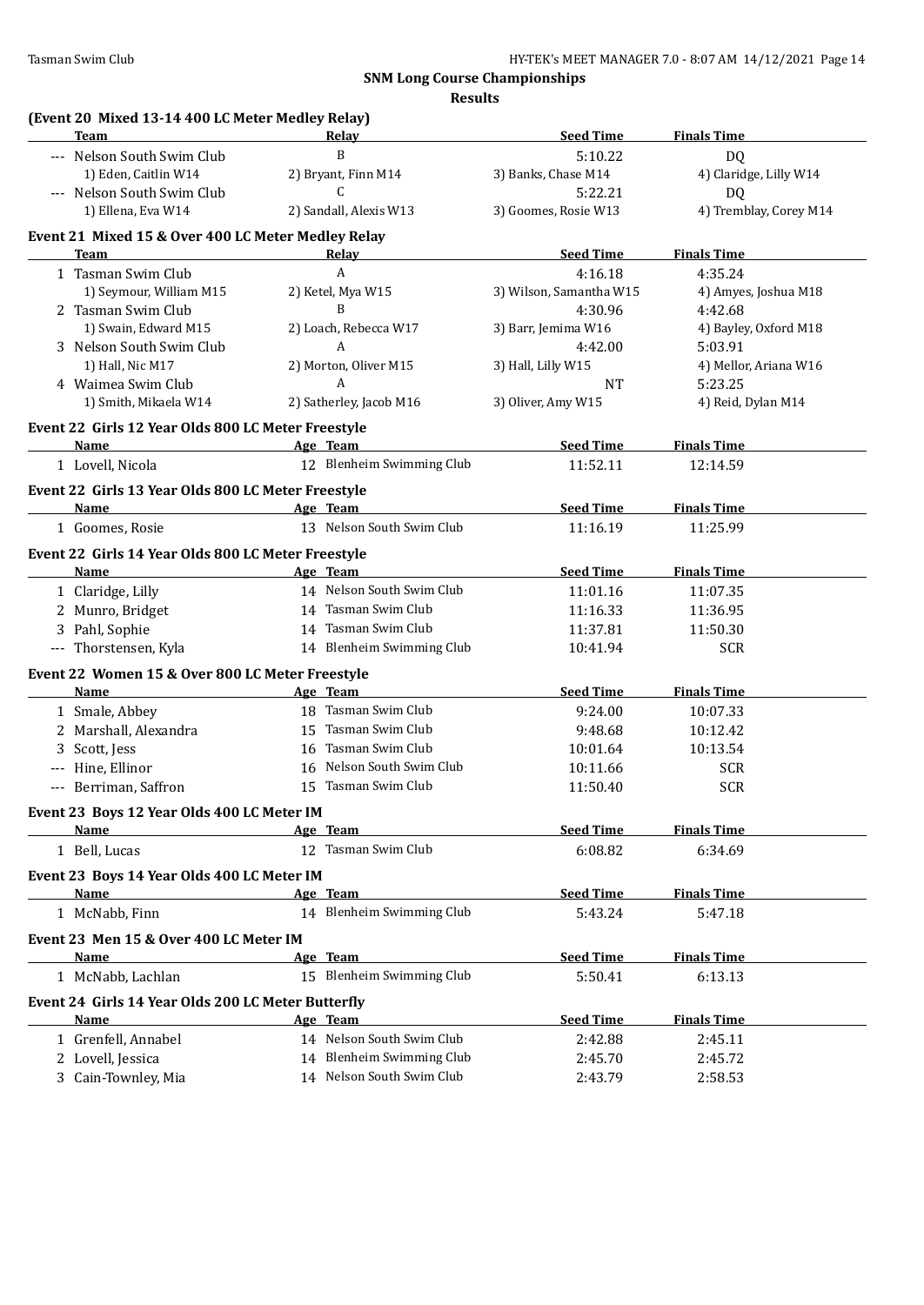|    | Event 24 Women 15 & Over 200 LC Meter Butterfly   |    |                                                  |                    |                    |  |
|----|---------------------------------------------------|----|--------------------------------------------------|--------------------|--------------------|--|
|    | Name                                              |    | Age Team                                         | <b>Seed Time</b>   | <b>Finals Time</b> |  |
|    | 1 Swan, Brooke                                    |    | 15 Tasman Swim Club                              | 2:27.67            | 2:33.96            |  |
|    | 2 Barr, Jemima                                    |    | 16 Tasman Swim Club                              | 2:26.14            | 2:34.59            |  |
|    | 3 Edwards, Katie                                  |    | 16 Tasman Swim Club                              | 3:29.22            | 3:34.30            |  |
|    | Event 25 Boys 9 & Under 200 LC Meter Freestyle    |    |                                                  |                    |                    |  |
|    | Name                                              |    | Age Team                                         | <b>Seed Time</b>   | <b>Finals Time</b> |  |
|    | 1 Jones, Henry                                    |    | 9 Nelson South Swim Club                         | <b>NT</b>          | 3:45.69            |  |
|    | 2 McKay, Cameron                                  |    | 9 Waimea Swim Club                               | <b>NT</b>          | 4:19.93            |  |
|    | Event 25 Boys 10 Year Olds 200 LC Meter Freestyle |    |                                                  |                    |                    |  |
|    | Name                                              |    | Age Team                                         | <b>Seed Time</b>   | <b>Finals Time</b> |  |
|    | 1 Pawson, Kyan                                    |    | 10 Nelson South Swim Club                        | 2:54.34            | 2:52.81            |  |
|    |                                                   |    |                                                  |                    |                    |  |
|    | Event 25 Boys 11 Year Olds 200 LC Meter Freestyle |    |                                                  |                    |                    |  |
|    | Name                                              |    | Age Team                                         | <b>Seed Time</b>   | <b>Finals Time</b> |  |
|    | 1 Kalani, Maicah                                  |    | 11 Tasman Swim Club                              | 2:44.66            | 2:43.16            |  |
|    | 2 Verran, Quinn                                   |    | 11 Blenheim Swimming Club                        | 3:11.01            | 2:56.32            |  |
|    | 3 Russell, Tamati                                 |    | 11 Nelson South Swim Club                        | 3:10.89            | 3:01.51            |  |
|    | Event 25 Boys 12 Year Olds 200 LC Meter Freestyle |    |                                                  |                    |                    |  |
|    | <b>Name</b>                                       |    | Age Team                                         | <b>Seed Time</b>   | <b>Finals Time</b> |  |
|    | 1 Kalani, Lono                                    |    | 12 Tasman Swim Club                              | 2:28.21            | 2:37.26            |  |
|    | 2 Kepess, Marcell                                 |    | 12 Tasman Swim Club                              | 2:33.22            | 2:41.82            |  |
|    | 3 Bell, Dylan                                     |    | 12 Tasman Swim Club                              | 2:53.66            | 2:49.92            |  |
|    | 4 Mellor, Kian                                    |    | 12 Nelson South Swim Club                        | <b>NT</b>          | 2:51.68            |  |
|    | 5 Reid, Keelan                                    |    | 12 Tasman Swim Club                              | 3:00.23            | 3:01.63            |  |
|    | Event 25 Boys 13 Year Olds 200 LC Meter Freestyle |    |                                                  |                    |                    |  |
|    | <b>Name</b>                                       |    | Age Team                                         | <b>Seed Time</b>   | <b>Finals Time</b> |  |
|    | 1 Sneddon, Jasper                                 |    | 13 Nelson South Swim Club                        | 2:57.63            | 2:46.77            |  |
|    | 2 Berriman, Theodore                              |    | 13 Tasman Swim Club                              | <b>NT</b>          | 3:17.41            |  |
|    | --- Skehan, Max                                   |    | 13 Blenheim Swimming Club                        |                    |                    |  |
|    |                                                   |    |                                                  | 2:17.73            | <b>SCR</b>         |  |
|    |                                                   |    |                                                  |                    |                    |  |
|    | Event 25 Boys 14 Year Olds 200 LC Meter Freestyle |    |                                                  |                    |                    |  |
|    | Name                                              |    | Age Team<br>14 Nelson South Swim Club            | <b>Seed Time</b>   | <b>Finals Time</b> |  |
|    | 1 Tremblay, Corey                                 |    | 14 Waimea Swim Club                              | 2:24.74            | 2:26.59            |  |
|    | 2 Reid, Dylan                                     |    |                                                  | 2:36.39            | 2:32.64            |  |
|    | 3 Banks, Chase                                    |    | 14 Nelson South Swim Club<br>14 Waimea Swim Club | <b>NT</b>          | 2:32.69            |  |
| 4  | Tijsen, Eise                                      |    | 14 Nelson South Swim Club                        | 2:55.73            | 2:47.85            |  |
|    | --- Alford, Will                                  |    |                                                  | 2:17.56            | <b>SCR</b>         |  |
|    | Event 25 Men 15 & Over 200 LC Meter Freestyle     |    |                                                  |                    |                    |  |
|    | <u>Name</u>                                       |    | Age Team                                         | <b>Seed Time</b>   | <b>Finals Time</b> |  |
|    | 1 Amyes, Joshua                                   |    | 18 Tasman Swim Club                              | 1:56.09            | 2:01.38            |  |
|    | 2 Bayley, Oxford                                  | 18 | Tasman Swim Club                                 | 1:58.71            | 2:05.69            |  |
| 3  | Love, Jack                                        | 15 | <b>Blenheim Swimming Club</b>                    | 2:09.60            | 2:11.48            |  |
| 4  | Seymour, William                                  | 15 | Tasman Swim Club                                 | 2:01.05            | 2:12.68            |  |
| 5  | Verran, Joel                                      | 15 | <b>Blenheim Swimming Club</b>                    | 2:11.60            | 2:13.05            |  |
| 6  | Douglas, Caleb                                    | 16 | Tasman Swim Club                                 | 2:11.78            | 2:18.85            |  |
| 7  | Bugler, Jack                                      | 19 | <b>Blenheim Swimming Club</b>                    | 2:15.27            | 2:21.08            |  |
| 8  | Russ, Finn                                        | 15 | Nelson South Swim Club                           | 2:30.96            | 2:21.70            |  |
| 9  | Swain, Edward                                     | 15 | Tasman Swim Club                                 | 2:14.34            | 2:22.49            |  |
| 10 | Satherley, Jacob<br>11 McNabb, Lachlan            | 16 | Waimea Swim Club<br>15 Blenheim Swimming Club    | 2:22.51<br>2:26.11 | 2:24.18<br>2:37.75 |  |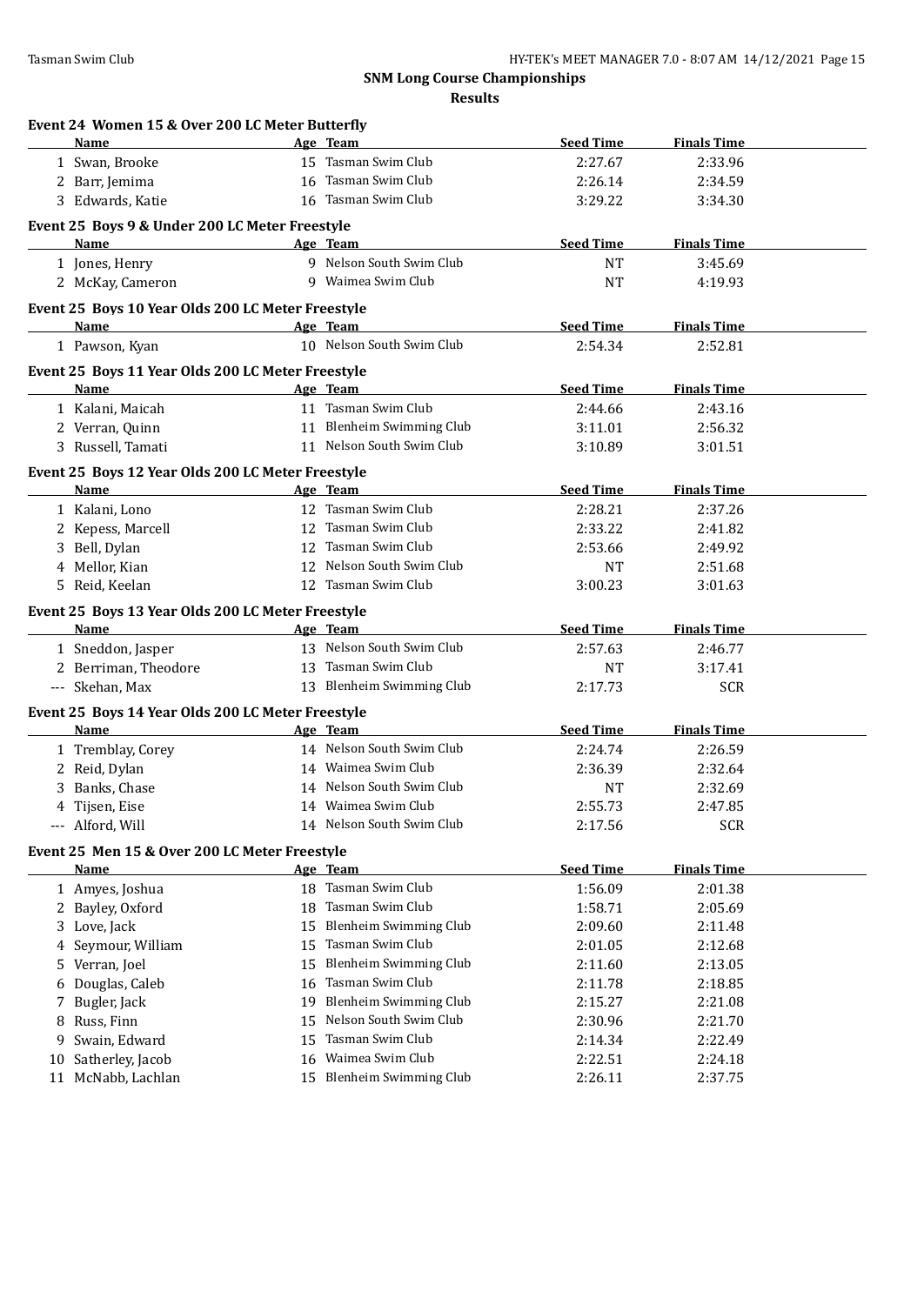| Name                                                               | Age Team                                         | <b>Seed Time</b> | <b>Finals Time</b> |
|--------------------------------------------------------------------|--------------------------------------------------|------------------|--------------------|
| 1 Rooney, Sally                                                    | 10 Nelson South Swim Club                        | 1:45.69          | 1:42.87            |
| 2 Alford, Lydia                                                    | 10 Nelson South Swim Club                        | 2:00.80          | 1:54.47            |
| Claridge, Rosie<br>3                                               | 10 Nelson South Swim Club                        | 1:58.11          | 1:56.30            |
| Perrett, Liliana<br>4                                              | 10 Nelson South Swim Club                        | 1:59.01          | 1:57.28            |
| Taylor, Catherine<br>5.                                            | 10 Nelson South Swim Club                        | 2:11.00          | 2:03.45            |
| 6 Stevens, Daniela                                                 | 10 Nelson South Swim Club                        | 2:10.04          | 2:06.16            |
|                                                                    |                                                  |                  |                    |
| Event 26 Girls 11 Year Olds 100 LC Meter Breaststroke<br>Name      | Age Team                                         | <b>Seed Time</b> | <b>Finals Time</b> |
| 1 Old, Keisha                                                      | 11 Nelson South Swim Club                        | 1:41.18          | 1:37.47            |
| 2 Scott, Georgia                                                   | 11 Nelson South Swim Club                        | 1:47.97          | 1:43.28            |
| 3 Harris, Claudia                                                  | 11 Blenheim Swimming Club                        | 1:46.67          | 1:43.60            |
| 4 Tremblay, Laura                                                  | 11 Nelson South Swim Club                        | 1:51.43          | 1:50.10            |
|                                                                    | 11 Tasman Swim Club                              |                  |                    |
| 5 Linyard, Nia                                                     | 11 Tasman Swim Club                              | 1:49.04          | 1:52.75            |
| 6 Daly, Harriett                                                   |                                                  | 1:48.29          | 1:54.13            |
| 7 Kole, Hannah                                                     | 11 Blenheim Swimming Club<br>11 Tasman Swim Club | 2:02.16          | 2:04.24            |
| 8 Nisbett, Molly                                                   |                                                  | NT               | 2:05.36            |
| --- Kemp, Ayla                                                     | 11 Tasman Swim Club                              | <b>NT</b>        | DQ                 |
| Event 26 Girls 12 Year Olds 100 LC Meter Breaststroke              |                                                  |                  |                    |
| Name                                                               | Age Team                                         | <b>Seed Time</b> | <b>Finals Time</b> |
| 1 Stewart, Tegen                                                   | 12 Nelson South Swim Club                        | 1:32.92          | 1:32.91            |
| 2 Urquhart, Hannah                                                 | 12 Tasman Swim Club                              | 1:32.37          | 1:33.81            |
| 3 McKay, Brianna                                                   | 12 Tasman Swim Club                              | 1:33.79          | 1:38.87            |
| Cain-Townley, Bella<br>4                                           | 12 Nelson South Swim Club                        | 1:52.85          | 1:40.66            |
| Taylor, Charlotte<br>5.                                            | 12 Nelson South Swim Club                        | 1:48.43          | 1:45.31            |
| 6 Yeo, Macey                                                       | 12 Tasman Swim Club                              | 1:43.76          | 1:46.06            |
| --- Blomfield, Ilonka                                              | 12 Motueka Swim Club                             | 1:57.75          | <b>SCR</b>         |
| Event 26 Girls 13 Year Olds 100 LC Meter Breaststroke              |                                                  |                  |                    |
| Name                                                               | Age Team                                         | <b>Seed Time</b> | <b>Finals Time</b> |
| 1 Sandall, Alexis                                                  | 13 Nelson South Swim Club                        | 1:35.68          | 1:31.82            |
| 2 Linyard, Keshia                                                  | 13 Tasman Swim Club                              | 1:34.68          | 1:36.10            |
| 3 Rooney, Georgia                                                  | 13 Nelson South Swim Club                        | 1:35.78          | 1:41.89            |
| 4 Adams, Samara                                                    | 13 Tasman Swim Club                              | 1:46.60          | 1:42.85            |
| Smale, Kirsten<br>5.                                               | 13 Tasman Swim Club                              | 1:44.92          | 1:45.87            |
| 6 Oliver, Holly                                                    | 13 Waimea Swim Club                              | 1:48.23          | 1:50.85            |
| --- Goomes, Rosie                                                  | 13 Nelson South Swim Club                        | 1:35.54          | DQ                 |
| Event 26 Girls 14 Year Olds 100 LC Meter Breaststroke              |                                                  |                  |                    |
| Name                                                               | Age Team                                         | <b>Seed Time</b> | <b>Finals Time</b> |
| 1 Huata-Findlay, Olivia                                            | 14 Nelson South Swim Club                        | 1:28.37          | 1:30.23            |
| 2 Eden, Caitlin                                                    | 14 Nelson South Swim Club                        | NT               | 1:32.10            |
| Bayley, Ariah<br>3.                                                | 14 Nelson South Swim Club                        | 1:36.88          | 1:36.96            |
| 4 Kole, Sophie                                                     | 14 Blenheim Swimming Club                        | 1:34.81          | 1:38.51            |
| McKay, Keita<br>5                                                  | 14 Waimea Swim Club                              | 1:33.04          | 1:38.63            |
| Claridge, Lilly<br>6                                               | 14 Nelson South Swim Club                        | 1:39.49          | 1:40.54            |
| 7 Pahl, Sophie                                                     | 14 Tasman Swim Club                              | 1:44.61          | 1:44.49            |
| Krahagen, Charlotte<br>8                                           | 14 Waimea Swim Club                              | 1:40.53          | 1:48.08            |
| Satherley, Helena<br>9                                             | 14 Waimea Swim Club                              | 1:41.64          | 1:49.23            |
| Schulze-Steinen, Merle<br>$\hspace{0.05cm} \ldots \hspace{0.05cm}$ | 14 Tasman Swim Club                              | 1:39.17          | <b>SCR</b>         |
|                                                                    |                                                  |                  |                    |
| Event 26 Women 15 & Over 100 LC Meter Breaststroke                 |                                                  |                  |                    |
| Name                                                               | Age Team                                         | <b>Seed Time</b> | <b>Finals Time</b> |
|                                                                    | 17 Tasman Swim Club                              | 1:17.48          | 1:22.97            |
| 1 Loach, Rebecca<br>2 Ketel, Mya                                   | 15 Tasman Swim Club                              | 1:19.99          | 1:25.76            |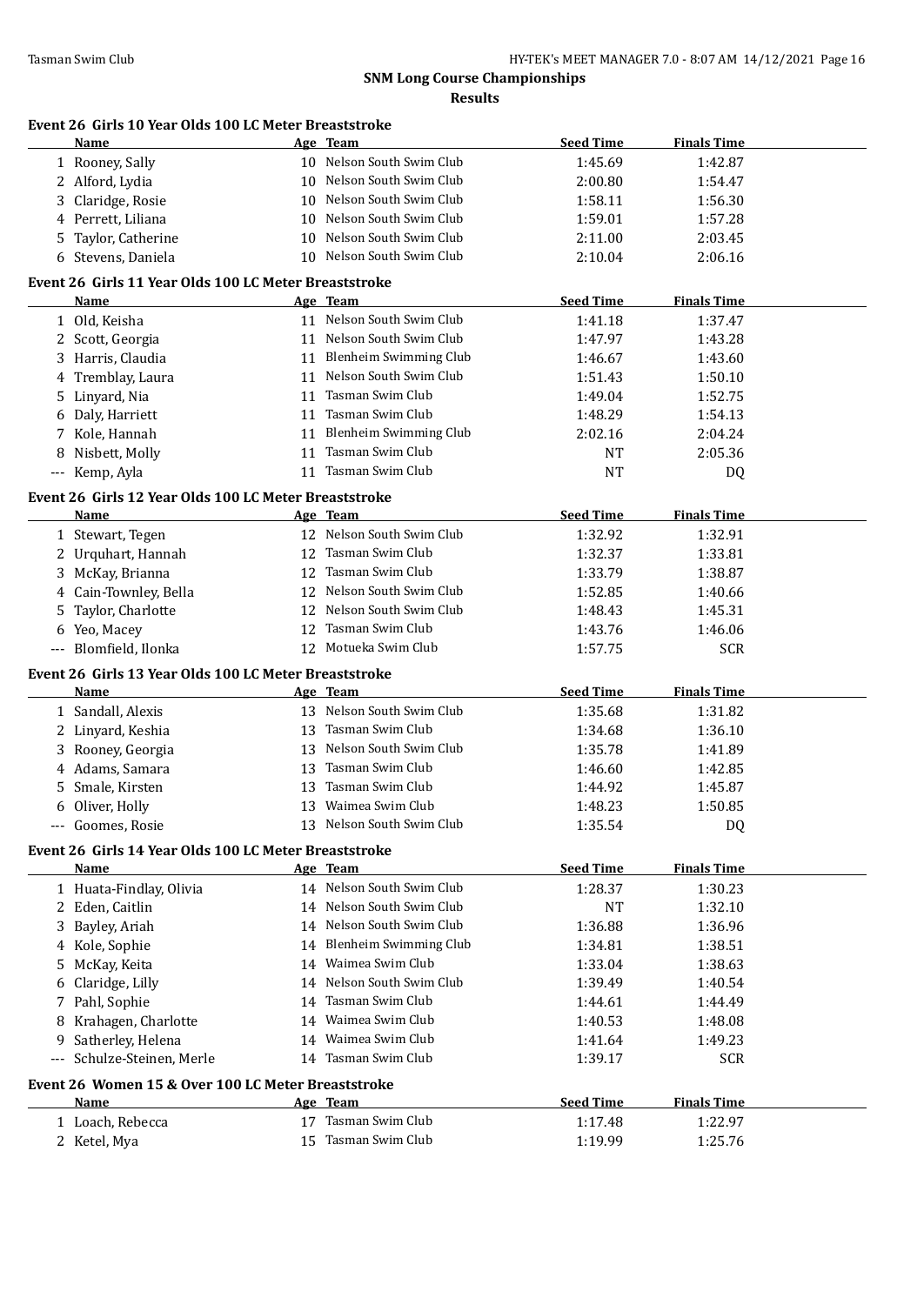| (Event 26 Women 15 & Over 100 LC Meter Breaststroke)<br>Name |    | Age Team                  | <b>Seed Time</b>   | <b>Finals Time</b>    |  |
|--------------------------------------------------------------|----|---------------------------|--------------------|-----------------------|--|
| 3 Mellor, Ariana                                             |    | 16 Nelson South Swim Club | 1:21.84            | 1:26.37               |  |
| 4 Harman, Sam                                                |    | 17 Tasman Swim Club       | 1:21.03            | 1:26.38               |  |
| 5 Barr, Gabbi                                                |    | 18 Tasman Swim Club       | 1:22.24            | 1:29.70               |  |
| 6 Marshall, Alexandra                                        |    | 15 Tasman Swim Club       | 1:30.36            | 1:36.22               |  |
| 7 Edwards, Katie                                             |    | 16 Tasman Swim Club       | 1:42.92            | 1:54.20               |  |
| 8 Mandeno, Chelsea                                           |    | 15 Blenheim Swimming Club | 1:55.69            | 1:58.75               |  |
| --- Molnar, Sophia                                           |    | 15 Wharenui Swim Club-CB  | 1:24.05            | X1:25.47              |  |
|                                                              |    |                           |                    |                       |  |
| Event 27 Boys 9 & Under 100 LC Meter Breaststroke<br>Name    |    | Age Team                  | <b>Seed Time</b>   | <b>Finals Time</b>    |  |
| 1 Jones, Henry                                               |    | 9 Nelson South Swim Club  | 1:56.27            | 1:57.08               |  |
| 2 McKay, Cameron                                             |    | 9 Waimea Swim Club        | 3:11.12            | 2:54.24               |  |
|                                                              |    |                           |                    |                       |  |
| Event 27 Boys 10 Year Olds 100 LC Meter Breaststroke         |    |                           |                    |                       |  |
| Name                                                         |    | Age Team                  | <b>Seed Time</b>   | <b>Finals Time</b>    |  |
| 1 Pawson, Kyan                                               |    | 10 Nelson South Swim Club | 1:46.91            | 1:51.63               |  |
| 2 Hu, Gordon                                                 |    | 10 Tasman Swim Club       | 1:54.81            | 1:56.12               |  |
| 3 Krahagen, Alex                                             |    | 10 Waimea Swim Club       | 2:26.30            | 2:30.37               |  |
| Event 27 Boys 11 Year Olds 100 LC Meter Breaststroke         |    |                           |                    |                       |  |
| Name                                                         |    | Age Team                  | <b>Seed Time</b>   | <b>Finals Time</b>    |  |
| 1 Kalani, Maicah                                             |    | 11 Tasman Swim Club       | 1:40.90            | 1:46.35               |  |
| 2 Lu, Ethan                                                  |    | 11 Nelson South Swim Club | NT                 | 1:50.16               |  |
| 3 Verran, Quinn                                              |    | 11 Blenheim Swimming Club | NT                 | 2:02.71               |  |
| --- Tappenden, Mark                                          |    | 11 Waimea Swim Club       | <b>NT</b>          | DQ                    |  |
| Event 27 Boys 12 Year Olds 100 LC Meter Breaststroke         |    |                           |                    |                       |  |
| Name                                                         |    | Age Team                  | <b>Seed Time</b>   | <b>Finals Time</b>    |  |
| 1 Kalani, Lono                                               |    | 12 Tasman Swim Club       | 1:26.51            | 1:27.96               |  |
| 2 Mellor, Kian                                               |    | 12 Nelson South Swim Club | 1:36.36            | 1:31.04               |  |
| 3 Bell, Lucas                                                |    | 12 Tasman Swim Club       | 1:31.08            | 1:31.18               |  |
| 4 Bell, Dylan                                                |    | 12 Tasman Swim Club       | 1:36.87            | 1:37.78               |  |
| 5 Hall, Andrew                                               |    | 12 Blenheim Swimming Club | 1:50.63            | 1:54.98               |  |
| Event 27 Boys 13 Year Olds 100 LC Meter Breaststroke         |    |                           |                    |                       |  |
| <b>Name</b>                                                  |    | Age Team                  | <b>Seed Time</b>   | <b>Finals Time</b>    |  |
| 1 Old, Joshua                                                |    | 13 Nelson South Swim Club | 1:43.92            | 1:49.16               |  |
| Event 27 Boys 14 Year Olds 100 LC Meter Breaststroke         |    |                           |                    |                       |  |
| Name                                                         |    | Age Team                  | <b>Seed Time</b>   | <b>Finals Time</b>    |  |
| 1 Bryant, Finn                                               |    | 14 Nelson South Swim Club | 1:29.57            | 1:30.27               |  |
| 2 Tremblay, Corey                                            |    | 14 Nelson South Swim Club | 1:28.79            | 1:30.81               |  |
| 3 Palmer-Bensemann, Jaxon                                    |    | 14 Waimea Swim Club       | 1:29.32            | 1:31.33               |  |
| 4 McNabb, Finn                                               |    | 14 Blenheim Swimming Club | 1:32.42            | 1:34.99               |  |
|                                                              |    | 14 Waimea Swim Club       |                    |                       |  |
| Tijsen, Eise<br>5.<br>Alford, Will                           |    | 14 Nelson South Swim Club | 1:57.74<br>1:18.10 | 1:44.32<br><b>SCR</b> |  |
|                                                              |    |                           |                    |                       |  |
| Event 27 Men 15 & Over 100 LC Meter Breaststroke             |    |                           |                    |                       |  |
| <b>Name</b>                                                  |    | Age Team                  | <b>Seed Time</b>   | <b>Finals Time</b>    |  |
| 1 Morton, Oliver                                             |    | 15 Nelson South Swim Club | 1:13.93            | 1:17.66               |  |
| 2 Timpson, Hamish                                            |    | 18 Blenheim Swimming Club | 1:17.96            | 1:23.20               |  |
| Event 28 Girls 10 Year Olds 100 LC Meter Freestyle           |    |                           |                    |                       |  |
| Name                                                         |    | Age Team                  | <b>Seed Time</b>   | <b>Finals Time</b>    |  |
| 1 Alford, Lydia                                              |    | 10 Nelson South Swim Club | 1:25.10            | 1:25.47               |  |
| 2 Perrett, Liliana                                           | 10 | Nelson South Swim Club    | 1:33.23            | 1:36.86               |  |
| Claridge, Rosie<br>3                                         | 10 | Nelson South Swim Club    | 1:46.37            | 1:39.41               |  |
| 4 Taylor, Catherine                                          |    | 10 Nelson South Swim Club | 1:40.46            | 1:41.19               |  |
|                                                              |    |                           |                    |                       |  |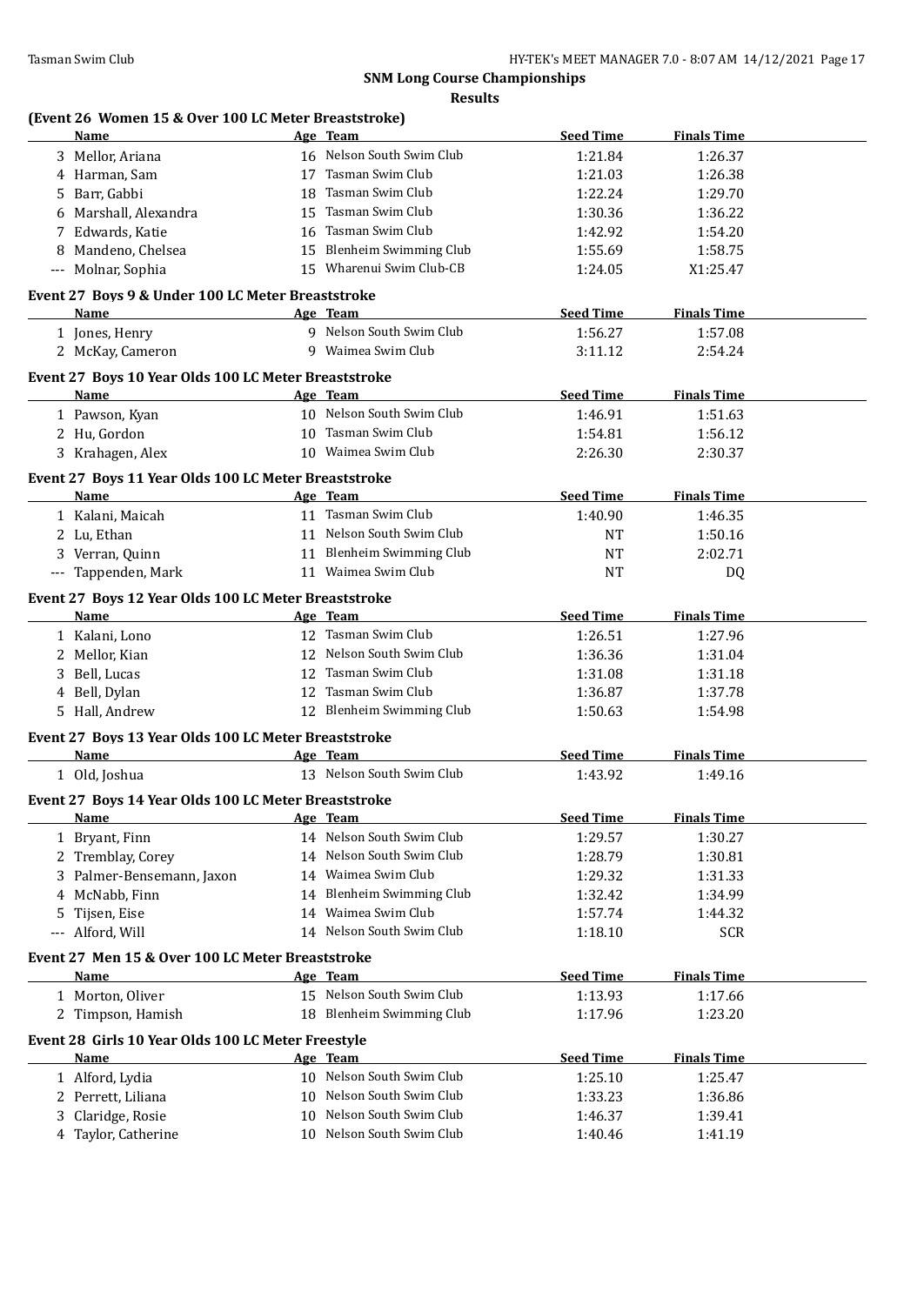# **(Event 28 Girls 10 Year Olds 100 LC Meter Freestyle)**

|     | Name                                                       |    | Age Team                  | <b>Seed Time</b>   | <b>Finals Time</b> |  |
|-----|------------------------------------------------------------|----|---------------------------|--------------------|--------------------|--|
|     | 5 Stevens, Daniela                                         |    | 10 Nelson South Swim Club | 1:51.00            | 1:50.09            |  |
|     | --- Rooney, Sally                                          |    | 10 Nelson South Swim Club | 1:26.80            | DQ                 |  |
|     | Event 28 Girls 11 Year Olds 100 LC Meter Freestyle         |    |                           |                    |                    |  |
|     | Name                                                       |    | Age Team                  | <b>Seed Time</b>   | <b>Finals Time</b> |  |
|     | 1 Old, Keisha                                              |    | 11 Nelson South Swim Club | 1:14.68            | 1:15.49            |  |
|     | 2 Tremblay, Laura                                          |    | 11 Nelson South Swim Club | 1:19.68            | 1:21.65            |  |
| 3   | Scott, Georgia                                             |    | 11 Nelson South Swim Club | 1:33.13            | 1:24.75            |  |
|     | 4 Maskell, Billie                                          |    | 11 Nelson South Swim Club | 1:44.38            | 1:26.05            |  |
|     | 5 Linyard, Nia                                             | 11 | Tasman Swim Club          | 1:29.83            | 1:30.91            |  |
|     | 6 Nisbett, Molly                                           | 11 | Tasman Swim Club          | <b>NT</b>          | 1:35.57            |  |
|     | --- Kemp, Ayla                                             |    | 11 Tasman Swim Club       | <b>NT</b>          | <b>NS</b>          |  |
|     |                                                            |    |                           |                    |                    |  |
|     | Event 28 Girls 12 Year Olds 100 LC Meter Freestyle<br>Name |    | Age Team                  | <b>Seed Time</b>   | <b>Finals Time</b> |  |
|     | 1 Marsh, Katie                                             |    | 12 Blenheim Swimming Club | 1:07.86            | 1:08.72            |  |
|     |                                                            |    | 12 Tasman Swim Club       | 1:17.27            | 1:16.36            |  |
|     | 2 Yeo, Macey                                               |    | 12 Nelson South Swim Club |                    |                    |  |
|     | 3 van Orden, Grace                                         |    | 12 Nelson South Swim Club | 1:26.58<br>1:23.66 | 1:18.25<br>1:18.40 |  |
|     | 4 Taylor, Charlotte<br>--- Knowler, Matilda                |    | 12 Vikings Swim Club Inc  |                    |                    |  |
|     |                                                            |    |                           | 1:20.31            | <b>SCR</b>         |  |
|     | Event 28 Girls 13 Year Olds 100 LC Meter Freestyle         |    |                           |                    |                    |  |
|     | <u>Name</u>                                                |    | Age Team                  | <b>Seed Time</b>   | <b>Finals Time</b> |  |
|     | 1 Seymour, Madeline                                        |    | 13 Tasman Swim Club       | 1:09.99            | 1:08.85            |  |
|     | 2 Ruane, Keara                                             | 13 | Tasman Swim Club          | 1:09.08            | 1:12.45            |  |
|     | 3 Rooney, Georgia                                          |    | 13 Nelson South Swim Club | 1:17.82            | 1:15.64            |  |
|     | 4 Sandall, Alexis                                          |    | 13 Nelson South Swim Club | 1:14.32            | 1:17.33            |  |
|     | 5 Linyard, Keshia                                          | 13 | Tasman Swim Club          | 1:19.40            | 1:20.69            |  |
|     | --- Glover, Eliza                                          | 13 | Blenheim Swimming Club    | 1:07.39            | <b>SCR</b>         |  |
|     | Event 28 Girls 14 Year Olds 100 LC Meter Freestyle         |    |                           |                    |                    |  |
|     | <b>Name</b>                                                |    | Age Team                  | <b>Seed Time</b>   | <b>Finals Time</b> |  |
|     | 1 Chadderton, Emily                                        |    | 14 Nelson South Swim Club | 1:08.69            | 1:06.99            |  |
|     | 2 Grenfell, Annabel                                        |    | 14 Nelson South Swim Club | 1:08.72            | 1:08.68            |  |
|     | 3 Eden, Caitlin                                            |    | 14 Nelson South Swim Club | 1:07.95            | 1:09.22            |  |
|     | 4 Huata-Findlay, Olivia                                    |    | 14 Nelson South Swim Club | 1:09.35            | 1:10.29            |  |
|     | 5 Ellena, Eva                                              |    | 14 Nelson South Swim Club | 1:08.62            | 1:10.35            |  |
|     | 6 Schwarzenbach, Isabelle                                  |    | 14 Waimea Swim Club       | 1:17.01            | 1:14.45            |  |
|     | 7 Bayley, Ariah                                            |    | 14 Nelson South Swim Club | 1:14.66            | 1:14.59            |  |
|     | 8 Munro, Bridget                                           | 14 | Tasman Swim Club          | 1:11.52            | 1:15.78            |  |
| 9   | Krahagen, Charlotte                                        | 14 | Waimea Swim Club          | 1:14.18            | 1:17.99            |  |
| --- | Smith, Mikaela                                             | 14 | Waimea Swim Club          | 1:14.62            | DQ                 |  |
| --- | Schulze-Steinen, Merle                                     | 14 | Tasman Swim Club          | 1:19.40            | <b>SCR</b>         |  |
| --- | Thorstensen, Kyla                                          |    | 14 Blenheim Swimming Club | 1:07.32            | <b>SCR</b>         |  |
|     | Event 28 Women 15 & Over 100 LC Meter Freestyle            |    |                           |                    |                    |  |
|     | Name                                                       |    | Age Team                  | <b>Seed Time</b>   | <b>Finals Time</b> |  |
|     | 1 Wilson, Samantha                                         | 15 | Tasman Swim Club          | 1:00.81            | 1:02.91            |  |
|     | 2 Scott, Jess                                              | 16 | Tasman Swim Club          | 1:04.68            | 1:05.99            |  |
| 3   | Swan, Brooke                                               | 15 | Tasman Swim Club          | 1:03.80            | 1:07.16            |  |
|     | Marshall, Alexandra                                        | 15 | Tasman Swim Club          | 1:04.10            | 1:08.41            |  |
| 5.  | Barr, Gabbi                                                | 18 | Tasman Swim Club          | 1:06.84            | 1:10.01            |  |
| 6   | Mellor, Ariana                                             | 16 | Nelson South Swim Club    | 1:08.66            | 1:10.53            |  |
| 7   | Oliver, Amy                                                | 15 | Waimea Swim Club          | 1:09.86            | 1:10.92            |  |
| 8   | Watts, Maddie                                              | 17 | Nelson South Swim Club    | 1:10.67            | 1:14.02            |  |
| --- | Molnar, Sophia                                             | 15 | Wharenui Swim Club-CB     | 1:09.53            | X1:10.44           |  |
| --- | Hine, Ellinor                                              |    | 16 Nelson South Swim Club | 1:06.02            | SCR                |  |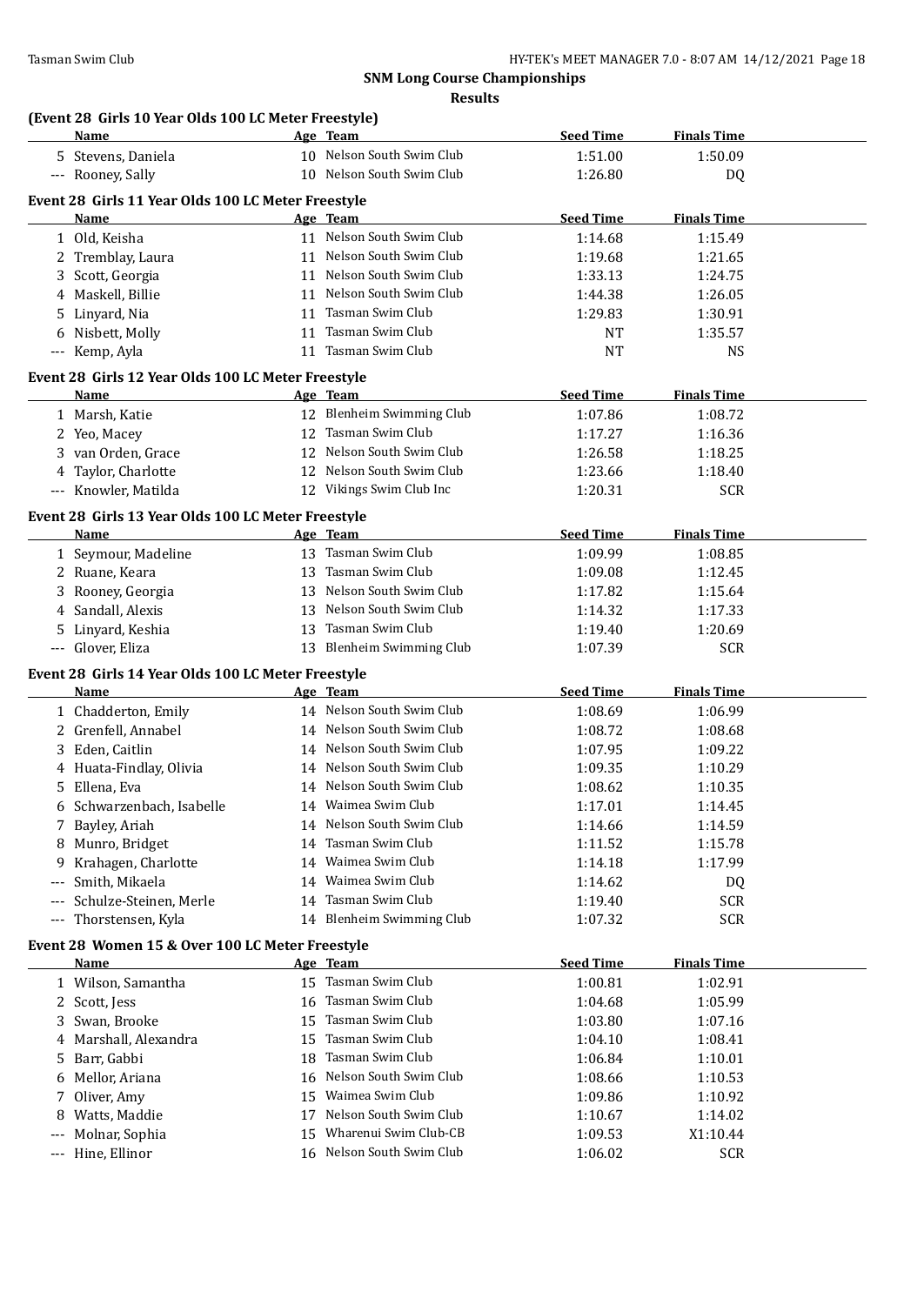|          | Event 29 Boys 9 & Under 50 LC Meter Butterfly<br>Name    |          | Age Team                                                | <b>Seed Time</b>          | <b>Finals Time</b> |
|----------|----------------------------------------------------------|----------|---------------------------------------------------------|---------------------------|--------------------|
|          | 1 Jones, Henry                                           |          | 9 Nelson South Swim Club                                | <b>NT</b>                 | 54.88              |
|          | --- McKay, Cameron                                       |          | 9 Waimea Swim Club                                      | <b>NT</b>                 | DQ                 |
|          |                                                          |          |                                                         |                           |                    |
|          | Event 29 Boys 10 Year Olds 50 LC Meter Butterfly         |          | Age Team                                                |                           |                    |
|          | Name                                                     |          | 10 Nelson South Swim Club                               | <b>Seed Time</b><br>38.87 | <b>Finals Time</b> |
|          | 1 Pawson, Kyan                                           |          | 10 Tasman Swim Club                                     |                           | 39.04              |
|          | 2 Hu, Gordon                                             |          |                                                         | 50.92                     | 53.17              |
|          | Event 29 Boys 11 Year Olds 50 LC Meter Butterfly         |          |                                                         |                           |                    |
|          | Name                                                     |          | Age Team                                                | <b>Seed Time</b>          | <b>Finals Time</b> |
|          | 1 Verran, Quinn                                          |          | 11 Blenheim Swimming Club                               | 45.08                     | 39.80              |
|          | --- Russell, Tamati                                      |          | 11 Nelson South Swim Club                               | 43.56                     | DQ                 |
|          | --- Tappenden, Mark                                      |          | 11 Waimea Swim Club                                     | <b>NT</b>                 | DQ                 |
|          | Event 29 Boys 12 Year Olds 50 LC Meter Butterfly         |          |                                                         |                           |                    |
|          | Name                                                     |          | Age Team                                                | <b>Seed Time</b>          | <b>Finals Time</b> |
|          | 1 Bell, Lucas                                            |          | 12 Tasman Swim Club                                     | 35.39                     | 36.60              |
|          | 2 Kepess, Marcell                                        |          | 12 Tasman Swim Club                                     | 40.99                     | 38.72              |
|          | 3 Reid, Keelan                                           |          | 12 Tasman Swim Club                                     | 42.07                     | 41.17              |
|          | 4 Bell, Dylan                                            |          | 12 Tasman Swim Club                                     | 41.70                     | 43.92              |
|          | 5 Mellor, Kian                                           |          | 12 Nelson South Swim Club                               | <b>NT</b>                 | 44.48              |
|          | 6 Hall, Andrew                                           |          | 12 Blenheim Swimming Club                               | <b>NT</b>                 | 55.84              |
|          | Event 29 Boys 13 Year Olds 50 LC Meter Butterfly         |          |                                                         |                           |                    |
|          | <b>Name</b>                                              |          | Age Team                                                | <b>Seed Time</b>          | <b>Finals Time</b> |
|          | 1 Old, Joshua                                            |          | 13 Nelson South Swim Club                               | 39.69                     | 39.22              |
|          | 2 Sneddon, Jasper                                        |          | 13 Nelson South Swim Club                               | 43.60                     | 41.20              |
|          | --- Skehan, Max                                          |          | 13 Blenheim Swimming Club                               | 31.84                     | <b>SCR</b>         |
|          |                                                          |          |                                                         |                           |                    |
|          | Event 29 Boys 14 Year Olds 50 LC Meter Butterfly<br>Name |          | Age Team                                                | <b>Seed Time</b>          | <b>Finals Time</b> |
|          | 1 Banks, Chase                                           |          | 14 Nelson South Swim Club                               | 32.86                     | 31.08              |
|          | 2 Bryant, Finn                                           |          | 14 Nelson South Swim Club                               | 36.04                     | 34.58              |
|          | 3 Palmer-Bensemann, Jaxon                                |          | 14 Waimea Swim Club                                     | 35.34                     | 35.45              |
|          | 4 Tremblay, Corey                                        |          | 14 Nelson South Swim Club                               | 37.40                     | 35.80              |
| 5        | Bradley, Billy                                           |          | 14 Tasman Swim Club                                     | 38.31                     | 36.95              |
| $---$    | Reid, Dylan                                              |          | 14 Waimea Swim Club                                     | 32.92                     | DQ                 |
|          | Alford, Will                                             |          | 14 Nelson South Swim Club                               | 34.94                     | <b>SCR</b>         |
|          |                                                          |          |                                                         |                           |                    |
|          | Event 29 Men 15 & Over 50 LC Meter Butterfly             |          |                                                         |                           |                    |
|          | Name                                                     |          | Age Team<br>18 Tasman Swim Club                         | <b>Seed Time</b>          | <b>Finals Time</b> |
|          | 1 Amyes, Joshua                                          |          | Tasman Swim Club                                        | 25.30                     | 26.04              |
|          | 2 Seymour, William                                       | 15       | Tasman Swim Club                                        | 27.95                     | 28.16              |
| 3        | Bayley, Oxford                                           | 18       |                                                         | 28.72                     | 29.26              |
| 4        | Verran, Joel                                             | 15       | <b>Blenheim Swimming Club</b><br>Tasman Swim Club       | 29.22                     | 29.32              |
| 5        | Douglas, Caleb                                           | 16       |                                                         | 29.13                     | 29.64              |
| 6        | Morton, Oliver                                           | 15       | Nelson South Swim Club                                  | 30.42                     | 30.06              |
| 7        | Love, Jack                                               | 15       | Blenheim Swimming Club                                  | 30.45                     | 30.54              |
| 8        | Timpson, Hamish                                          | 18       | Blenheim Swimming Club                                  | 30.08                     | 31.20              |
| 9        | Satherley, Jacob                                         | 16       | Waimea Swim Club                                        | 33.17                     | 32.45              |
| 10       | Russ, Finn                                               | 15       | Nelson South Swim Club                                  | 32.71                     | 34.26              |
| 11       | Swain, Edward                                            | 15       | Tasman Swim Club                                        | 34.31                     | 34.42              |
|          |                                                          |          |                                                         |                           |                    |
| 12<br>13 | Bugler, Jack<br>McNabb, Lachlan                          | 19<br>15 | <b>Blenheim Swimming Club</b><br>Blenheim Swimming Club | 33.36<br>34.10            | 35.20<br>35.58     |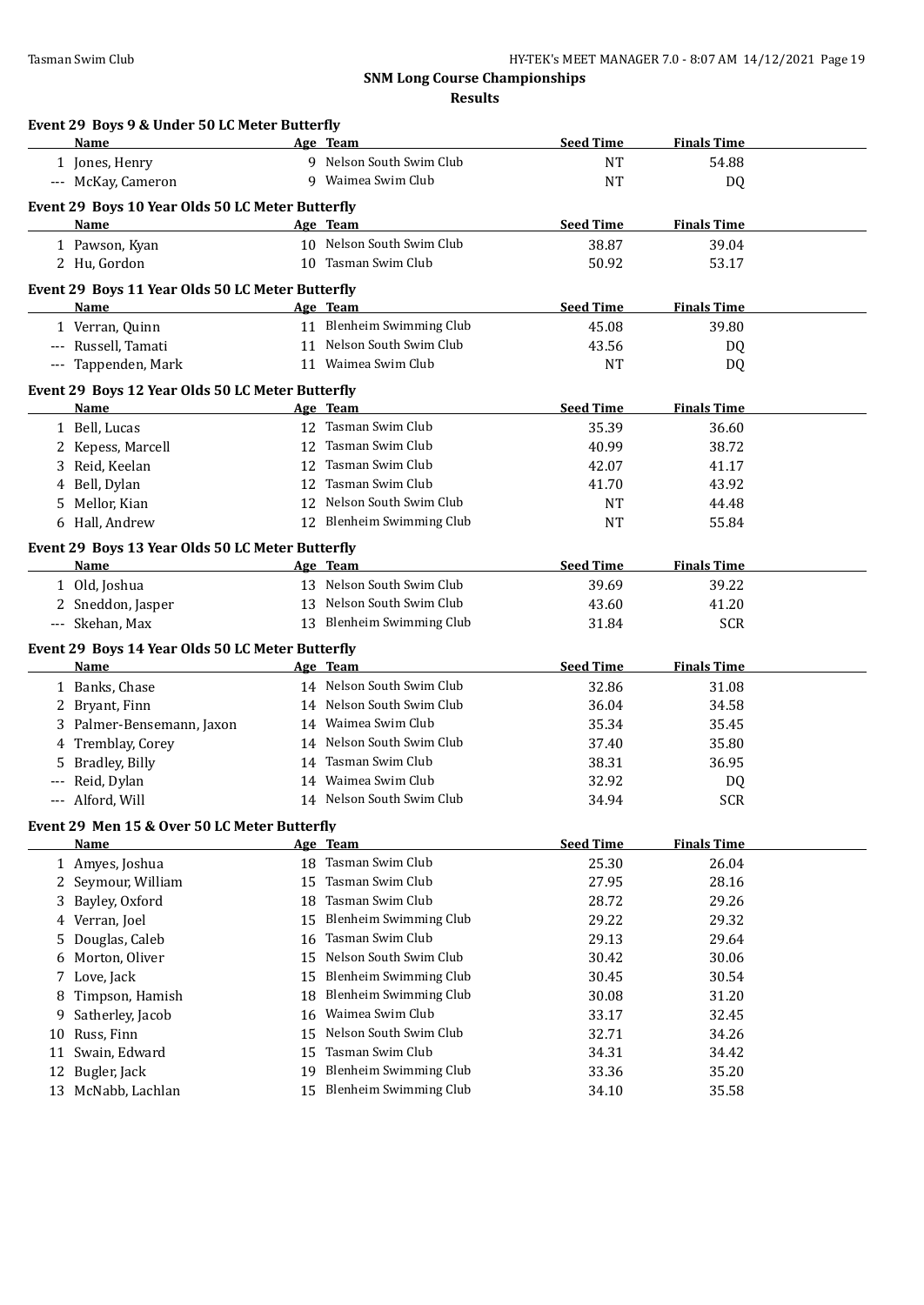**Name Age Team Seed Time Finals Time**

### **SNM Long Course Championships Results**

| <b>Name</b>                                       | Age Team                  | <b>Seed Time</b> | <b>Finals Time</b> |
|---------------------------------------------------|---------------------------|------------------|--------------------|
| 1 Rooney, Sally                                   | 10 Nelson South Swim Club | 43.46            | 40.60              |
| --- Alford, Lydia                                 | 10 Nelson South Swim Club | 51.66            | DQ                 |
| Event 30 Girls 11 Year Olds 50 LC Meter Butterfly |                           |                  |                    |

**Event 30 Girls 10 Year Olds 50 LC Meter Butterfly**

|                                          | is 11 ical onus so ne meter butterin<br><u>Name</u>       |    | Age Team                  | <b>Seed Time</b> | <b>Finals Time</b> |  |
|------------------------------------------|-----------------------------------------------------------|----|---------------------------|------------------|--------------------|--|
|                                          | 1 Old, Keisha                                             |    | 11 Nelson South Swim Club | 40.53            | 36.67              |  |
|                                          | 2 Daly, Harriett                                          |    | 11 Tasman Swim Club       | 39.16            | 41.21              |  |
|                                          | 3 Harris, Claudia                                         |    | 11 Blenheim Swimming Club | 42.62            | 42.36              |  |
|                                          | 4 Scott, Georgia                                          |    | 11 Nelson South Swim Club | <b>NT</b>        | 48.77              |  |
|                                          | 5 Kole, Hannah                                            |    | 11 Blenheim Swimming Club | 1:01.21          | 52.97              |  |
|                                          |                                                           |    |                           |                  |                    |  |
|                                          | Event 30 Girls 12 Year Olds 50 LC Meter Butterfly<br>Name |    | Age Team                  | <b>Seed Time</b> | <b>Finals Time</b> |  |
|                                          | 1 Stewart, Tegen                                          |    | 12 Nelson South Swim Club | 36.45            | 34.87              |  |
|                                          | 2 Urquhart, Hannah                                        |    | 12 Tasman Swim Club       | 37.51            | 36.14              |  |
|                                          | 3 Cain-Townley, Bella                                     |    | 12 Nelson South Swim Club | 36.74            | 36.57              |  |
|                                          | 4 Marsh, Katie                                            |    | 12 Blenheim Swimming Club | 35.72            | 37.36              |  |
|                                          | 5 Lovell, Nicola                                          |    | 12 Blenheim Swimming Club | 37.35            | 39.16              |  |
|                                          | 6 Taylor, Charlotte                                       | 12 | Nelson South Swim Club    | 42.29            | 39.92              |  |
|                                          | 7 Yeo, Macey                                              | 12 | Tasman Swim Club          | 38.95            | 40.38              |  |
|                                          |                                                           | 12 | Tasman Swim Club          | 39.25            | 41.89              |  |
| 8                                        | McKay, Brianna                                            |    | 12 Nelson South Swim Club |                  |                    |  |
|                                          | 9 van Orden, Grace                                        |    | 12 Vikings Swim Club Inc  | 39.98            | 42.51              |  |
|                                          | Knowler, Matilda                                          |    |                           | 44.20            | <b>SCR</b>         |  |
|                                          | --- Blomfield, Ilonka                                     |    | 12 Motueka Swim Club      | 51.81            | <b>SCR</b>         |  |
|                                          | Event 30 Girls 13 Year Olds 50 LC Meter Butterfly         |    |                           |                  |                    |  |
|                                          | Name                                                      |    | Age Team                  | <b>Seed Time</b> | <b>Finals Time</b> |  |
|                                          | 1 Seymour, Madeline                                       |    | 13 Tasman Swim Club       | 32.46            | 32.61              |  |
|                                          | 2 Goomes, Rosie                                           |    | 13 Nelson South Swim Club | 36.91            | 34.76              |  |
|                                          | 3 Rooney, Georgia                                         |    | 13 Nelson South Swim Club | 39.14            | 37.20              |  |
|                                          | 4 Sandall, Alexis                                         |    | 13 Nelson South Swim Club | 39.00            | 37.98              |  |
|                                          | 5 Ruane, Keara                                            |    | 13 Tasman Swim Club       | 37.16            | 38.26              |  |
|                                          | 6 Adams, Samara                                           |    | 13 Tasman Swim Club       | 44.72            | 45.98              |  |
|                                          | 7 Oliver, Holly                                           |    | 13 Waimea Swim Club       | 51.07            | 51.51              |  |
| $\hspace{0.05cm} \ldots \hspace{0.05cm}$ | Smale, Kirsten                                            |    | 13 Tasman Swim Club       | 47.52            | DQ                 |  |
|                                          | Event 30 Girls 14 Year Olds 50 LC Meter Butterfly         |    |                           |                  |                    |  |
|                                          | Name                                                      |    | Age Team                  | <b>Seed Time</b> | <b>Finals Time</b> |  |
|                                          | 1 Lovell, Jessica                                         |    | 14 Blenheim Swimming Club | 31.89            | 31.16              |  |
|                                          | 2 Hughes, Jade                                            |    | 14 Waimea Swim Club       | 33.32            | 32.74              |  |
|                                          | 3 Grenfell, Annabel                                       |    | 14 Nelson South Swim Club | 33.42            | 32.86              |  |
|                                          | 4 Cain-Townley, Mia                                       |    | 14 Nelson South Swim Club | 33.63            | 32.88              |  |
|                                          | 5 Kole, Sophie                                            |    | 14 Blenheim Swimming Club | 34.38            | 34.95              |  |
|                                          | 6 Tappenden, Josephine                                    |    | 14 Waimea Swim Club       | 37.29            | 35.26              |  |
|                                          | 7 Eden, Caitlin                                           |    | 14 Nelson South Swim Club | 36.96            | 35.36              |  |
|                                          | 8 Chadderton, Emily                                       |    | 14 Nelson South Swim Club | 35.40            | 37.13              |  |
| 9                                        | Ellena, Eva                                               |    | 14 Nelson South Swim Club | 36.78            | 37.98              |  |
|                                          | 10 Huata-Findlay, Olivia                                  |    | 14 Nelson South Swim Club | 36.10            | 39.54              |  |
|                                          | 11 Schwarzenbach, Isabelle                                |    | 14 Waimea Swim Club       | 42.34            | 41.29              |  |
|                                          | 12 Satherley, Helena                                      |    | 14 Waimea Swim Club       | 42.09            | 45.00              |  |
| $---$                                    | Thorstensen, Kyla                                         |    | 14 Blenheim Swimming Club | 34.26            | <b>SCR</b>         |  |
| $---$                                    | Anticich, Milla                                           |    | 14 Nelson South Swim Club | 41.26            | <b>SCR</b>         |  |
|                                          |                                                           |    |                           |                  |                    |  |
|                                          | Event 30 Women 15 & Over 50 LC Meter Butterfly            |    |                           |                  |                    |  |
|                                          | Name                                                      |    | Age Team                  | <b>Seed Time</b> | <b>Finals Time</b> |  |
|                                          | 1 Wilson, Samantha                                        |    | 15 Tasman Swim Club       | 29.79            | 30.02              |  |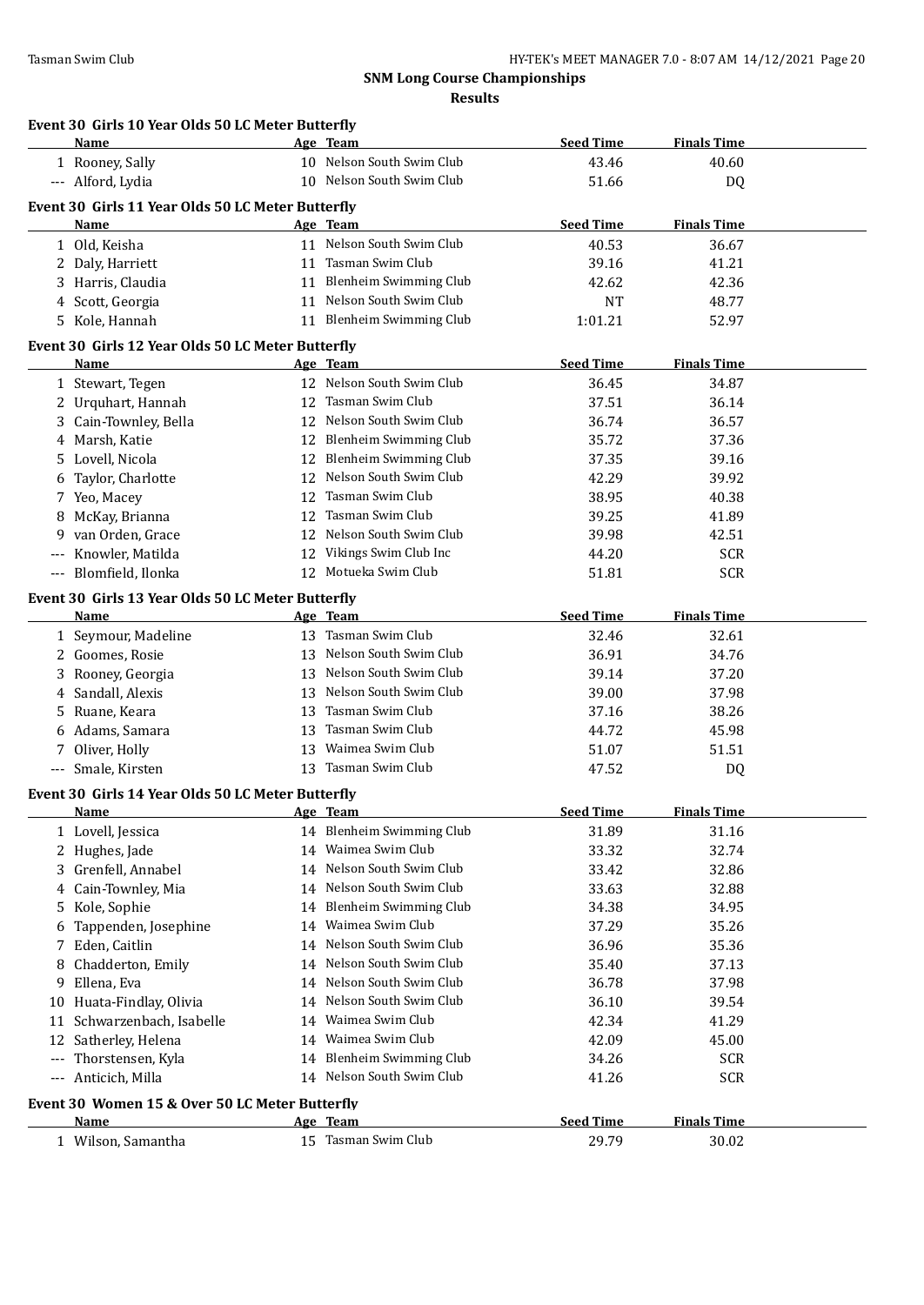**Results**

### **(Event 30 Women 15 & Over 50 LC Meter Butterfly)**

|       | Name                                                                   |    | Age Team                                   | <b>Seed Time</b>         | <b>Finals Time</b>    |
|-------|------------------------------------------------------------------------|----|--------------------------------------------|--------------------------|-----------------------|
|       | 2 Loach, Rebecca                                                       |    | 17 Tasman Swim Club                        | 31.86                    | 32.20                 |
|       | 3 Barr, Jemima                                                         |    | 16 Tasman Swim Club                        | 30.44                    | 32.23                 |
|       | 4 Harman, Sam                                                          |    | 17 Tasman Swim Club                        | 31.52                    | 32.32                 |
| 5.    | Mellor, Ariana                                                         |    | 16 Nelson South Swim Club                  | 32.64                    | 35.10                 |
| 6     | Oliver, Amy                                                            |    | 15 Waimea Swim Club                        | 34.64                    | 35.36                 |
| 7     | Mandeno, Chelsea                                                       |    | 15 Blenheim Swimming Club                  | 48.09                    | 51.86                 |
| $---$ | Molnar, Sophia                                                         |    | 15 Wharenui Swim Club-CB                   | 33.71                    | X34.46                |
|       | --- Hine, Ellinor                                                      |    | 16 Nelson South Swim Club                  | 33.12                    | <b>SCR</b>            |
|       | Event 31 Mixed 15 & Under 600 LC Meter Medley Laurie Crabb 12x50 Relay |    |                                            |                          |                       |
|       | Team                                                                   |    | <b>Relay</b>                               | <b>Seed Time</b>         | <b>Finals Time</b>    |
|       | --- Tasman Swim Club                                                   |    | А                                          | <b>NT</b>                | <b>SCR</b>            |
|       | 1) Bell, Lucas M12                                                     |    | 2) Hu, Gordon M10                          | 3) Swain, Edward M15     | 4) Linyard, Nia W11   |
|       | 5) Kalani, Lono M12                                                    |    | 6) Ketel, Mya W15                          | 7) Seymour, Madeline W13 | 8) Daly, Harriett W11 |
|       |                                                                        |    |                                            |                          |                       |
|       | Event 32 Boys 12 Year Olds 800 LC Meter Freestyle                      |    | Age Team                                   |                          |                       |
|       | Name                                                                   |    |                                            | <b>Seed Time</b>         | <b>Finals Time</b>    |
|       | 1 Bell, Lucas                                                          |    | 12 Tasman Swim Club<br>12 Tasman Swim Club | 11:20.30                 | 11:29.84              |
|       | 2 Kepess, Marcell                                                      |    |                                            | 11:28.87                 | 11:42.21              |
|       | Event 32 Boys 13 Year Olds 800 LC Meter Freestyle                      |    |                                            |                          |                       |
|       | Name                                                                   |    | Age Team                                   | <b>Seed Time</b>         | <b>Finals Time</b>    |
|       | 1 Old, Joshua                                                          |    | 13 Nelson South Swim Club                  | 11:47.85                 | 11:41.78              |
|       | Event 32 Men 15 & Over 800 LC Meter Freestyle                          |    |                                            |                          |                       |
|       | Name                                                                   |    | Age Team                                   | <b>Seed Time</b>         | <b>Finals Time</b>    |
|       | 1 Bayley, Oxford                                                       |    | 18 Tasman Swim Club                        | 8:42.88                  | 9:20.66               |
|       | 2 McNabb, Lachlan                                                      |    | 15 Blenheim Swimming Club                  | 10:24.79                 | 10:52.30              |
|       | Event 33 Girls 11 Year Olds 400 LC Meter Freestyle                     |    |                                            |                          |                       |
|       | Name                                                                   |    | Age Team                                   | <b>Seed Time</b>         | <b>Finals Time</b>    |
|       | 1 Old, Keisha                                                          |    | 11 Nelson South Swim Club                  | 6:02.16                  | 5:41.90               |
|       | 2 Daly, Harriett                                                       |    | 11 Tasman Swim Club                        | 6:29.60                  | 6:31.74               |
|       | --- Harris, Claudia                                                    |    | 11 Blenheim Swimming Club                  | 6:14.69                  | DQ                    |
|       |                                                                        |    |                                            |                          |                       |
|       | Event 33 Girls 12 Year Olds 400 LC Meter Freestyle                     |    |                                            |                          |                       |
|       | Name                                                                   |    | Age Team                                   | <b>Seed Time</b>         | <b>Finals Time</b>    |
|       | 1 Stewart, Tegen                                                       |    | 12 Nelson South Swim Club                  | 5:38.34                  | 5:22.74               |
|       | 2 McKay, Brianna                                                       |    | 12 Tasman Swim Club                        | 5:36.19                  | 5:35.45               |
|       | Event 33 Girls 13 Year Olds 400 LC Meter Freestyle                     |    |                                            |                          |                       |
|       | <u>Name</u>                                                            |    | Age Team                                   | <b>Seed Time</b>         | <b>Finals Time</b>    |
|       | 1 Rooney, Georgia                                                      |    | 13 Nelson South Swim Club                  | 6:18.71                  | 6:05.75               |
|       | 2 Smale, Kirsten                                                       | 13 | Tasman Swim Club                           | 6:31.87                  | 6:12.86               |
|       | 3 Adams, Samara                                                        |    | 13 Tasman Swim Club                        | 6:30.16                  | 6:15.27               |
|       | Event 33 Girls 14 Year Olds 400 LC Meter Freestyle                     |    |                                            |                          |                       |
|       | Name                                                                   |    | Age Team                                   | <b>Seed Time</b>         | <b>Finals Time</b>    |
|       | 1 Ellena, Eva                                                          |    | 14 Nelson South Swim Club                  | 5:13.80                  | 5:15.23               |
|       | 2 Huata-Findlay, Olivia                                                | 14 | Nelson South Swim Club                     | 5:03.43                  | 5:15.50               |
| 3     | Claridge, Lilly                                                        | 14 | Nelson South Swim Club                     | 5:17.51                  | 5:18.27               |
| 4     | Bayley, Ariah                                                          | 14 | Nelson South Swim Club                     | 5:37.27                  | 5:31.10               |
| 5     | Pahl, Sophie                                                           | 14 | Tasman Swim Club                           | 5:38.63                  | 5:43.74               |
|       | Munro, Bridget                                                         | 14 | Tasman Swim Club                           | 5:29.44                  | DQ                    |
|       | Thorstensen, Kyla                                                      | 14 | <b>Blenheim Swimming Club</b>              | 5:16.91                  | <b>SCR</b>            |
| $---$ | Schulze-Steinen, Merle                                                 |    | 14 Tasman Swim Club                        | 6:12.83                  | <b>SCR</b>            |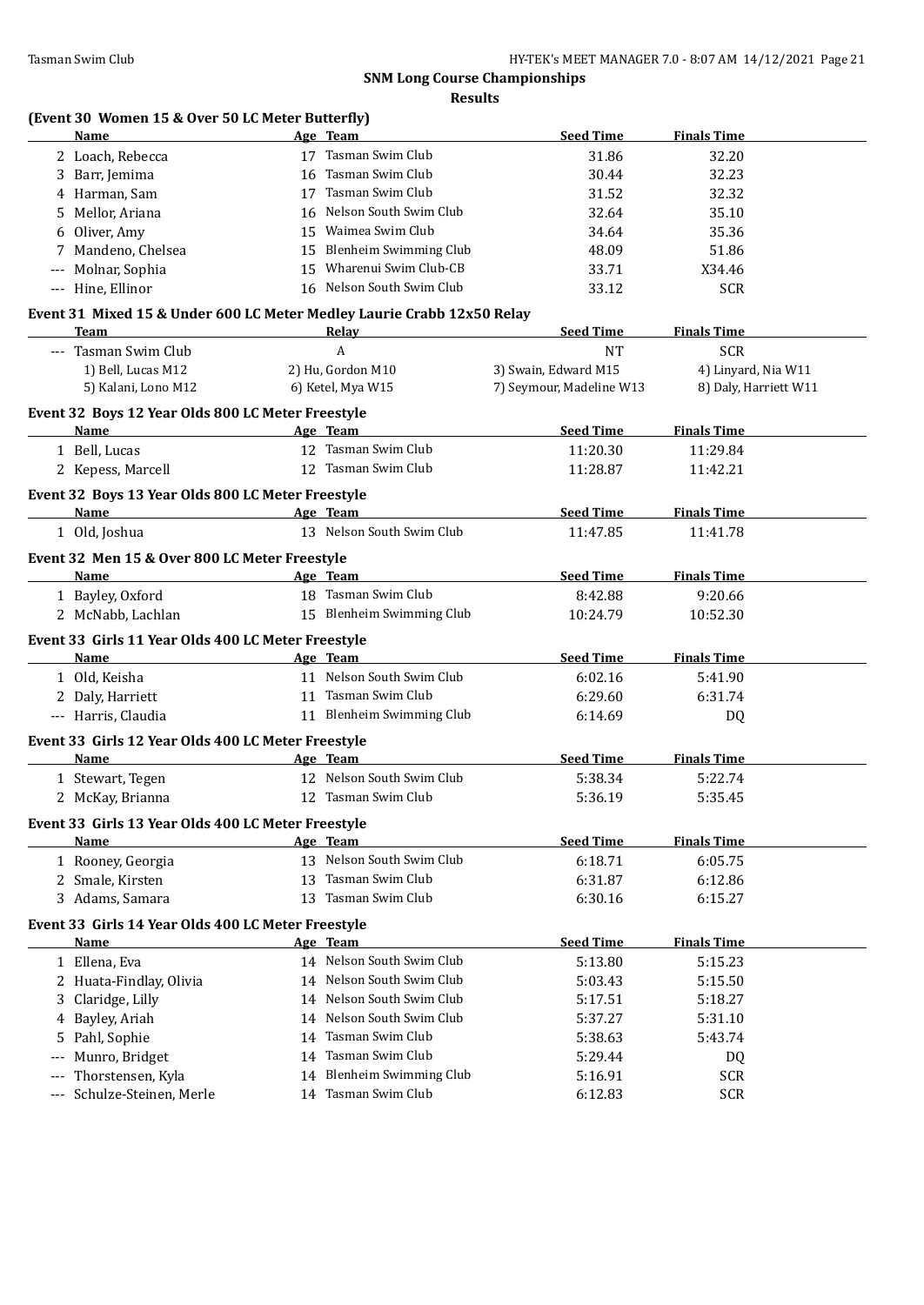|                                                 | <b>Results</b>      |                  |                    |
|-------------------------------------------------|---------------------|------------------|--------------------|
| Event 33 Women 15 & Over 400 LC Meter Freestyle |                     |                  |                    |
| <b>Name</b>                                     | Age Team            | <b>Seed Time</b> | <b>Finals Time</b> |
| 1 Smale, Abbey                                  | 18 Tasman Swim Club | 4:33.36          | 4:48.48            |
|                                                 |                     |                  |                    |

| 1 Smale, Abbey                                      | 18 Tasman Swim Club                                    | 4:33.36          | 4:48.48            |  |
|-----------------------------------------------------|--------------------------------------------------------|------------------|--------------------|--|
| 2 Swan, Brooke                                      | 15 Tasman Swim Club                                    | 4:53.69          | 4:56.28            |  |
| Marshall, Alexandra<br>3                            | Tasman Swim Club<br>15                                 | 4:44.85          | 4:56.72            |  |
| 4 Scott, Jess                                       | 16 Tasman Swim Club                                    | 4:52.85          | 4:57.04            |  |
| 5 Watts, Maddie                                     | 17 Nelson South Swim Club                              | 5:50.62          | 6:02.14            |  |
| Mandeno, Chelsea<br>6                               | 15 Blenheim Swimming Club                              | 6:08.03          | 6:20.55            |  |
| --- Hine, Ellinor                                   | 16 Nelson South Swim Club                              | 4:56.39          | <b>SCR</b>         |  |
| --- Berriman, Saffron                               | 15 Tasman Swim Club                                    | 5:54.90          | <b>SCR</b>         |  |
| Event 34 Boys 12 Year Olds 200 LC Meter Backstroke  |                                                        |                  |                    |  |
| Name                                                | Age Team                                               | <b>Seed Time</b> | <b>Finals Time</b> |  |
| 1 Kalani, Lono                                      | 12 Tasman Swim Club                                    | 2:35.98          | 2:53.33            |  |
| Event 34 Boys 13 Year Olds 200 LC Meter Backstroke  |                                                        |                  |                    |  |
| <b>Name</b>                                         | Age Team                                               | <b>Seed Time</b> | <b>Finals Time</b> |  |
| 1 Woods, Zac                                        | 13 Waimea Swim Club                                    | 3:20.62          | 3:08.63            |  |
| Event 34 Boys 14 Year Olds 200 LC Meter Backstroke  |                                                        |                  |                    |  |
| Name                                                | <b>Example 2</b> Age Team                              | <b>Seed Time</b> | <b>Finals Time</b> |  |
| 1 McNabb, Finn                                      | 14 Blenheim Swimming Club                              | 2:31.72          | 2:40.19            |  |
| 2 Tremblay, Corey                                   | 14 Nelson South Swim Club                              | 2:59.16          | 2:59.34            |  |
| Event 34 Men 15 & Over 200 LC Meter Backstroke      |                                                        |                  |                    |  |
| Name                                                | Age Team                                               | <b>Seed Time</b> | <b>Finals Time</b> |  |
| 1 Seymour, William                                  | 15 Tasman Swim Club                                    | 2:13.72          | 2:33.85            |  |
| 2 Swain, Edward                                     | 15 Tasman Swim Club                                    | 2:28.70          | 2:35.79            |  |
| Event 35 Girls 11 Year Olds 200 LC Meter Backstroke |                                                        |                  |                    |  |
| Name                                                | Age Team                                               | <b>Seed Time</b> | <b>Finals Time</b> |  |
| 1 Daly, Harriett                                    | 11 Tasman Swim Club                                    | 3:28.78          | 3:30.92            |  |
|                                                     |                                                        |                  |                    |  |
| Event 35 Girls 12 Year Olds 200 LC Meter Backstroke |                                                        |                  |                    |  |
| Name                                                | Age Team                                               | <b>Seed Time</b> | <b>Finals Time</b> |  |
| 1 Lovell, Nicola                                    | 12 Blenheim Swimming Club<br>12 Nelson South Swim Club | 2:51.72          | 2:55.97            |  |
| 2 Cain-Townley, Bella<br>3 Taylor, Charlotte        | 12 Nelson South Swim Club                              | 3:00.77<br>NT    | 2:59.68<br>3:22.42 |  |
|                                                     |                                                        |                  |                    |  |
| Event 35 Girls 13 Year Olds 200 LC Meter Backstroke |                                                        |                  |                    |  |
| Name                                                | Age Team                                               | <b>Seed Time</b> | <b>Finals Time</b> |  |
| 1 Seymour, Madeline                                 | 13 Tasman Swim Club                                    | 2:45.63          | 2:47.79            |  |
| 2 Goomes, Rosie                                     | 13 Nelson South Swim Club                              | 2:52.17          | 2:50.37            |  |
| 3 Linyard, Keshia                                   | 13 Tasman Swim Club                                    | 3:02.80          | 3:00.66            |  |
| 4 Sandall, Alexis                                   | 13 Nelson South Swim Club                              | 3:10.94          | 3:12.27            |  |
| Event 35 Girls 14 Year Olds 200 LC Meter Backstroke |                                                        |                  |                    |  |
| <b>Name</b>                                         | Age Team                                               | <b>Seed Time</b> | <b>Finals Time</b> |  |
| 1 Grenfell, Annabel                                 | 14 Nelson South Swim Club                              | 2:33.78          | 2:38.99            |  |
| Eden, Caitlin<br>2                                  | 14 Nelson South Swim Club                              | 2:33.20          | 2:44.29            |  |
| Kole, Sophie<br>3                                   | 14 Blenheim Swimming Club                              | 2:51.44          | 2:56.06            |  |
| Smith, Mikaela<br>4                                 | 14 Waimea Swim Club                                    | 3:25.82          | 3:11.47            |  |
| McKay, Keita<br>5                                   | 14 Waimea Swim Club                                    | 3:15.20          | 3:25.97            |  |
| Anticich, Milla<br>$\cdots$                         | 14 Nelson South Swim Club                              | NT               | <b>SCR</b>         |  |
| Event 35 Women 15 & Over 200 LC Meter Backstroke    |                                                        |                  |                    |  |
| Name                                                | Age Team                                               | <b>Seed Time</b> | <b>Finals Time</b> |  |
| 1 Barr, Jemima                                      | 16 Tasman Swim Club                                    | 2:28.10          | 2:45.10            |  |
| Edwards, Katie<br>2                                 | Tasman Swim Club<br>16                                 | 3:01.43          | 3:12.61            |  |
| Berriman, Saffron<br>$---$                          | 15 Tasman Swim Club                                    | 3:15.76          | <b>SCR</b>         |  |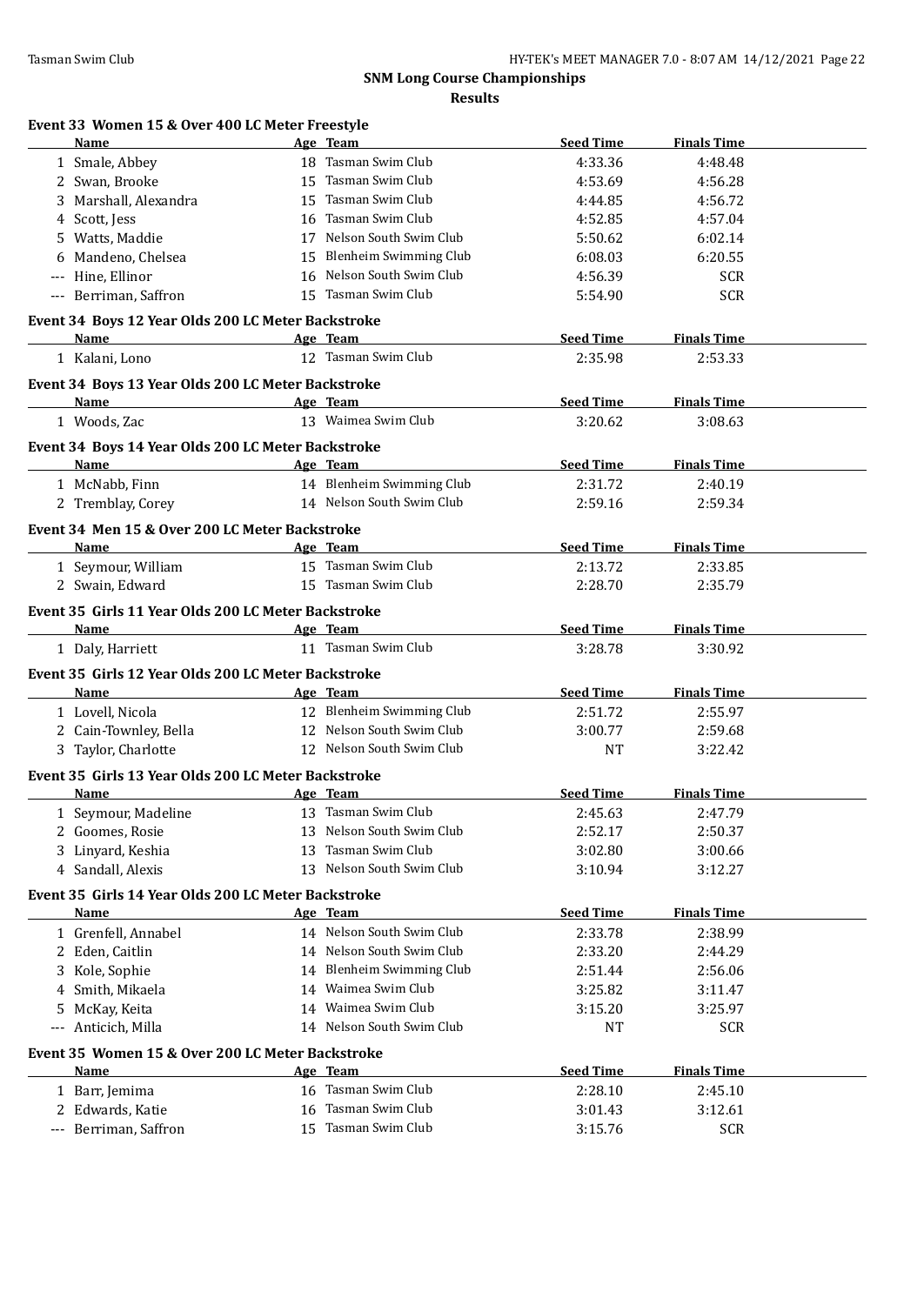| <b>Name</b>                                          |    | Age Team                              | <b>Seed Time</b> | <b>Finals Time</b>          |
|------------------------------------------------------|----|---------------------------------------|------------------|-----------------------------|
| 1 Jones, Henry                                       |    | 9 Nelson South Swim Club              | 52.02            | 51.10                       |
| --- McKay, Cameron                                   |    | 9 Waimea Swim Club                    | 1:28.20          | DQ                          |
| Event 36 Boys 10 Year Olds 50 LC Meter Breaststroke  |    |                                       |                  |                             |
| Name                                                 |    | Age Team                              | <b>Seed Time</b> | <b>Finals Time</b>          |
| 1 Hu, Gordon                                         |    | 10 Tasman Swim Club                   | 52.19            | 51.97                       |
| 2 Krahagen, Alex                                     |    | 10 Waimea Swim Club                   | 1:03.80          | 1:06.82                     |
|                                                      |    |                                       |                  |                             |
| Event 36 Boys 11 Year Olds 50 LC Meter Breaststroke  |    |                                       |                  |                             |
| <b>Name</b>                                          |    | Age Team<br>11 Tasman Swim Club       | <b>Seed Time</b> | <b>Finals Time</b>          |
| 1 Kalani, Maicah                                     |    | 11 Nelson South Swim Club             | 46.33            | 46.26                       |
| 2 Lu, Ethan                                          |    | 11 Nelson South Swim Club             | 52.45            | 49.86                       |
| 3 Russell, Tamati                                    |    |                                       | 53.39            | 54.11                       |
| 4 Verran, Quinn                                      |    | 11 Blenheim Swimming Club             | 54.11            | 56.52                       |
| --- Tappenden, Mark                                  |    | 11 Waimea Swim Club                   | <b>NT</b>        | DQ                          |
| Event 36 Boys 12 Year Olds 50 LC Meter Breaststroke  |    |                                       |                  |                             |
| Name                                                 |    | Age Team                              | <b>Seed Time</b> | <b>Finals Time</b>          |
| 1 Kalani, Lono                                       |    | 12 Tasman Swim Club                   | 38.82            | 38.89                       |
| 2 Mellor, Kian                                       |    | 12 Nelson South Swim Club             | 43.69            | 39.07                       |
| 3 Bell, Dylan                                        |    | 12 Tasman Swim Club                   | 46.77            | 46.13                       |
| 4 Hall, Andrew                                       |    | 12 Blenheim Swimming Club             | 51.80            | 50.48                       |
| 5 Reid, Keelan                                       |    | 12 Tasman Swim Club                   | 54.51            | 52.45                       |
| Event 36 Boys 13 Year Olds 50 LC Meter Breaststroke  |    |                                       |                  |                             |
| Name                                                 |    | Age Team                              | <b>Seed Time</b> | <b>Finals Time</b>          |
| 1 Sneddon, Jasper                                    |    | 13 Nelson South Swim Club             | 1:00.56          | 45.02                       |
| 2 Woods, Zac                                         |    | 13 Waimea Swim Club                   | 54.42            | 48.31                       |
| 3 Old, Joshua                                        |    | 13 Nelson South Swim Club             | 47.78            | 48.76                       |
| --- Berriman, Theodore                               |    | 13 Tasman Swim Club                   | 57.15            | DQ                          |
| --- Skehan, Max                                      |    | 13 Blenheim Swimming Club             | 41.16            | <b>SCR</b>                  |
| Event 36 Boys 14 Year Olds 50 LC Meter Breaststroke  |    |                                       |                  |                             |
| Name                                                 |    | Age Team                              | <b>Seed Time</b> | <b>Finals Time</b>          |
| 1 Palmer-Bensemann, Jaxon                            |    | 14 Waimea Swim Club                   | 41.98            | 39.57                       |
| 2 Bryant, Finn                                       |    | 14 Nelson South Swim Club             | 40.12            | 39.95                       |
| 3 Banks, Chase                                       |    | 14 Nelson South Swim Club             | 40.42            | 40.76                       |
| 4 Reid, Dylan                                        |    | 14 Waimea Swim Club                   | 41.21            | 41.23                       |
| --- Alford, Will                                     |    | 14 Nelson South Swim Club             | 36.62            | <b>SCR</b>                  |
|                                                      |    |                                       |                  |                             |
| Event 36 Men 15 & Over 50 LC Meter Breaststroke      |    |                                       | <b>Seed Time</b> |                             |
| <b>Name</b><br>1 Morton, Oliver                      |    | Age Team<br>15 Nelson South Swim Club | 33.66            | <b>Finals Time</b><br>33.95 |
|                                                      |    | 18 Tasman Swim Club                   |                  |                             |
| 2 Amyes, Joshua<br>3 Timpson, Hamish                 |    | 18 Blenheim Swimming Club             | 34.79            | 35.02<br>36.95              |
|                                                      |    | 18 Tasman Swim Club                   | 35.74            |                             |
| 4 Bayley, Oxford                                     | 16 | Waimea Swim Club                      | 35.00<br>36.91   | 37.45<br>37.95              |
| Satherley, Jacob<br>5.                               | 15 | <b>Blenheim Swimming Club</b>         |                  |                             |
| Verran, Joel<br>6                                    | 15 | Tasman Swim Club                      | 36.98<br>36.56   | 38.08<br>38.45              |
| Seymour, William<br>7                                |    | <b>Blenheim Swimming Club</b>         |                  |                             |
| 8 Love, Jack                                         | 15 | Tasman Swim Club                      | 40.05            | 39.50                       |
| Douglas, Caleb<br>9                                  | 16 | 15 Blenheim Swimming Club             | 41.12            | 41.82                       |
| 10 McNabb, Lachlan                                   |    |                                       | 41.15            | 43.04                       |
| Event 37 Girls 10 Year Olds 50 LC Meter Breaststroke |    |                                       |                  |                             |
| Name                                                 |    | Age Team                              | <b>Seed Time</b> | <b>Finals Time</b>          |
| 1 Rooney, Sally                                      |    | 10 Nelson South Swim Club             | 48.50            | 46.13                       |
| 2 Perrett, Liliana                                   |    | 10 Nelson South Swim Club             | 52.16            | 51.36                       |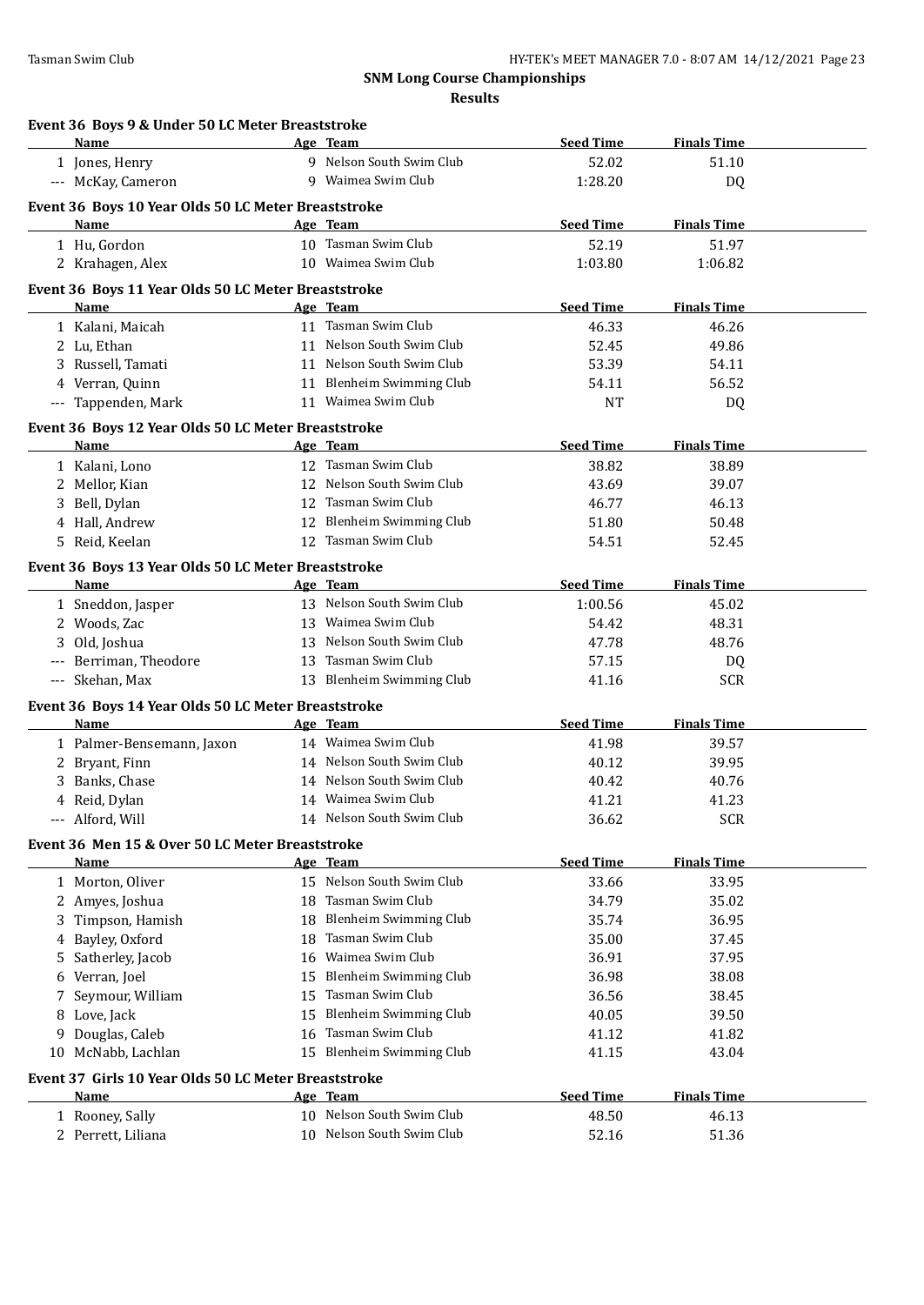### **(Event 37 Girls 10 Year Olds 50 LC Meter Breaststroke)**

|        | Name                                                 |    | Age Team                  | <b>Seed Time</b> | <b>Finals Time</b> |  |
|--------|------------------------------------------------------|----|---------------------------|------------------|--------------------|--|
|        | 3 Alford, Lydia                                      |    | 10 Nelson South Swim Club | 55.74            | 53.80              |  |
|        | 4 Stevens, Daniela                                   |    | 10 Nelson South Swim Club | 1:00.08          | 55.72              |  |
| 5.     | Taylor, Catherine                                    |    | 10 Nelson South Swim Club | 59.86            | 56.51              |  |
|        | Event 37 Girls 11 Year Olds 50 LC Meter Breaststroke |    |                           |                  |                    |  |
|        | Name                                                 |    | Age Team                  | <b>Seed Time</b> | <b>Finals Time</b> |  |
|        | 1 Scott, Georgia                                     |    | 11 Nelson South Swim Club | 49.37            | 46.67              |  |
|        | Tremblay, Laura                                      |    | 11 Nelson South Swim Club | 52.75            | 48.45              |  |
| 2<br>3 | Linyard, Nia                                         |    | 11 Tasman Swim Club       | 51.23            | 51.23              |  |
|        | Daly, Harriett                                       |    | 11 Tasman Swim Club       | 50.26            | 51.64              |  |
| 4      |                                                      |    | 11 Blenheim Swimming Club |                  |                    |  |
| 5      | Kole, Hannah<br>Maskell, Billie                      |    | 11 Nelson South Swim Club | 54.40            | 53.48              |  |
| 6      |                                                      |    | 11 Tasman Swim Club       | 1:05.54          | 56.64              |  |
|        | 7 Kemp, Ayla                                         |    |                           | 58.68            | 56.67              |  |
|        | Event 37 Girls 12 Year Olds 50 LC Meter Breaststroke |    |                           |                  |                    |  |
|        | <b>Name</b>                                          |    | Age Team                  | <b>Seed Time</b> | <b>Finals Time</b> |  |
|        | 1 Urquhart, Hannah                                   |    | 12 Tasman Swim Club       | 42.01            | 41.29              |  |
|        | 2 Marsh, Katie                                       |    | 12 Blenheim Swimming Club | 44.95            | 45.72              |  |
| 3      | Cain-Townley, Bella                                  |    | 12 Nelson South Swim Club | 47.99            | 46.02              |  |
| 4      | Yeo, Macey                                           | 12 | Tasman Swim Club          | 47.04            | 46.98              |  |
| 5      | Taylor, Charlotte                                    |    | 12 Nelson South Swim Club | 50.20            | 47.73              |  |
| 6      | van Orden, Grace                                     |    | 12 Nelson South Swim Club | 1:00.38          | 1:00.10            |  |
| ---    | Knowler, Matilda                                     |    | 12 Vikings Swim Club Inc  | 57.80            | <b>SCR</b>         |  |
| $---$  | Blomfield, Ilonka                                    |    | 12 Motueka Swim Club      | 56.46            | <b>SCR</b>         |  |
|        | Event 37 Girls 13 Year Olds 50 LC Meter Breaststroke |    |                           |                  |                    |  |
|        | Name                                                 |    | Age Team                  | <b>Seed Time</b> | <b>Finals Time</b> |  |
|        | 1 Sandall, Alexis                                    |    | 13 Nelson South Swim Club | 44.16            | 42.26              |  |
| 2      | Linyard, Keshia                                      | 13 | Tasman Swim Club          | 43.61            | 43.02              |  |
| 3      | Ruane, Keara                                         | 13 | Tasman Swim Club          | 44.04            | 43.89              |  |
|        | Seymour, Madeline                                    | 13 | Tasman Swim Club          | 43.80            | 44.31              |  |
| 4      |                                                      | 13 | Nelson South Swim Club    |                  |                    |  |
| 5      | Rooney, Georgia                                      |    | Tasman Swim Club          | 44.06            | 45.20              |  |
| 6      | Adams, Samara                                        | 13 | 13 Tasman Swim Club       | 47.60<br>49.22   | 48.07<br>48.29     |  |
|        | 7 Smale, Kirsten                                     |    |                           |                  |                    |  |
|        | Event 37 Girls 14 Year Olds 50 LC Meter Breaststroke |    |                           |                  |                    |  |
|        | Name                                                 |    | Age Team                  | <b>Seed Time</b> | <b>Finals Time</b> |  |
|        | 1 Chadderton, Emily                                  |    | 14 Nelson South Swim Club | 40.93            | 39.44              |  |
|        | 2 Huata-Findlay, Olivia                              |    | 14 Nelson South Swim Club | 40.20            | 40.36              |  |
| 3      | Lovell, Jessica                                      |    | 14 Blenheim Swimming Club | 41.15            | 41.29              |  |
| 4      | Eden, Caitlin                                        |    | 14 Nelson South Swim Club | 41.20            | 42.29              |  |
| 5      | Cain-Townley, Mia                                    |    | 14 Nelson South Swim Club | 45.14            | 44.56              |  |
| 6      | Bayley, Ariah                                        |    | 14 Nelson South Swim Club | 44.97            | 45.29              |  |
| 7      | Ellena, Eva                                          |    | 14 Nelson South Swim Club | 48.58            | 46.60              |  |
| 8      | McKay, Keita                                         |    | 14 Waimea Swim Club       | 44.58            | 46.67              |  |
| 9      | Claridge, Lilly                                      |    | 14 Nelson South Swim Club | 45.86            | 47.36              |  |
| 10     | Krahagen, Charlotte                                  |    | 14 Waimea Swim Club       | 46.02            | 47.42              |  |
| 11     | Satherley, Helena                                    |    | 14 Waimea Swim Club       | 47.27            | 49.80              |  |
| 12     | Schwarzenbach, Isabelle                              |    | 14 Waimea Swim Club       | 49.36            | 50.67              |  |
|        | --- Anticich, Milla                                  |    | 14 Nelson South Swim Club | 53.30            | <b>SCR</b>         |  |
|        | Event 37 Women 15 & Over 50 LC Meter Breaststroke    |    |                           |                  |                    |  |
|        | Name                                                 |    | Age Team                  | <b>Seed Time</b> | <b>Finals Time</b> |  |
|        | 1 Loach, Rebecca                                     |    | 17 Tasman Swim Club       | 35.41            | 36.60              |  |
|        | 2 Wilson, Samantha                                   |    | 15 Tasman Swim Club       | 36.40            | 37.86              |  |
|        |                                                      | 15 | Tasman Swim Club          |                  |                    |  |
|        | 3 Ketel, Mya                                         |    | 18 Tasman Swim Club       | 36.73            | 38.57              |  |
|        | 4 Barr, Gabbi                                        |    |                           | 37.45            | 38.98              |  |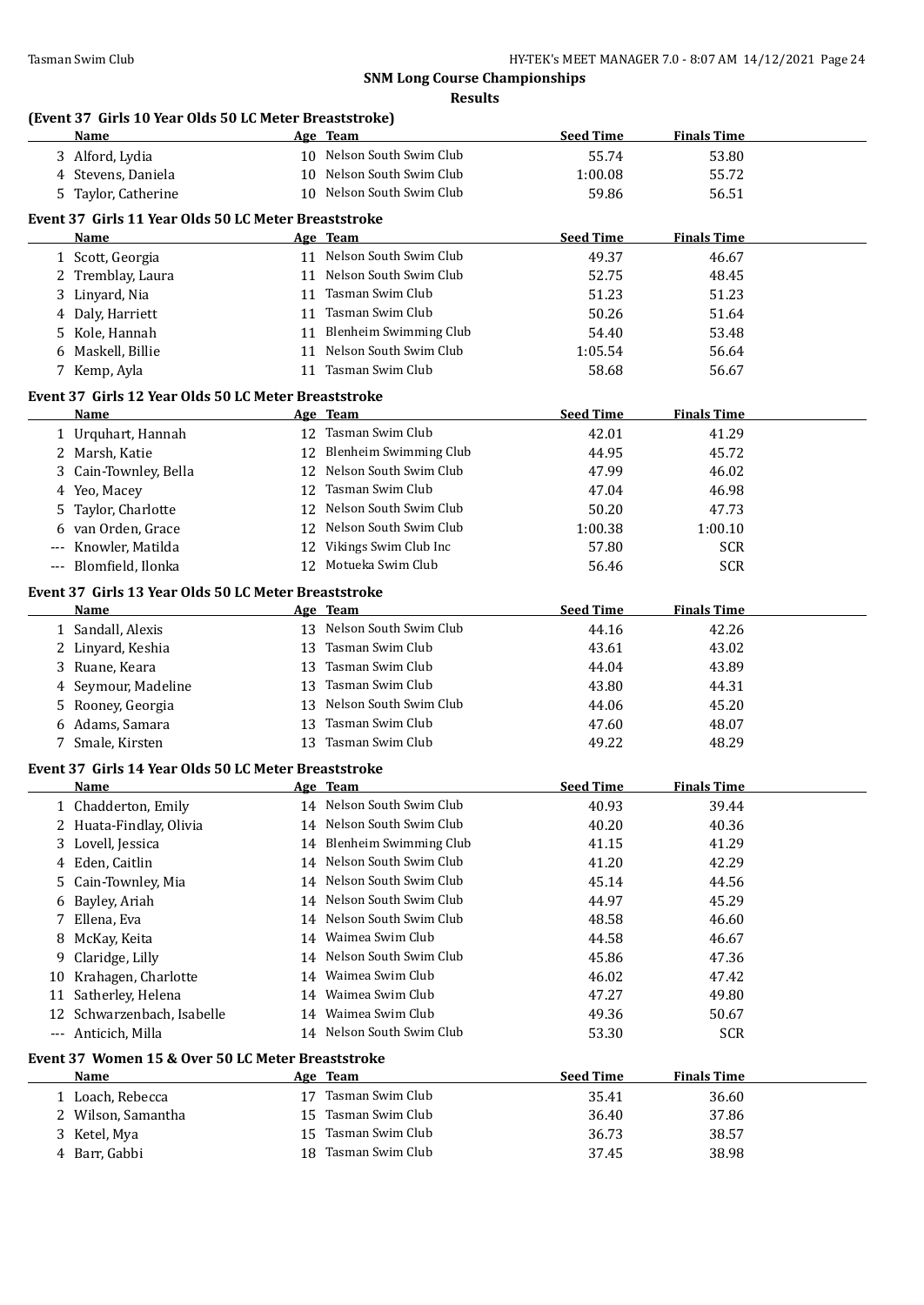|                      | (Event 37 Women 15 & Over 50 LC Meter Breaststroke)<br>Name |    | Age Team                      | <b>Seed Time</b> | <b>Finals Time</b> |  |
|----------------------|-------------------------------------------------------------|----|-------------------------------|------------------|--------------------|--|
|                      | 5 Harman, Sam                                               |    | 17 Tasman Swim Club           | 38.71            | 40.13              |  |
|                      | 6 Mellor, Ariana                                            |    | 16 Nelson South Swim Club     | 38.32            | 41.67              |  |
|                      | 7 Oliver, Amy                                               | 15 | Waimea Swim Club              | 43.57            | 45.80              |  |
|                      | 8 Barr, Jemima                                              | 16 | Tasman Swim Club              | 42.22            | 47.76              |  |
|                      | --- Molnar, Sophia                                          | 15 | Wharenui Swim Club-CB         | 38.71            | X38.58             |  |
|                      |                                                             |    |                               |                  |                    |  |
|                      | Event 38 Boys 9 & Under 200 LC Meter IM<br>Name             |    | Age Team                      | <b>Seed Time</b> | <b>Finals Time</b> |  |
|                      | 1 Jones, Henry                                              |    | 9 Nelson South Swim Club      | <b>NT</b>        | 3:59.82            |  |
|                      | --- McKay, Cameron                                          |    | 9 Waimea Swim Club            | <b>NT</b>        |                    |  |
|                      |                                                             |    |                               |                  | DQ                 |  |
|                      | Event 38 Boys 10 Year Olds 200 LC Meter IM                  |    |                               |                  |                    |  |
|                      | Name                                                        |    | Age Team                      | <b>Seed Time</b> | <b>Finals Time</b> |  |
|                      | 1 Hu, Gordon                                                |    | 10 Tasman Swim Club           | <b>NT</b>        | 3:56.63            |  |
|                      | --- Pawson, Kyan                                            |    | 10 Nelson South Swim Club     | 3:10.40          | DQ                 |  |
|                      | Event 38 Boys 11 Year Olds 200 LC Meter IM                  |    |                               |                  |                    |  |
|                      | Name                                                        |    | Age Team                      | <b>Seed Time</b> | <b>Finals Time</b> |  |
|                      | 1 Kalani, Maicah                                            |    | 11 Tasman Swim Club           | 3:09.47          | 3:13.04            |  |
|                      | --- Russell, Tamati                                         |    | 11 Nelson South Swim Club     | 3:37.31          | DQ                 |  |
|                      | --- Verran, Quinn                                           |    | 11 Blenheim Swimming Club     | 3:38.58          | DQ                 |  |
|                      | Event 38 Boys 12 Year Olds 200 LC Meter IM                  |    |                               |                  |                    |  |
|                      | Name                                                        |    | Age Team                      | <b>Seed Time</b> | <b>Finals Time</b> |  |
|                      | 1 Kalani, Lono                                              |    | 12 Tasman Swim Club           | 2:42.66          | 2:47.71            |  |
|                      | 2 Bell, Lucas                                               |    | 12 Tasman Swim Club           | 2:47.61          | 2:53.05            |  |
|                      | 3 Kepess, Marcell                                           |    | 12 Tasman Swim Club           | 3:03.30          | 3:07.45            |  |
|                      | 4 Bell, Dylan                                               |    | 12 Tasman Swim Club           | 3:11.66          | 3:10.01            |  |
|                      | 5 Reid, Keelan                                              |    | 12 Tasman Swim Club           | NT               | 3:34.92            |  |
|                      | --- Hall, Andrew                                            |    | 12 Blenheim Swimming Club     | 3:56.91          | DQ                 |  |
|                      |                                                             |    |                               |                  |                    |  |
|                      | Event 38 Boys 13 Year Olds 200 LC Meter IM<br>Name          |    | Age Team                      | <b>Seed Time</b> | <b>Finals Time</b> |  |
|                      |                                                             |    | 13 Nelson South Swim Club     | 3:11.71          | 3:14.82            |  |
|                      | 1 Old, Joshua                                               |    |                               |                  |                    |  |
|                      | Event 38 Boys 14 Year Olds 200 LC Meter IM                  |    |                               |                  |                    |  |
|                      | Name                                                        |    | Age Team                      | <b>Seed Time</b> | <b>Finals Time</b> |  |
|                      | 1 McNabb, Finn                                              |    | 14 Blenheim Swimming Club     | 2:41.40          | 2:43.20            |  |
| 2                    | Bryant, Finn                                                |    | 14 Nelson South Swim Club     | 2:46.93          | 2:46.96            |  |
|                      | 3 Reid, Dylan                                               |    | 14 Waimea Swim Club           | 3:01.40          | 2:53.53            |  |
| 4                    | Palmer-Bensemann, Jaxon                                     | 14 | Waimea Swim Club              | 3:02.88          | 2:58.19            |  |
| 5                    | Tijsen, Eise                                                | 14 | Waimea Swim Club              | 3:28.50          | 3:10.52            |  |
| $---$                | Banks, Chase                                                | 14 | Nelson South Swim Club        | NT               | DQ                 |  |
| $---$                | Tremblay, Corey                                             | 14 | Nelson South Swim Club        | 2:46.39          | DQ                 |  |
| $\scriptstyle\cdots$ | Alford, Will                                                |    | 14 Nelson South Swim Club     | 2:40.12          | <b>SCR</b>         |  |
|                      | Event 38 Men 15 & Over 200 LC Meter IM                      |    |                               |                  |                    |  |
|                      | <b>Name</b>                                                 |    | Age Team                      | <b>Seed Time</b> | <b>Finals Time</b> |  |
|                      | 1 Amyes, Joshua                                             | 18 | Tasman Swim Club              | 2:12.26          | 2:23.95            |  |
| 2                    | Seymour, William                                            | 15 | Tasman Swim Club              | 2:26.49          | 2:31.70            |  |
| 3                    | Love, Jack                                                  | 15 | <b>Blenheim Swimming Club</b> | 2:35.16          | 2:32.29            |  |
| 4                    | Verran, Joel                                                | 15 | <b>Blenheim Swimming Club</b> | 2:30.76          | 2:34.04            |  |
| 5                    | Morton, Oliver                                              | 15 | Nelson South Swim Club        | 2:35.46          | 2:35.39            |  |
| 6                    | Douglas, Caleb                                              | 16 | Tasman Swim Club              | 2:40.44          | 2:43.43            |  |
| 7                    | Swain, Edward                                               | 15 | Tasman Swim Club              | NT               | 2:49.04            |  |
|                      |                                                             |    |                               |                  |                    |  |
| 8                    | Bugler, Jack                                                | 19 | <b>Blenheim Swimming Club</b> | 2:40.75          | 2:51.46            |  |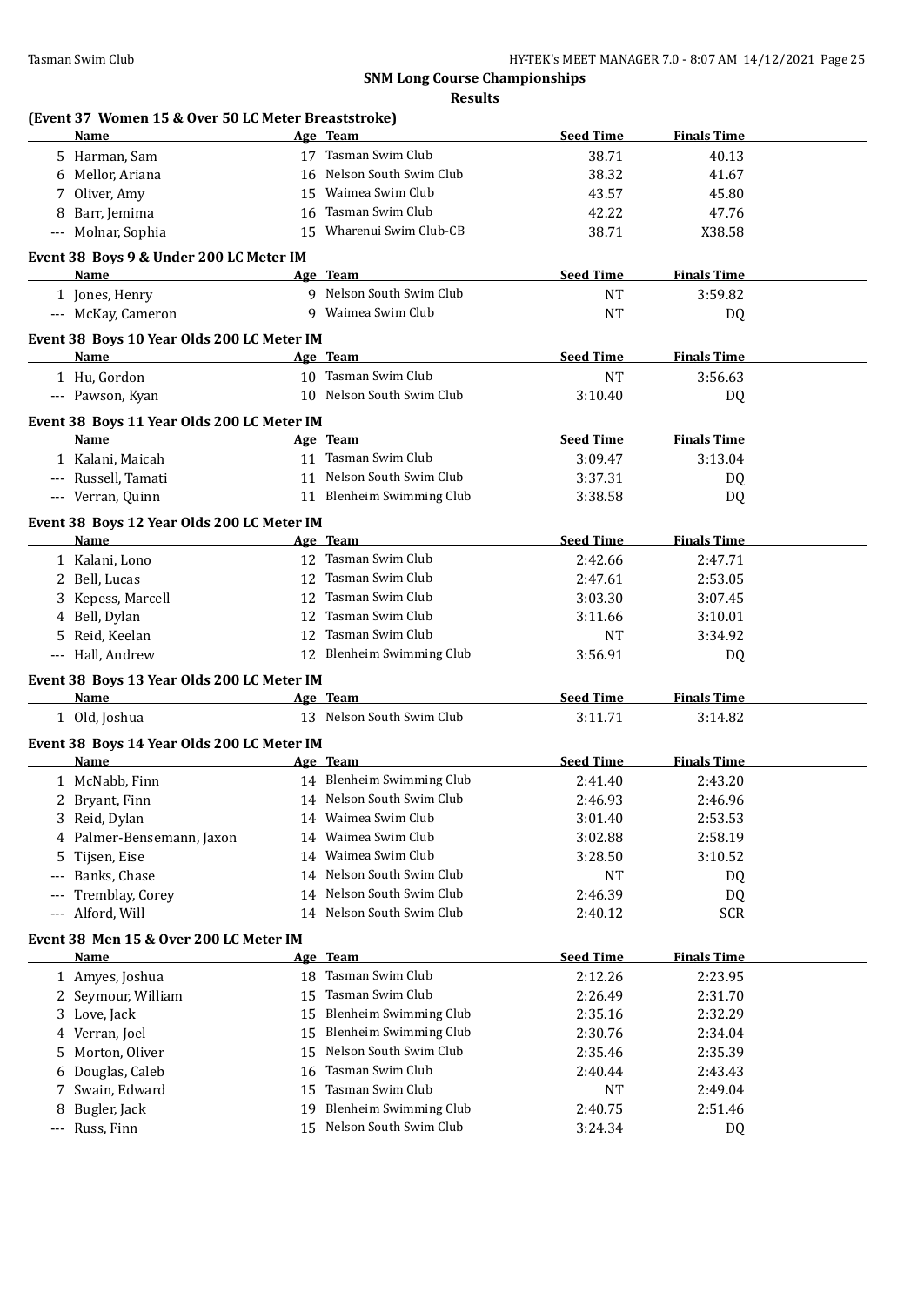|             | Event 39 Girls 10 Year Olds 200 LC Meter IM<br>Name |    | Age Team                                               | <b>Seed Time</b>            | <b>Finals Time</b>            |  |
|-------------|-----------------------------------------------------|----|--------------------------------------------------------|-----------------------------|-------------------------------|--|
|             | 1 Rooney, Sally                                     |    | 10 Nelson South Swim Club                              | 3:24.47                     | 3:21.83                       |  |
|             | 2 Alford, Lydia                                     |    | 10 Nelson South Swim Club                              | NT                          | 3:37.03                       |  |
|             | 3 Taylor, Catherine                                 |    | 10 Nelson South Swim Club                              | 4:11.58                     | 3:51.37                       |  |
|             |                                                     |    |                                                        |                             |                               |  |
|             | Event 39 Girls 11 Year Olds 200 LC Meter IM         |    |                                                        |                             |                               |  |
|             | <b>Name</b>                                         |    | Age Team<br>11 Nelson South Swim Club                  | <b>Seed Time</b>            | <b>Finals Time</b>            |  |
|             | 1 Old, Keisha                                       |    | 11 Blenheim Swimming Club                              | 3:15.34                     | 3:01.22                       |  |
|             | 2 Harris, Claudia                                   |    |                                                        | 3:24.99                     | 3:22.64                       |  |
| 3           | Tremblay, Laura                                     |    | 11 Nelson South Swim Club<br>11 Nelson South Swim Club | NT                          | 3:33.87                       |  |
| $---$       | Scott, Georgia                                      |    |                                                        | <b>NT</b>                   | DQ                            |  |
|             | Event 39 Girls 12 Year Olds 200 LC Meter IM         |    |                                                        |                             |                               |  |
|             | Name                                                |    | Age Team                                               | <b>Seed Time</b>            | <b>Finals Time</b>            |  |
|             | 1 Stewart, Tegen                                    |    | 12 Nelson South Swim Club                              | 2:57.97                     | 2:54.39                       |  |
|             | 2 Urquhart, Hannah                                  |    | 12 Tasman Swim Club                                    | 3:00.98                     | 2:56.73                       |  |
|             | 3 McKay, Brianna                                    |    | 12 Tasman Swim Club                                    | 3:02.64                     | 3:01.14                       |  |
|             | 4 Lovell, Nicola                                    |    | 12 Blenheim Swimming Club                              | 2:52.84                     | 3:04.27                       |  |
| 5           | Cain-Townley, Bella                                 |    | 12 Nelson South Swim Club                              | 3:07.32                     | 3:06.76                       |  |
| 6           | Marsh, Katie                                        |    | 12 Blenheim Swimming Club                              | 3:23.56                     | 3:06.94                       |  |
| 7           | van Orden, Grace                                    |    | 12 Nelson South Swim Club                              | NT                          | 3:39.42                       |  |
| $---$       | Taylor, Charlotte                                   |    | 12 Nelson South Swim Club                              | 3:29.06                     | DQ                            |  |
|             | --- Knowler, Matilda                                |    | 12 Vikings Swim Club Inc                               | NT                          | <b>SCR</b>                    |  |
|             | Event 39 Girls 13 Year Olds 200 LC Meter IM         |    |                                                        |                             |                               |  |
|             | Name                                                |    | Age Team                                               | <b>Seed Time</b>            | <b>Finals Time</b>            |  |
|             | 1 Goomes, Rosie                                     |    | 13 Nelson South Swim Club                              | 2:52.69                     | 2:48.46                       |  |
|             | 2 Seymour, Madeline                                 |    | 13 Tasman Swim Club                                    | 2:56.35                     | 2:48.63                       |  |
| 3           | Ruane, Keara                                        | 13 | Tasman Swim Club                                       | 2:59.84                     | 2:58.12                       |  |
| 4           | Sandall, Alexis                                     |    | 13 Nelson South Swim Club                              | 3:01.77                     | 3:01.06                       |  |
| 5           | Rooney, Georgia                                     | 13 | Nelson South Swim Club                                 | 3:15.80                     | 3:23.26                       |  |
|             | 6 Oliver, Holly                                     |    | 13 Waimea Swim Club                                    | 3:29.77                     | 3:31.57                       |  |
|             | Event 39 Girls 14 Year Olds 200 LC Meter IM         |    |                                                        |                             |                               |  |
|             | Name                                                |    | Age Team                                               | <b>Seed Time</b>            | <b>Finals Time</b>            |  |
|             | 1 Grenfell, Annabel                                 |    | 14 Nelson South Swim Club                              | 2:49.90                     | 2:44.85                       |  |
|             | 2 Lovell, Jessica                                   |    | 14 Blenheim Swimming Club                              | 2:45.61                     | 2:45.70                       |  |
|             | 3 Cain-Townley, Mia                                 |    | 14 Nelson South Swim Club                              | 2:47.10                     | 2:46.39                       |  |
| 4           | Chadderton, Emily                                   |    | 14 Nelson South Swim Club                              | 2:45.53                     | 2:49.73                       |  |
| 5           | Hughes, Jade                                        |    | 14 Waimea Swim Club                                    | 2:55.16                     | 2:52.88                       |  |
| 6           | Eden, Caitlin                                       |    | 14 Nelson South Swim Club                              | 2:42.77                     | 2:53.11                       |  |
| 7           | Kole, Sophie                                        |    | 14 Blenheim Swimming Club                              | 2:53.30                     | 2:58.18                       |  |
| 8           | Bayley, Ariah                                       | 14 | Nelson South Swim Club                                 | 2:55.32                     | 2:58.22                       |  |
| 9           | Munro, Bridget                                      | 14 | Tasman Swim Club                                       | 3:05.59                     | 3:03.52                       |  |
| 10          | Huata-Findlay, Olivia                               | 14 | Nelson South Swim Club                                 | 2:53.21                     | 3:04.22                       |  |
| 11          | Ellena, Eva                                         |    | 14 Nelson South Swim Club                              | 3:06.07                     | 3:06.16                       |  |
| 12          | Pahl, Sophie                                        | 14 | Tasman Swim Club                                       | 3:17.91                     | 3:15.53                       |  |
| 13          | Schwarzenbach, Isabelle                             | 14 | Waimea Swim Club                                       | 3:28.74                     | 3:25.50                       |  |
|             | Satherley, Helena                                   | 14 | Waimea Swim Club                                       | 3:21.70                     | 3:29.98                       |  |
|             |                                                     |    |                                                        | 3:23.38                     | DQ                            |  |
| 14<br>$---$ |                                                     | 14 | Waimea Swim Club                                       |                             |                               |  |
| $---$       | Tappenden, Josephine                                | 14 |                                                        |                             |                               |  |
|             | Thorstensen, Kyla                                   | 14 | <b>Blenheim Swimming Club</b>                          | 2:49.50                     | SCR                           |  |
| $---$       | Anticich, Milla                                     |    | Nelson South Swim Club                                 | 3:33.18                     | SCR                           |  |
| $---$       | Schulze-Steinen, Merle                              |    | 14 Tasman Swim Club                                    | 3:07.87                     | <b>SCR</b>                    |  |
|             | Event 39 Women 15 & Over 200 LC Meter IM            |    |                                                        |                             |                               |  |
|             | Name<br>1 Wilson, Samantha                          |    | Age Team<br>15 Tasman Swim Club                        | <b>Seed Time</b><br>2:28.48 | <b>Finals Time</b><br>2:35.73 |  |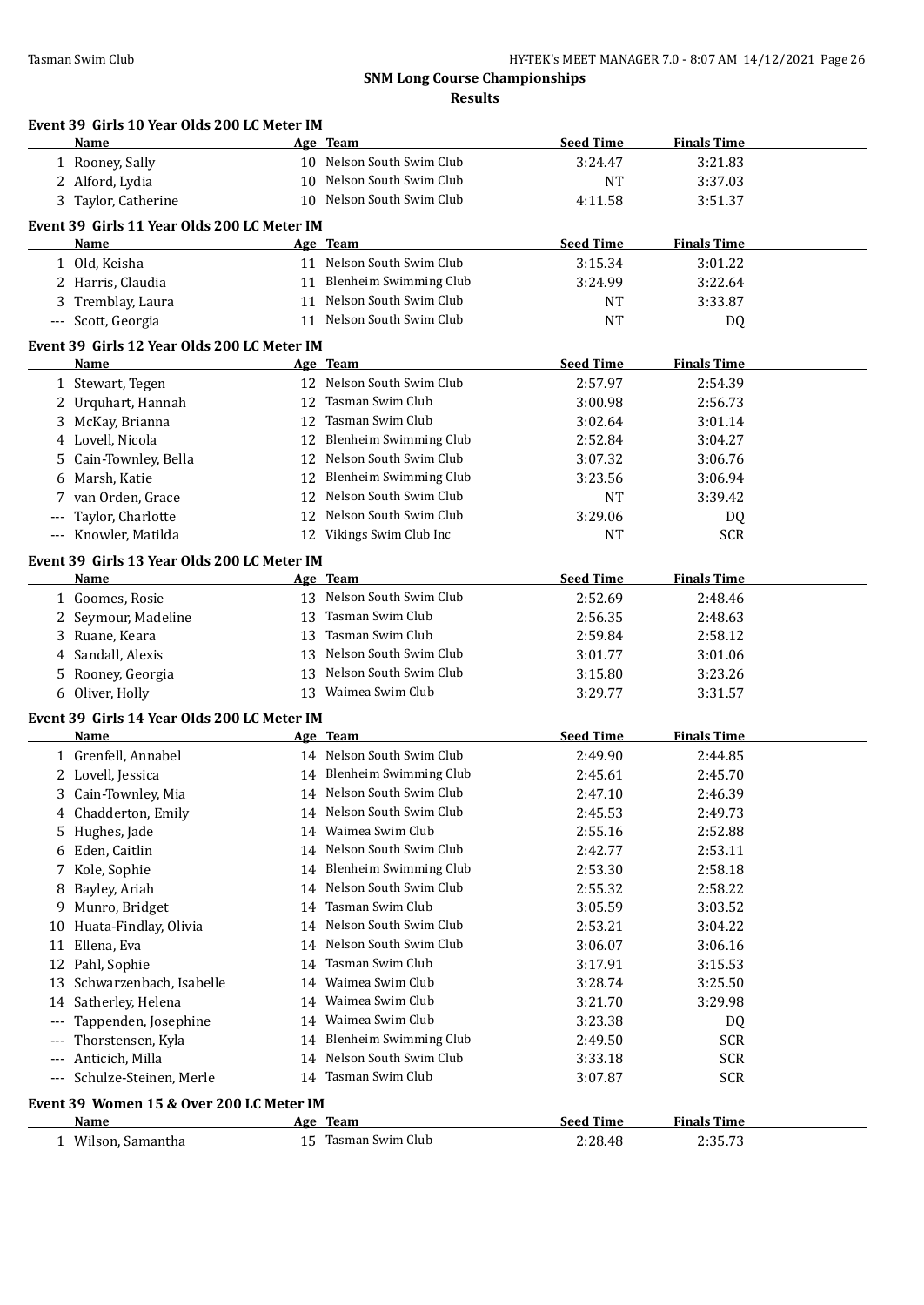$\overline{a}$ 

# **SNM Long Course Championships**

**Results**

# **(Event 39 Women 15 & Over 200 LC Meter IM)**

| <b>Name</b>           | Age Team                  | <b>Seed Time</b> | <b>Finals Time</b> |
|-----------------------|---------------------------|------------------|--------------------|
| 2 Harman, Sam         | Tasman Swim Club          | 2:33.00          | 2:43.16            |
| 3 Swan, Brooke        | 15 Tasman Swim Club       | 2:31.77          | 2:45.21            |
| 4 Mellor, Ariana      | 16 Nelson South Swim Club | 2:56.44          | 2:48.00            |
| 5 Marshall, Alexandra | 15 Tasman Swim Club       | 2:40.95          | 2:48.98            |
| 6 Barr, Jemima        | 16 Tasman Swim Club       | 2:31.29          | 2:49.08            |
| 7 Ketel, Mya          | 15 Tasman Swim Club       | 2:43.76          | 2:55.39            |
| 8 Oliver, Amy         | 15 Waimea Swim Club       | 3:14.58          | 3:03.45            |
| 9 Edwards, Katie      | 16 Tasman Swim Club       | 3:10.28          | 3:15.11            |
| --- Molnar, Sophia    | 15 Wharenui Swim Club-CB  | 2:53.25          | X2:50.97           |
| --- Hine, Ellinor     | 16 Nelson South Swim Club | 2:40.66          | <b>SCR</b>         |

### **Event 40 Mixed 12 & Under 200 LC Meter Freestyle Relay**

| Team                     | Relav                 | <b>Seed Time</b>           | <b>Finals Time</b>     |
|--------------------------|-----------------------|----------------------------|------------------------|
| 1 Tasman Swim Club       | A                     | 2:06.75                    | 2:07.06                |
| 1) Urguhart, Hannah W12  | 2) Bell, Lucas M12    | 3) McKay, Brianna W12      | 4) Kalani, Lono M12    |
| 2 Nelson South Swim Club | A                     | 2:18.01                    | 2:11.53                |
| 1) Stewart, Tegen W12    | 2) Old, Keisha W11    | 3) Cain-Townley, Bella W12 | 4) Mellor, Kian M12    |
| 3 Blenheim Swimming Club | A                     | 2:23.13                    | 2:21.38                |
| 1) Marsh, Katie W12      | 2) Verran, Quinn M11  | 3) Harris, Claudia W11     | 4) Lovell, Nicola W12  |
| 4 Tasman Swim Club       | B                     | 2:19.79                    | 2:25.31                |
| 1) Kepess, Marcell M12   | 2) Daly, Harriett W11 | 3) Kalani, Maicah M11      | 4) Yeo, Macey W12      |
| 5 Nelson South Swim Club | В                     | 2:24.58                    | 2:26.01                |
| 1) Taylor, Charlotte W12 | 2) Pawson, Kyan M10   | 3) Tremblay, Laura W11     | 4) Russell, Tamati M11 |
| 6 Nelson South Swim Club |                       | 2:40.44                    | 2:32.48                |
| 1) van Orden, Grace W12  | 2) Rooney, Sally W10  | 3) Alford, Lydia W10       | 4) Scott, Georgia W11  |

### **Event 41 Mixed 13-14 400 LC Meter Freestyle Relay**

| Team                         | Relav                    | <b>Seed Time</b>               | <b>Finals Time</b>     |  |
|------------------------------|--------------------------|--------------------------------|------------------------|--|
| 1 Nelson South Swim Club     | B                        | 4:34.42                        | 4:36.66                |  |
| 1) Huata-Findlay, Olivia W14 | 2) Grenfell, Annabel W14 | 3) Bryant, Finn M14            | 4) Claridge, Lilly W14 |  |
| 2 Tasman Swim Club           | A                        | 5:05.28                        | 4:43.70                |  |
| 1) Seymour, Madeline W13     | 2) Pahl, Sophie W14      | 3) Munro, Bridget W14          | 4) Ruane, Keara W13    |  |
| 3 Waimea Swim Club           | A                        | 5:03.15                        | 5:07.92                |  |
| 1) Krahagen, Charlotte W14   | 2) McKay, Keita W14      | 3) Schwarzenbach, Isabelle W14 | 4) Smith, Mikaela W14  |  |
| --- Nelson South Swim Club   |                          | 4:45.00                        | DO.                    |  |
| 1) Goomes, Rosie W13         | 2) Sandall, Alexis W13   | 3) Sneddon, Jasper M13         | 4) Bayley, Ariah W14   |  |
| --- Nelson South Swim Club   | A                        | 4:28.03                        | DO.                    |  |
| 1) Tremblay, Corey M14       | 2) Chadderton, Emily W14 | 3) Ellena, Eva W14             | 4) Banks, Chase M14    |  |
| --- Blenheim Swimming Club   | A                        | 4:36.00                        | <b>SCR</b>             |  |
| 1) Skehan, Max M13           | 2) Thorstensen, Kyla W14 | 3) Lovell, Jessica W14         | 4) McNabb, Finn M14    |  |

### **Event 42 Men 400 LC Meter Freestyle Workers Co-op Shield Relay**

| Team                                                               | Relay                 | <b>Seed Time</b>              | <b>Finals Time</b>     |
|--------------------------------------------------------------------|-----------------------|-------------------------------|------------------------|
| 1 Tasman Swim Club                                                 | A                     | 3:46.40                       | 3:57.85                |
| 1) Seymour, William 15                                             | 2) Swain, Edward 15   | 3) Bayley, Oxford 18          | 4) Amyes, Joshua 18    |
| 2 Blenheim Swimming Club                                           | А                     | 4:09.68                       | 4:01.76                |
| 1) Verran, Joel 15                                                 | 2) Bugler, Jack 19    | 3) Love, Jack 15              | 4) Timpson, Hamish 18  |
| 3 Nelson South Swim Club                                           | A                     | 4:29.79                       | 4:23.82                |
| 1) Hall, Nic 17                                                    | 2) Russ, Finn 15      | 3) Morton, Oliver 15          | 4) Old, Joshua 13      |
| 4 Waimea Swim Club                                                 | A                     | 4:41.68                       | 4:31.99                |
| 1) Reid, Dylan 14                                                  | 2) Woods, Zac 13      | 3) Palmer-Bensemann, Jaxon 14 | 4) Satherley, Jacob 16 |
| 5 Tasman Swim Club                                                 | B                     | 4:32.75                       | 4:33.49                |
| 1) Kalani, Lono 12                                                 | 2) Kepess, Marcell 12 | 3) Bell, Lucas 12             | 4) Douglas, Caleb 16   |
| <b>Event 43 Women 400 LC Meter Freestyle Ton Boulton Cup Relay</b> |                       |                               |                        |

| Team               | Relav              | Seed Time                 | <b>Finals Time</b>     |  |
|--------------------|--------------------|---------------------------|------------------------|--|
| Tasman Swim Club   |                    | 4:12.07                   | 4:20.94                |  |
| 1) Smale, Abbey 18 | 2) Swan, Brooke 15 | 3) Marshall, Alexandra 15 | 4) Wilson, Samantha 15 |  |